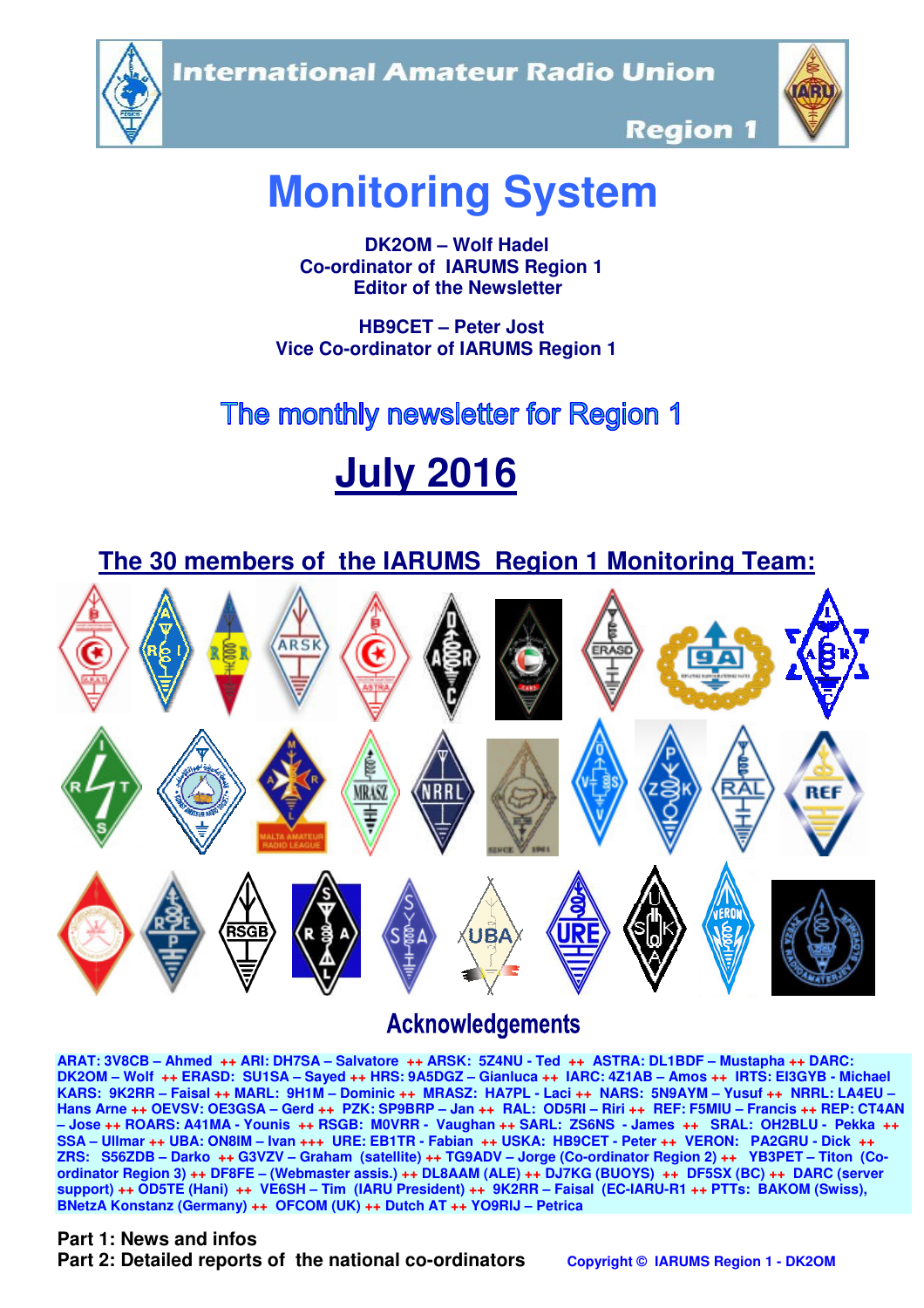## **Part 1: News and Infos**

#### **1. IARU Region 1 Monitoring System now with 30 members**



 **Obaid Ali Alshamsi – A61DJ – is now the national Coordinator of EARS (Emirates Amateur Radio Society).** 

 **Welcome to our Monitoring Team, dear Obaid!** 



#### **2. CT4AN – Jose – reports:**

#### **ANACOM and Maritime Police inspected 30 boats in Madeira, Douro and Cascais**

 The Portuguese National Communications Authority (ANACOM), in association with the National Maritime Authority (Maritime Police), has been making, since June 1st, several enforcement actions in commercial fishing ports and marinas of the country. The operations took place in Caniçal, Machico and Funchal in Madeira, on the Douro River and held an action in Cascais vessels that were off the coast in full navigation. During these operations were inspected more than 30 fishing vessels, maritime tourism and passenger, have been detected violations, including the use of inadequate equipment or whose channels were running out of the maritime mobile service bands.

 These enforcement actions are intended to ensure the proper use of the radio spectrum (frequencies authorized) and the legality of the equipment installed on board vessels, to eliminate / reduce the cases of interference on communications networks installed on land, particularly those which guarantee the activity of the security forces and the air traffic navigation and control communications of which depends all the civil and military aviation. With the completion of these operations is ensured that all radio means, including the relief, are in accordance with the law. The operations are carried out by joint teams of the two Authorities involving 12 enforcement ANACOM agents and 14 of the Maritime Police in total on these actions. Achieving, this type of action has led to a decrease in the number of offenses.

#### **3. Russian Radar Contayner with spurious emissions on 14 MHz**

 The Russian OTH Radar Container in Gorodezh was transmitting on 14520 kHz with 50 sps and 13 kHz wide on July 23<sup>rd</sup> at 0800 UTC. The spurious emissions caused awful disturbations down to 14250 kHz. **Screenshot: DK2OM with Perseus** 

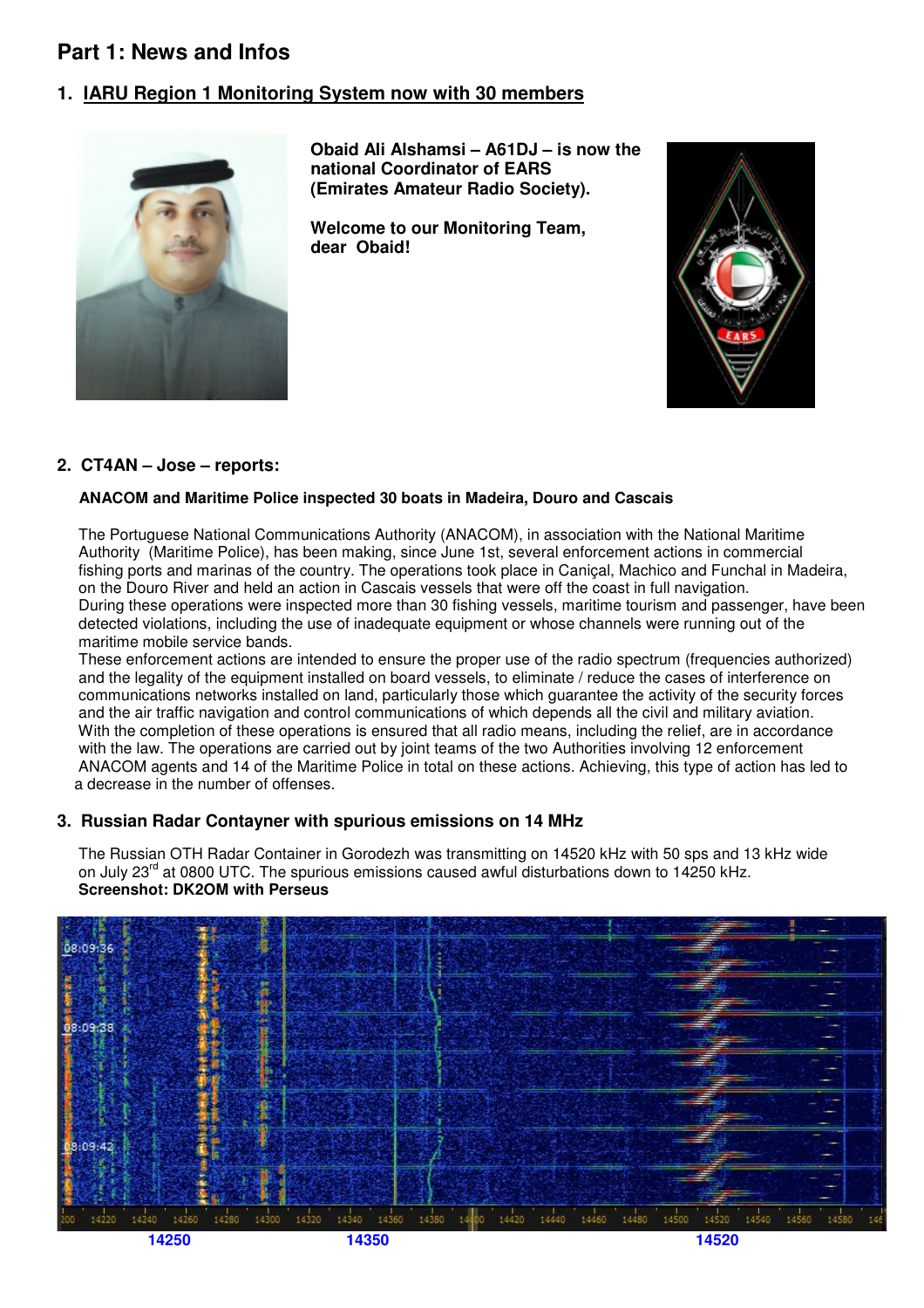#### **4. Illegal buoys on 28 MHz**

 Illegal fishery-, GPS- and Datawellwell buoys are still very active on our 10 m-band, of course no change. The screenshot below shows two driftnet buoys on 28040 kHz transmitting carriers and the CW-idents after a short break. Location Atlantic Ocean west of Spain.

Left: buoy "EZ" and right buoy "SYE" - **screenshot DK2OM with Wavecom W-Code**

 Please observe the monthly buoy report from DJ7KG: **http://www.iarums-r1.org/iarums/buoys.pdf** and see the entries in my table!



#### **5. Radar Iran on 28960 kHz daily**

The Iranian radar was daily transmitting 28960 kHz on FMOP with 150 and 313 sps covering about 50 kHz.

#### **6. CIS taxis on 28 MHz**

CIS taxis, mostly from Russia, were daily found on  $28000 - 29700$  kHz on F3E (= FM) as usual.

#### **7. 14108 – Russian MIL on CW**

Russian MIL was often transmitting on CW on 14108.0 kHz with encrypted messages.

#### **8. Mysterious transmissions on 14323.3 USB**

We found transmissions on 14323.3 kHz on digital mode RFSM 2400 (bursts) 3300 kHz wide on July 20<sup>th</sup>. Bearings: Baltic region – Many thanks to HB9CET for excellent assistance!

**9. Homepage IARU Region 1 http://www.iaru-r1.org/ Homepage IARUMS Region 1 http://www.iarums-r1.org Homepage IARUMS Region 2 http://www.iaru-r2.org/ Homepage IARUMS Region 3 http://iaru-r3.org/iaru-region-3-monitoring-system-newsletter/ Intruderlogger Region 1 http://peditio.net/intruder/bluechat.cgi ITU-Monitoring Reports http://www.itu.int/en/ITU-R/terrestrial/monitoring/Pages/Regular.aspx**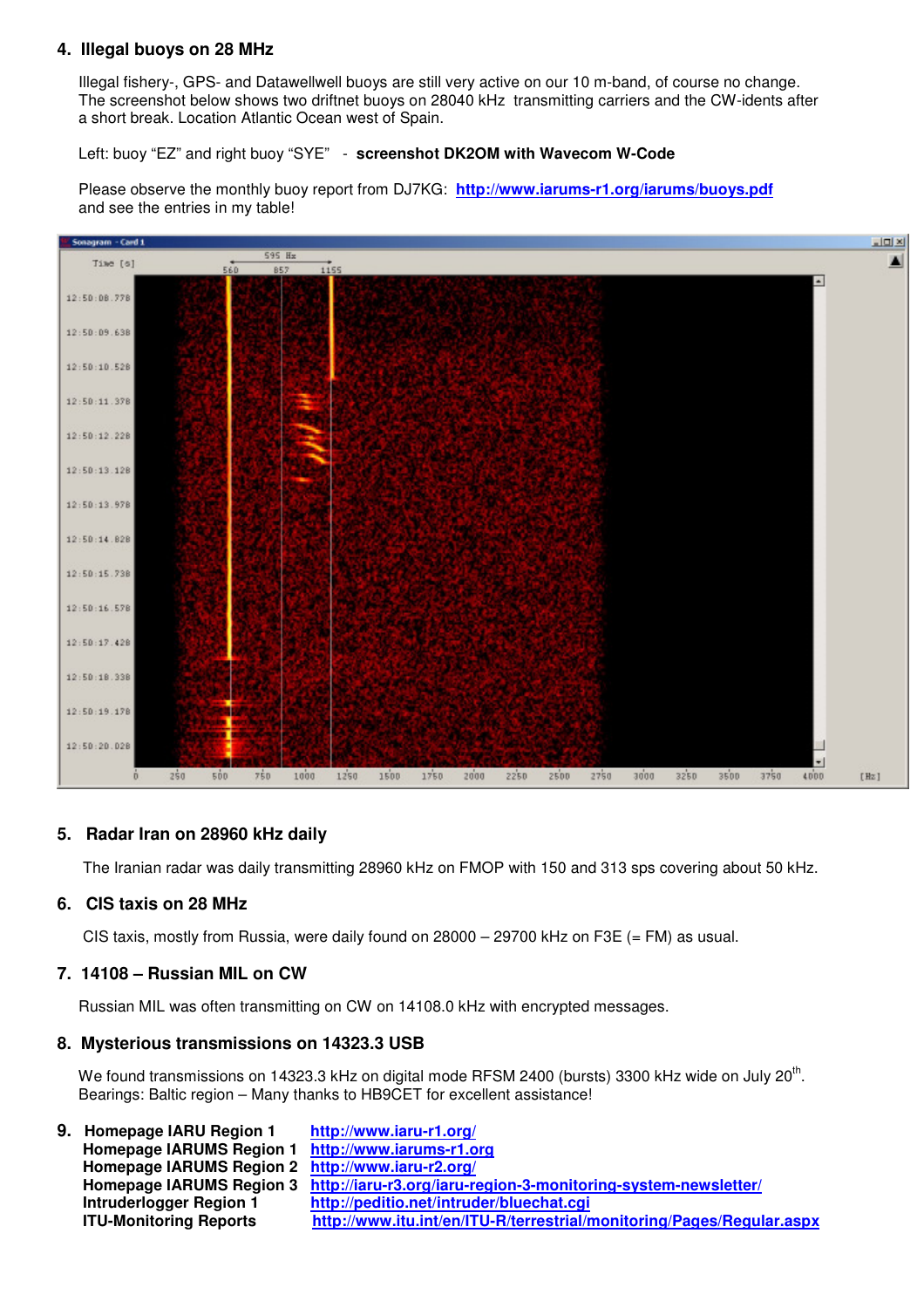## **Part 2: Detailed reports of the national Co-ordinators**

**DD** = day **\*\*\* MM** = month **\*\*\* dly** = daily \*\*\* **vt** = various times **\*\*\* vd** = various days **\*\*\* BD** = Baud **\*\*\* SH** = shift **\*\*\* SP** = spacing **\*\*\* Mode** = mode of transmission **\*\*\* A3E** = AM **\*\*\* A1A** = CW **\*\*\* J3E-U** = USB **\*\*\* J3E-L** = LSB **\*\*\* FSK (F1B)** = frequency shift keying **\*\*\* PSK** = phase shift keying **\*\*\* OFDM** = othogonal frequency division multiplex **ALE (MIL-188-141A)** = automatic link establishment **\*\*\* MUX** = multiplex **\*\*\* Ui (unid)** = unidentified **\*\*\* Illicit** = illegal **\* UiILL** = unidentified illegal **\*\*\* BC** = broadcast **\*\*\* MIL** = military **\*\*\* PTR** = printer **\*\*\* NGO** = non governmental organization **\*\*\* ITU** = ITU country abbreviation **\*\*\* PRC** = People´s Republic of China **\*\*\* PLA** = People´s Liberation Army **\*\*\*** MFA = Ministry of Foreign Affairs \*\*\* MOI = Ministry of Interior \*\*\* MOPO = Ministry of Public Order \*\*\* IARUMS = IARU Monitoring System  $\cdots$  **UTC** = Universal Time Coordinated  $\cdots$  **PRF** = pulse repetition frequency (radar) = **sps**  $\cdots$ **sps** = sweeps/sec (radar systems) **\*\*\* FMCW** = frequency modulated continuous wave (OTH radars) **FMOP** = frequency modulation on pulse (OTH radars)  $\cdots$  **5BL** = cyrillic 5 lettergroups

#### **ARSK MONITORING OVERVIEW FOR JULY 2016**

Radio Hargeisha remained on 7,120 kHz with broadcasts. As usual there were some local or Central African intruders observed on 7,000, 7,074 and 7,075 kHz.

E.H.M. Alleyne, 5Z4NU - ARSK National IARUMS Co-ordinator

#### **ARSK – Kenya – 5Z4NU (Ted)**

**N.A.** 

#### **DARC 1 – Germany – DG0JBJ (Mario) – OTH radar intrusions**

**DG0JBJ (Mario) observed 2 OTH radars on 40 m, 26 OTH radars on 20 m, 17 OTH radars on 17m, 1 OTH radar on 15 m and 1 OTH radar on 10 m in July 2016.** 

**The Iranian radar on 28960 kHz has not been registered. (DK2OM)** 

#### **DARC 2 – Germany - DK2OM (Wolf)**

#### **FSK transmissions -> center frequency between mark and space PSK transmissions -> center QRG - ALE (MIL188-141A) -> USB QRG exclusive bands -> black – shared bands -> blue - voice traffic -> green - BC -> red SH = shift - SP = spread (radar) – SPS = sweeps/sec (radar)-> (aka PRF)**

| <b>DK2OM</b> | kHz    | <b>UTC</b> | <b>DD</b>      | MM | <b>ITU</b>  | <b>IDENT</b> | <b>MODE</b>      | <b>BD</b> | <b>SH/SP</b> | <b>DETAILS</b>                      |
|--------------|--------|------------|----------------|----|-------------|--------------|------------------|-----------|--------------|-------------------------------------|
| <b>DK2OM</b> | 1812,0 | 1830       | 04             | 07 | <b>RUS</b>  |              | <b>USB</b>       |           |              | 14 tones - hyperbolic radio         |
|              |        |            |                |    |             |              | <b>LSB</b>       |           |              | navigation system - BRAS-3/RS-      |
|              |        |            |                |    |             |              |                  |           |              | $10 - Kaliningrad - no carrier -$   |
|              |        |            |                |    |             |              |                  |           |              | daily, all day                      |
| <b>DK2OM</b> | 1852,0 | vt         | $\frac{d}{dy}$ | 07 |             | <b>IPP</b>   | <b>USB</b>       |           |              | Palermo Radio, weather reports      |
| DK2OM        | 1855,0 | vt         | dly            | 07 |             | <b>IQP</b>   | <b>USB</b>       |           |              | San Benedetto Radio, weather        |
|              |        |            |                |    |             |              |                  |           |              | reports                             |
| DK2OM        | 1876,0 | <b>vt</b>  | dly            | 07 | T           | <b>IQN</b>   | <b>USB</b>       |           |              | Lampedusa Radio, weather            |
|              |        |            |                |    |             |              |                  |           |              | reports                             |
| DK2OM        | 1888,0 | <b>vt</b>  | dly            | 07 | T           | <b>IPD</b>   | <b>USB</b>       |           |              | Civitavecchia Radio, weather        |
|              |        |            |                |    |             |              |                  |           |              | reports                             |
| <b>DK2OM</b> | 1896,5 | 1945       | 02             | 07 | D           |              | PSK <sub>8</sub> | 2400      | 2400         | Stanag $4285 - 600$ bps long -      |
|              |        |            |                |    |             |              |                  |           |              | German Navy - daily, all day        |
| DK2OM        | 1925,0 | 1919       | 19             | 07 |             | <b>IPL</b>   | <b>USB</b>       |           |              | Livorno Radio, weather reports      |
| <b>DK2OM</b> | 3500,0 | ---        | --             | 07 | $\mathbf F$ |              | <b>FMCW</b>      |           | 20k          | French burst radar, 6 sps, similar  |
|              |        |            |                |    |             |              |                  |           |              | <b>Codar sounding, South France</b> |
| DK2OM        | 3500,0 | <b>vt</b>  | $\frac{d}{dy}$ | 07 | <b>TUR</b>  |              | FSK8             | 125       | 1750         | ALE, "2016" "4017" - Turkish        |
|              |        |            |                |    |             |              |                  |           |              | $Red$ Crescent – just for info!     |
| DK2OM        | 3501,0 | ---        | 44             | 07 | <b>UKR</b>  |              | FSK8             | 125       | 1750         | ALE, "H10" "B10" "I10" "D10"        |
|              |        |            |                |    |             |              |                  |           |              | "G10"                               |
| DK2OM        | 3503,5 | 1947       | 06             | 07 | G           | no ITU       | FSK8             | 125       | 1750         | ALE - "XSS" "XPU" "XJR" -           |
|              |        |            |                |    |             |              |                  |           |              | British MIL Tascomm - vt, daily     |
|              |        |            |                |    |             |              |                  |           |              | - legal!                            |
| DK2OM        | 3503,5 | 2014       | 22             | 07 | <b>ISR</b>  |              | PSK4             | 2400      | 2250         | hybrid modem - ISR Navy -           |
|              |        |            |                |    |             |              | PSK <sub>8</sub> | 2400      | 2250         | PSK4 parallel and PSK8 serial -     |
|              |        |            |                |    |             |              |                  |           |              | legal operation                     |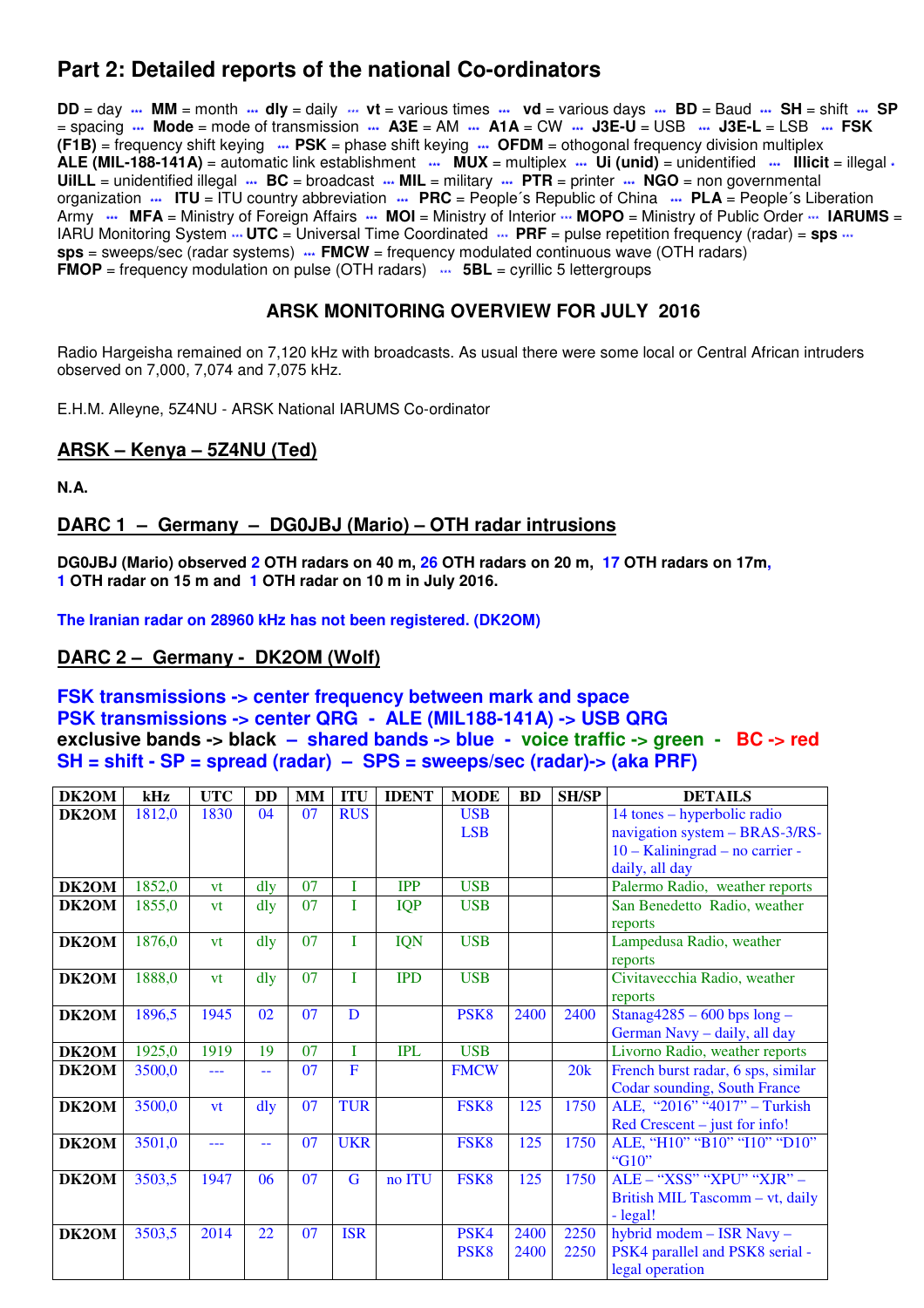| DK2OM          | kHz              | <b>UTC</b>                            | <b>DD</b>                                     | MM              | <b>ITU</b>               | <b>IDENT</b> | <b>MODE</b>        | <b>BD</b> | <b>SH/SP</b> | <b>DETAILS</b>                                                   |
|----------------|------------------|---------------------------------------|-----------------------------------------------|-----------------|--------------------------|--------------|--------------------|-----------|--------------|------------------------------------------------------------------|
| DK2OM          | 3520,0           | ---                                   |                                               | $\overline{07}$ | <b>KAZ</b>               |              | <b>USB</b>         |           |              | 2 women in Russian voice -<br>Kazakhstan - often evenings        |
| DK2OM          | 3525,0           | $\overline{a}$                        | 44                                            | 07              | $\overline{F}$           |              | PSK4               | 75        | 5800         | LINK11-CLEW on both                                              |
|                |                  |                                       |                                               |                 |                          |              |                    |           |              | sidebands $(5800 \text{ Hz wide})$ – area                        |
|                |                  |                                       |                                               |                 |                          |              |                    |           |              | of Marseille - legal!                                            |
| DK2OM          | 3531,0           | 1906                                  | 08                                            | 07              | <b>RUS</b>               | REA4         | <b>NON</b>         |           |              | unclean carrier - RUS airforce                                   |
|                |                  |                                       |                                               |                 |                          |              |                    |           |              | Moscow, ident: 1940 utc - daily                                  |
| DK2OM          | 3532,0           | 1948                                  | 01                                            | 07              | $\mathbf F$              |              | PSK4               | 75        | 5800         | LINK11-CLEW on both                                              |
|                |                  |                                       |                                               |                 |                          |              |                    |           |              | sidebands $(5800 \text{ Hz wide})$ – area                        |
|                |                  |                                       |                                               |                 |                          |              |                    |           |              | of Brest - legal!                                                |
| DK2OM<br>DK2OM | 3541,0           | 2118<br>0530                          | 01                                            | 07<br>07        | $\mathbf F$              |              | F1B                | 81        | 250          |                                                                  |
|                | 3550,0           |                                       | dly                                           |                 |                          |              | A3E                |           |              | <b>French amateurs not respecting</b><br>bandplans - daily       |
| DK2OM          | 3550,0           | vt                                    | vd                                            | 07              | <b>ALG</b>               | no ITU       | FSK8               | 125       | 1750         | ALE, "IU50" "IU52" "FN50"                                        |
| DK2OM          | 3553,8           | 2013                                  | 12                                            | 07              | <b>TUR</b>               |              | PSK <sub>8</sub>   | 2400      | 2400         | Stanag $4285 - 600$ bps long -TUR                                |
|                |                  |                                       |                                               |                 |                          |              |                    |           |              | MIL - Ankara - daily, all day -                                  |
|                |                  |                                       |                                               |                 |                          |              |                    |           |              | legal operation                                                  |
| DK2OM          | 3554,0           | 1324                                  | 17                                            | 07              | FEa                      |              | <b>FMOP</b>        |           | 40k          | OTH radar $-43$ sps $-3554$ -                                    |
|                |                  |                                       |                                               |                 |                          |              |                    |           |              | 3594kHz - Far East                                               |
| DK2OM          | 3576,6           | ady                                   | dly                                           | $\overline{07}$ | I                        | IZ3DVW       | A1A                |           |              | 3576.550 - uncoordinated beacon                                  |
| DK2OM          | 3580,0           | 2121                                  | 29                                            | 07              | <b>RUS</b>               |              | PSK <sub>2</sub> A | 120       | 2600         | $-$ disturbing JT65<br>AT3004D - Kaliningrad                     |
| DK2OM          | 3585,0           | 1949                                  | 09                                            | 07              | <b>TWN</b>               | <b>HLL</b>   | F <sub>1</sub> C   |           | 800          | WX-fax Taiwan - 120 rpm, IOC                                     |
|                |                  |                                       |                                               |                 |                          |              |                    |           |              | 576, - daily, all day - legal!                                   |
| DK2OM          | 3586,0           | vt                                    | dly                                           | $\overline{07}$ | $\overline{\mathbf{G}}$  |              | PSK <sub>2</sub> A | 40        | 40           | encrypted – every evening Great                                  |
|                |                  |                                       |                                               |                 |                          |              |                    |           |              | Britain - purpose unknown                                        |
| DK2OM          | 3587,0           | vt                                    | vd                                            | 07              | $\mathbf E$              | no ITU       | FSK8               | 125       | 1750         | ALE, "TVV" "TXX" - Spanish                                       |
| DK2OM          | 3590,0           |                                       | dly                                           | 07              | <b>PAK</b>               | no ITU       | FSK8               | 125       | 1750         | Guardia Civil<br>ALE, "KW" "KHAIBAR" -                           |
|                |                  | vt                                    |                                               |                 |                          |              |                    |           |              | Pakistan navy                                                    |
| DK2OM          | 3590,0           | 1945                                  | 13                                            | 07              | E                        |              | <b>USB</b>         |           |              | Spanish fishery - every evening                                  |
| DK2OM          | 3593,7           | $\overline{\phantom{a}}$              | ΞĒ,                                           | 07              | <b>RUS</b>               | $\mathbf D$  | A1A                |           |              | <b>Cluster beacon - Sevastopol RUS</b>                           |
|                |                  |                                       |                                               |                 |                          |              |                    |           |              | Navy - "RCV"                                                     |
| DK2OM          | 3593,8           | ---                                   | $\mathord{\hspace{1pt}\text{--}\hspace{1pt}}$ | 07              | <b>RUS</b>               | ${\bf P}$    | A1A                |           |              | Cluster beacon - Kaliningrad                                     |
| DK2OM          | 3593,9           |                                       |                                               | 07              | <b>RUS</b>               | S            | A1A                |           |              | RUS Navy - "RMP"<br><b>Cluster beacon - Severomorsk</b>          |
|                |                  | ---                                   | 44                                            |                 |                          |              |                    |           |              | RUS Navy - "RIT"                                                 |
| DK2OM          | 3594,0           | ---                                   | $\rightarrow$                                 | $\overline{07}$ | <b>RUS</b>               | $\mathbf C$  | A1A                |           |              | <b>Cluster beacon C - Moscow RUS</b>                             |
|                |                  |                                       |                                               |                 |                          |              |                    |           |              | Navy - "RIW"                                                     |
| DK2OM          | 3595,0           | ---                                   | 44                                            | 07              | <b>RUS</b>               | $\mathbf K$  | A1A                |           |              | Cluster beacon - Petropavlovsk                                   |
|                |                  |                                       |                                               |                 |                          |              |                    |           |              | Kamchatskiy - RUS Navy -                                         |
| DK2OM          | 3596,0           |                                       | $\frac{d}{dy}$                                | 07              | $\mathbf D$              |              | FSK8               | 125       | 1750         | Pacific fleet - "RCC"                                            |
| DK2OM          | 3596,0           | vt<br>1928                            | 16                                            | $\overline{07}$ | J                        |              | FSK8               | 125       | 1750         | ALE, "DK0ESD" - just for info!<br>ALE, "JH1ESB" - just for info! |
| DK2OM          | 3617,0           | vt                                    | $\frac{d}{dy}$                                | 07              | <b>HRV</b>               | 9A5EX        | FSK8               | 125       | 1750         | ALE, "9A5EX" - HAM-ALE -                                         |
|                |                  |                                       |                                               |                 |                          |              |                    |           |              | just for info                                                    |
| DK2OM          | 3622,5           | 1945                                  | 07                                            | 07              | J                        | <b>JMH</b>   | F1C                |           | 800          | Tokyo Meteo $-120$ rpm $-$ IOC                                   |
|                |                  |                                       |                                               |                 |                          |              |                    |           |              | 576 - daily, all day - legal!!!                                  |
| DK2OM          | 3637,0           | 2000                                  | 12                                            | 07              | $\mathbf G$              |              | PSK <sub>8</sub>   | 2400      | 2400         | Stanag-4285 - 600 bps $long -$<br><b>NW North-Sea</b>            |
| DK2OM          | 3640,0           | vt                                    | $\frac{d}{dy}$                                | 07              | $\overline{G}$           |              | FSK8               | 125       | 1750         | ALE, "XSS" - British MIL                                         |
|                |                  |                                       |                                               |                 |                          |              |                    |           |              | $Tascomm - just for info!$                                       |
| DK2OM          | 3642,0           | ady                                   | $\frac{d}{dy}$                                | 07              | <b>CHN</b>               |              | A1A                |           |              | loop - DKG6 de 3A7D                                              |
|                |                  |                                       |                                               |                 |                          |              |                    |           |              | Chinese military - daily, all day                                |
| DK2OM          | 3649,0<br>3658,0 | <b>vt</b><br>$\overline{\phantom{a}}$ | vd                                            | 07<br>07        | <b>ALG</b><br><b>UZB</b> | no ITU       | FSK8<br>A1A        | 125       | 1750         | ALE, "BI20" PA20"<br>beacon "V" - Tashkent                       |
| DK2OM<br>DK2OM | 3718,0           | vt                                    | $\Box$<br>vd                                  | 07              | FEa                      | 7CJK         | A1A                |           |              | loop "7CJK"                                                      |
| DK2OM          | 3720,0           | vt                                    | dly                                           | 07              | $\mathbf S$              |              | FSK8               | 125       | 1750         | ALE, "YU" "YT" "YV" "DZ" -                                       |
|                |                  |                                       |                                               |                 |                          |              |                    |           |              | <b>Swedish MIL</b>                                               |
| DK2OM          | 3751,5           | <b>vt</b>                             | dly                                           | 07              | <b>POL</b>               | no ITU       | FSK8               | 125       | 1750         | ALE, "IZ3" "MI3"                                                 |
| DK2OM          | 3756,0           | 1915                                  | 01                                            | 08              | <b>RUS</b>               |              | A3E                |           |              | RUS MIL - channel marker -                                       |
|                |                  |                                       |                                               |                 |                          |              |                    |           |              | Tuapse - East Black Sea - night                                  |
|                |                  |                                       |                                               |                 |                          |              |                    |           |              | $QRG - daily - even$ audible in<br>Japan                         |
| DK2OM          | 3757,0           | ady                                   | dly                                           | 07              | FEa                      | RIS9         | A1A                |           |              | "M8JF de RIS9" - loop                                            |
| DK2OM          | 3761,5           | vt                                    | vd                                            | 07              | <b>POL</b>               | no ITU       | FSK8               | 125       | 1750         | ALE, "NI9" "PL7" "AB2" -                                         |
|                |                  |                                       |                                               |                 |                          |              |                    |           |              | Polish MIL                                                       |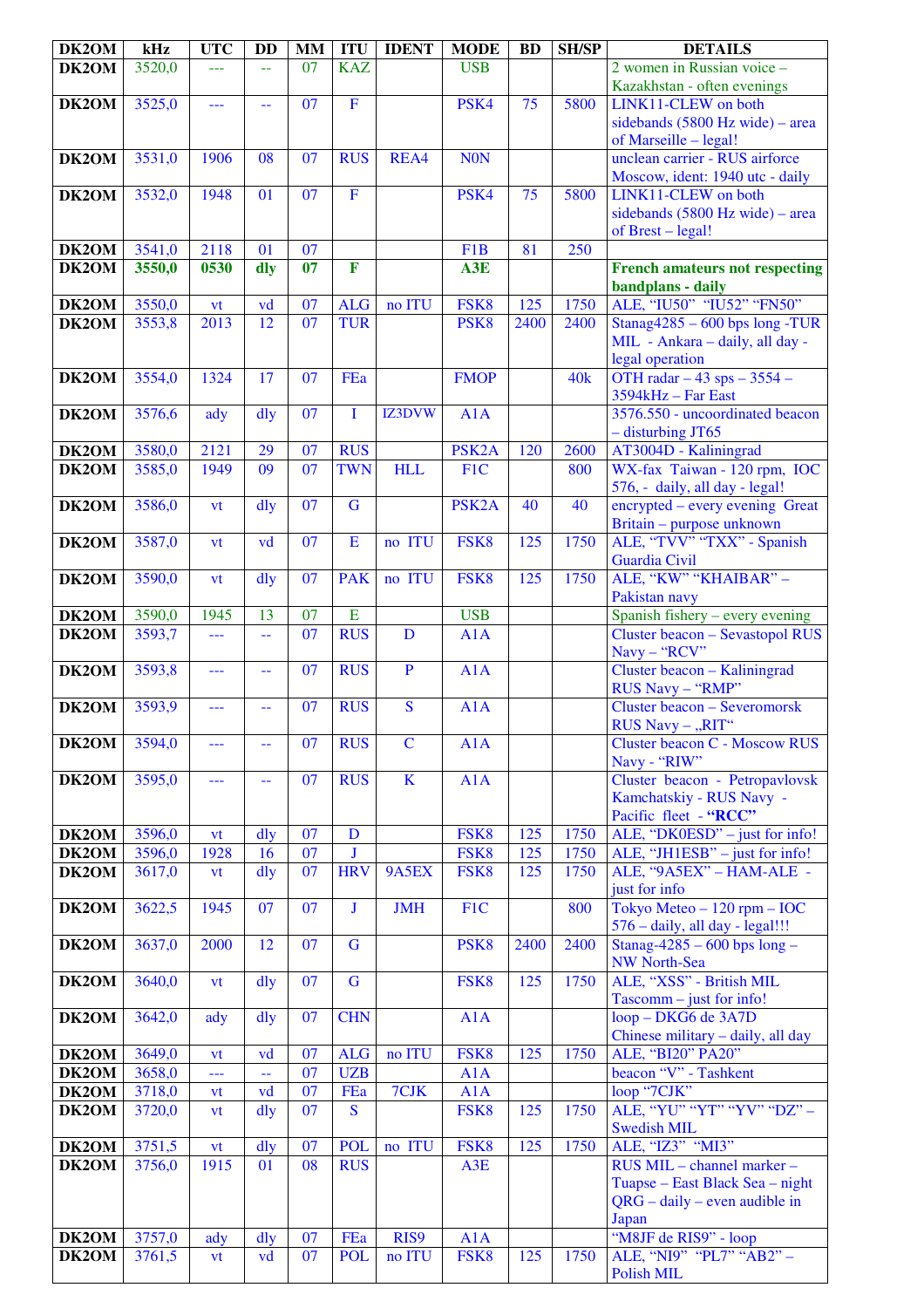| DK2OM | kHz    | <b>UTC</b> | <b>DD</b>                | <b>MM</b>       | <b>ITU</b>  | <b>IDENT</b>   | <b>MODE</b>              | <b>BD</b> | <b>SH/SP</b> | <b>DETAILS</b>                                                                    |
|-------|--------|------------|--------------------------|-----------------|-------------|----------------|--------------------------|-----------|--------------|-----------------------------------------------------------------------------------|
| DK2OM | 3772,0 | ady        | $\frac{d}{dy}$           | 07              | FEa         | A4JC           | A1A                      |           |              | "A4JC" - loop                                                                     |
| DK2OM | 3777,0 | ady        | dly                      | $\overline{07}$ | FEa         |                | A1A                      |           |              | "M8JF de RIS9" - loop - dly                                                       |
| DK2OM | 3791,0 | vt         | vd                       | $\overline{07}$ | D           | <b>DK0ESD</b>  | FSK8                     | 125       | 1750         | ALE, "DK0ESD" – daily just for                                                    |
|       |        |            |                          |                 |             |                |                          |           |              | info!                                                                             |
| DK2OM | 3797,0 | ady        | $\frac{d}{dy}$           | 07              | FEa         |                | A1A                      |           |              | "M8JF de RIS9" - loop                                                             |
| DK2OM | 6998,5 | vt         | dly                      | 07              | <b>POL</b>  |                | FSK8                     | 125       | 1750         | ALE, "ZE2" "OL1" "GO7"                                                            |
|       |        |            |                          |                 |             |                | PSK8                     | 2400      | 2400         | "BU2" "MA3" "SZ4" and MIL-                                                        |
|       |        |            |                          |                 |             |                | <b>USB</b>               |           |              | 188-110A - until 7001.500 kHz                                                     |
|       |        |            |                          |                 |             |                |                          |           |              | - Polish MIL                                                                      |
| DK2OM | 7000,0 | vt         | dly                      | 07              | <b>INS</b>  |                | <b>USB</b>               |           |              | Indonesian pirates $-$ daily $-$ all                                              |
|       |        |            |                          |                 |             |                | <b>LSB</b>               |           |              | day - audible in Europe in the                                                    |
|       |        |            |                          |                 |             |                |                          |           |              | evenings                                                                          |
| DK2OM | 7000,0 | 1912       | 03                       | 07              | <b>RUS</b>  |                | H3E                      |           | 3.4k         | buzzer - 1 sec bursts - 118 Hz                                                    |
|       |        |            |                          |                 |             |                |                          |           |              | AF rough sinus - carrier on                                                       |
|       |        |            |                          |                 |             |                |                          |           |              | $6998.0 + upper sideband - with$                                                  |
|       |        |            |                          |                 |             |                |                          |           |              | splatters 10 kHz wide - daily,                                                    |
|       |        |            |                          |                 |             |                |                          |           |              | all day - Moscow                                                                  |
| DK2OM | 7000,0 | vt         | dly                      | 07              | <b>CHN</b>  |                | FSK8                     | 125       | 1750         | ALE, "157" "162"                                                                  |
| DK2OM | 7000,0 | 1720       | 29                       | 07              | <b>MRC</b>  |                | <b>USB</b>               |           |              | Moroccan fishery                                                                  |
| DK2OM | 7001,5 | 0700       | vd                       | 07              | POL         |                | PSK8                     | 2400      | 2400         | RF QRG 6998.5 kHz - 7000.3                                                        |
|       |        |            |                          |                 |             |                |                          |           |              | kHz center - MIL-188-110A -                                                       |
|       |        |            |                          |                 |             |                |                          |           |              | 600 / 300 bps short - Polish MIL                                                  |
| DK2OM | 7001,8 | 1820       | 12                       | 07              | <b>TUR</b>  |                | PSK8                     | 2400      | 2400         | Stanag-4285 - 600 bps long -                                                      |
|       |        |            |                          |                 |             |                |                          |           |              | Ankara                                                                            |
| DK2OM | 7005,0 | vt         | dly                      | 07              | <b>INS</b>  |                | <b>USB</b>               |           |              | <b>Indonesian pirates</b>                                                         |
|       |        |            |                          |                 |             |                | <b>LSB</b>               |           |              |                                                                                   |
| DK2OM | 7008,0 | 0530       | 14                       | 07              | <b>RUS</b>  |                | F <sub>1</sub> B         | 75        | 250          | Saratov                                                                           |
| DK2OM | 7010,0 | vt         | dly                      | 07              | <b>INS</b>  |                | <b>USB</b>               |           |              | Indonesian and Philippine pirates                                                 |
|       |        |            |                          |                 |             |                | <b>LSB</b>               |           |              |                                                                                   |
| DK2OM | 7010,0 | 0852       | 07                       | 07              | <b>RUS</b>  |                | PSK <sub>2</sub> A       | 120       | 2600         | $AT3004D$ – submode idle and                                                      |
|       |        |            |                          |                 |             |                |                          |           |              | traffic - Kaliningrad                                                             |
| DK2OM | 7015,0 | vt         | dly                      | 07              | <b>INS</b>  |                | <b>USB</b>               |           |              | <b>Indonesian pirates</b>                                                         |
|       |        |            |                          |                 |             |                | <b>LSB</b>               |           |              |                                                                                   |
| DK2OM | 7016,0 | 0531       | 14                       | 07              | <b>RUS</b>  |                | F1B                      | 75        | 250          | Moscow                                                                            |
| DK2OM | 7018,0 | $---$      | $- -$                    | 07              | <b>RUS</b>  | REA4           | F1B                      | 100       | 800          | mostly idling - Russian                                                           |
|       |        |            |                          |                 |             |                |                          |           |              | airforce Moscow - ident at full                                                   |
|       |        |            |                          |                 |             |                |                          |           |              | hour $+41$ min. on $F1A$                                                          |
| DK2OM | 7018,0 | 1900       | 23                       | 07              | <b>RUS</b>  |                | PSK2A                    | 120       | 2600         | $AT3004D - Ivanovo$                                                               |
| DK2OM | 7020,0 | vt         | dly                      | 07              | <b>INS</b>  |                | <b>USB</b>               |           |              | <b>Indonesian pirates</b>                                                         |
|       |        |            |                          |                 |             |                | <b>LSB</b>               |           |              |                                                                                   |
| DK2OM | 7020,0 | ---        | $\overline{\phantom{a}}$ | 07              | ${\bf ALB}$ |                | FSK8                     | 125       | 1750         | ALE, "CS004A" "RS008D"                                                            |
|       |        |            |                          |                 |             |                |                          |           |              | "RS0" - Albanian coast - daily                                                    |
| DK2OM | 7022,0 | 0745       | 18                       | 07              | <b>RUS</b>  |                | PSK <sub>2</sub> A       | 120       | 2600         | AT3004D - Moscow                                                                  |
| DK2OM | 7025,0 | vt         | dly                      | 07              | <b>INS</b>  |                | <b>USB</b>               |           |              | <b>Indonesian pirates</b>                                                         |
|       |        |            |                          |                 |             |                | <b>LSB</b>               |           |              |                                                                                   |
| DK2OM | 7027,5 | 1940       | 31                       | 07              | <b>KAZ</b>  | V''            | A1A                      |           |              | beacon $\sqrt{\mathbf{V}^{\prime\prime} - \mathbf{Almaty} - \mathbf{d}$ aily, all |
|       |        |            |                          | 07              |             |                | <b>LSB</b>               |           |              | day                                                                               |
| DK2OM | 7030,0 | vt         | dly                      |                 | <b>INS</b>  |                |                          |           |              | Indonesian pirates                                                                |
| DK2OM | 7035,0 | vt         | dly                      | 07              | <b>INS</b>  |                | <b>USB</b><br><b>LSB</b> |           |              | <b>Indonesian pirates</b>                                                         |
| DK2OM | 7039,0 | $---$      | $- -$                    | 07              | <b>RUS</b>  | $\mathbf C$    | A1A                      |           |              | Cluster beacon C - Moscow RUS                                                     |
|       |        |            |                          |                 |             |                |                          |           |              | Navy - "RIW"                                                                      |
| DK2OM | 7039,1 | $---$      | $\overline{\phantom{a}}$ | 07              |             | A              | A1A                      |           |              | beacon "A" - loop                                                                 |
| DK2OM | 7039,2 | $---$      | $\mathcal{L} =$          | $\overline{07}$ | <b>RUS</b>  | $\overline{F}$ | A1A                      |           |              | Cluster beacon F - Vladivostok                                                    |
|       |        |            |                          |                 |             |                |                          |           |              | RUS Navy - "RJS"                                                                  |
| DK2OM | 7039,3 | 1320       | 14                       | 07              | <b>RUS</b>  | $\bf K$        | A1A                      |           |              | Cluster beacon K Petropavlovsk                                                    |
|       |        |            |                          |                 |             |                |                          |           |              | Kamchatskiy - RUS Navy -                                                          |
|       |        |            |                          |                 |             |                |                          |           |              | Pacific fleet - "RCC" - daily                                                     |
| DK2OM | 7039,4 | 1320       | 14                       | $\overline{07}$ | <b>RUS</b>  | $\mathbf M$    | A1A                      |           |              | Cluster beacon M - Magadan                                                        |
|       |        |            |                          |                 |             |                |                          |           |              | RUS Navy - "RTS" - distorted                                                      |
|       |        |            |                          |                 |             |                |                          |           |              | with spurious emissions                                                           |
| DK2OM |        |            |                          |                 | <b>INS</b>  |                | <b>USB</b>               |           |              | <b>Indonesian pirates</b>                                                         |
|       |        |            |                          |                 |             |                |                          |           |              |                                                                                   |
|       | 7040,0 | vt         | dly                      | 07              |             |                |                          |           |              |                                                                                   |
|       |        |            |                          |                 |             |                | <b>LSB</b>               |           |              |                                                                                   |
| DK2OM | 7040,0 | vt         | dly                      | 07              | ${\bf F}$   | F6BAZ          | FSK <sub>8</sub>         | 125       | 1750         | ALE, "F6BAZ" - just for info                                                      |
| DK2OM | 7040,0 | ady        | dly                      | 07              | $\mathbf I$ |                | A1A                      |           |              | IZ3DVW - uncoordinated and<br>unwanted beacon                                     |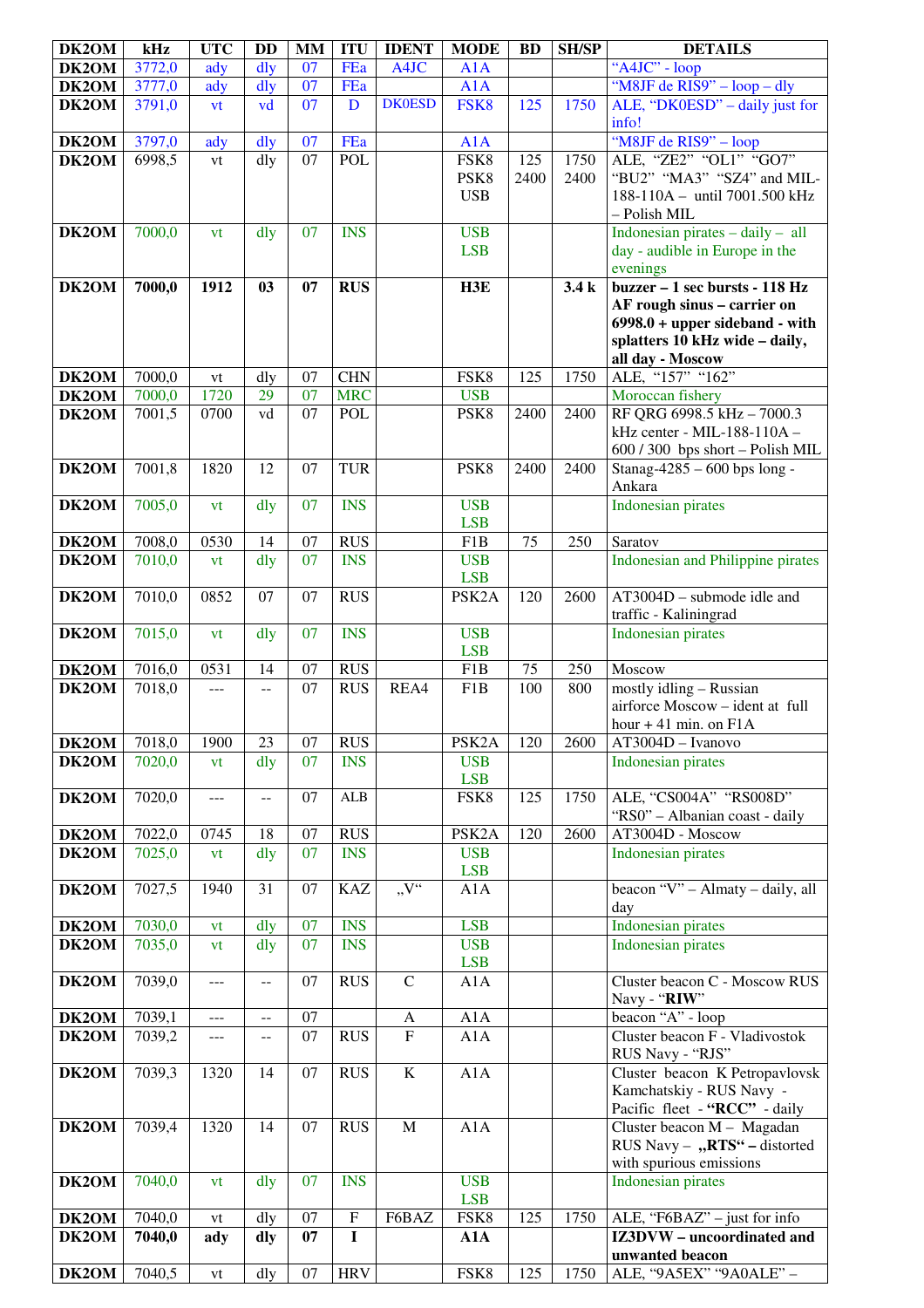| DK2OM | kHz     | <b>UTC</b>           | DD                                            | <b>MM</b>       | <b>ITU</b>                               | <b>IDENT</b>   | <b>MODE</b>        | <b>BD</b> | <b>SH/SP</b> | <b>DETAILS</b>                                                 |
|-------|---------|----------------------|-----------------------------------------------|-----------------|------------------------------------------|----------------|--------------------|-----------|--------------|----------------------------------------------------------------|
|       |         |                      |                                               |                 |                                          |                |                    |           |              | just for info                                                  |
| DK2OM | 7047,37 | vt                   | vd                                            | $\overline{07}$ | D                                        |                | FSK8               | 125       | 1750         | ALE, "DL0NOT" - just for info!                                 |
| DK2OM | 7049,5  | vt                   | vd                                            | $\overline{07}$ | <b>HRV</b>                               | 9A0ALE         | FSK8               | 125       | 1750         | Amateur ALE, just for info!                                    |
|       |         |                      |                                               |                 | $\mathbf G$<br>$\boldsymbol{\mathrm{F}}$ | M1DFO<br>F6BAZ |                    |           |              | daily - various times                                          |
| DK2OM | 7050,0  | 1945                 | 13                                            | 07              | <b>RUS</b>                               |                | <b>LSB</b>         |           |              | music transmissions - private                                  |
|       |         |                      |                                               |                 | <b>UKR</b>                               |                |                    |           |              | war?                                                           |
| DK2OM | 7055,5  | vt                   | vd                                            | 07              | MEa                                      | no ITU         | FSK8               | 125       | 1750         | ALE, "111" "132" "133" -                                       |
|       |         |                      |                                               |                 |                                          |                |                    |           |              | Kaukasus                                                       |
| DK2OM | 7066,0  | 1608                 | 18                                            | 07              | FEa                                      |                | <b>FMCW</b>        |           | 32k          | Codar like ocean surface radar                                 |
|       |         |                      |                                               |                 |                                          |                |                    |           |              | 2.6 sps - 7066 - 7098 kHz                                      |
| DK2OM | 7070,0  | vt                   | vd                                            | 07              | <b>GEO</b>                               | no ITU         | FSK8               | 125       | 1750         | ALE, "MV" "244" "686" "334"                                    |
|       |         |                      |                                               |                 |                                          |                |                    |           |              | "204" "571" - daily active                                     |
| DK2OM | 7078,0  | 1920                 | 23                                            | 07              | <b>RUS</b>                               |                | PSK <sub>2</sub> A | 120       | 2600         | AT3004D - Kaliningrad                                          |
| DK2OM | 7088,8  | $ -$                 | $-$                                           | $\overline{07}$ | $\overline{S}$                           | <b>SLOFRO</b>  | A1A                |           |              | 7088.830 kHz - cw-trainee,<br>Sweden - SL0FRO - just for       |
|       |         |                      |                                               |                 |                                          |                |                    |           |              | info!                                                          |
| DK2OM | 7089,8  | $ -$                 | $\overline{a}$                                | 07              | <b>TUR</b>                               |                | PSK8               | 2400      | 2400         | Link11 - SLEW - aircraft -                                     |
|       |         |                      |                                               |                 | <b>CYP</b>                               |                |                    |           |              | west of Cyprus                                                 |
| DK2OM | 7091,5  | $- - -$              | $-$                                           | 07              | <b>KAZ</b>                               | V''            | A1A                |           |              | $loop - ident 'V' - Almaty -$                                  |
|       |         |                      |                                               |                 |                                          |                |                    |           |              | Kazakhstan                                                     |
| DK2OM | 7099,5  | vt                   | dly                                           | 07              | <b>HRV</b>                               | 9A0ZG          | FSK8               | 125       | 1750         | ALE, "9A0ZG" "9A5EX1P"                                         |
|       |         |                      |                                               |                 |                                          |                |                    |           |              | "9A0OS" - daily - just for info!                               |
| DK2OM | 7101,8  | 2100                 | 29                                            | 07              | $\mathbf G$                              |                | PSK8               | 2400      | 2400         | Stanag-4285 – 600 bps – weak in                                |
|       |         |                      |                                               |                 |                                          |                |                    |           |              | Europe - strong via PY Web-<br>SDR - possibly Falkland Islands |
| DK2OM | 7102,0  | vt                   | dly                                           | 07              | <b>TWN</b>                               |                | FSK8               | 125       | 1750         | ALE, "BV4AS" - just for info!                                  |
| DK2OM | 7102,0  | vt                   | dly                                           | 07              | <b>HRV</b>                               | 9A0MIL         | FSK8               | 125       | 1750         | ALE, "9A0MIL" "9A2KS"                                          |
|       |         |                      |                                               |                 | SUI                                      |                |                    |           |              | "HB9MHB" "9A0ZG"                                               |
|       |         |                      |                                               |                 | D                                        |                |                    |           |              | "9A4OS" "DK0ESD" - just for                                    |
|       |         |                      |                                               |                 |                                          |                |                    |           |              | info!                                                          |
| DK2OM | 7110,0  | vt                   | dly                                           | 07              | <b>HRV</b>                               | 9A0ALE         | FSK8               | 125       | 1750         | ALE, "9A0ALE" - just for info                                  |
| DK2OM | 7120,0  | vt                   | dly                                           | 07              | <b>SOM</b>                               |                | A3E                |           | 9k           | Radio Hargaysa - Somalia -                                     |
|       |         |                      |                                               |                 |                                          |                |                    |           |              | daily - even audible in                                        |
| DK2OM | 7122,0  | $\sim$ $\sim$ $\sim$ | $\mathord{\hspace{1pt}\text{--}\hspace{1pt}}$ | 07              | FEa                                      | $\mathbf V$    | A1A                |           |              | <b>Australia and Japan</b><br>loop "V"                         |
| DK2OM | 7137,0  | vt                   | dly                                           | $\overline{07}$ | <b>TWN</b>                               |                | FSK8               | 125       | 1750         | ALE, "CBIUN" "CBWPC"                                           |
|       |         |                      |                                               |                 |                                          |                | <b>LSB</b>         |           |              | "CQYTX" "CAPLJ" "CTFOJ"                                        |
|       |         |                      |                                               |                 |                                          |                |                    |           |              | "CEGTO" "CSNYI" "CEIPN"                                        |
|       |         |                      |                                               |                 |                                          |                |                    |           |              | "CRXWT"-Taiwanese navy -                                       |
|       |         |                      |                                               |                 |                                          |                |                    |           |              | daily                                                          |
| DK2OM | 7141,0  | 1317                 | 14                                            | 07              | <b>RUS</b>                               |                | PSK <sub>2</sub> A | 120       | 2600         | AT3004D - Far East Russia                                      |
| DK2OM | 7163,0  | ---                  | 44                                            | 07              | <b>UKR</b>                               |                | A3E                |           |              | encrypted MSGs - SZRU in<br><b>Rivne</b>                       |
| DK2OM | 7183,0  | vt                   | dly                                           | 07              | SUI                                      |                | FSK8               | 125       | 1750         | ALE, "HB9MHB" - just for info!                                 |
| DK2OM | 7185,5  | 0740                 | 24                                            | 07              | ${\bf D}$                                |                | FSK8               | 125       | 1750         | ALE, "9A5EX" "DK0ESD" just                                     |
|       |         |                      |                                               |                 | <b>HRV</b>                               |                |                    |           |              | for info - daily                                               |
| DK2OM | 7197,0  | 2130                 | 29                                            | 07              | <b>TUR</b>                               | no ITU         | FSK8               | 125       | 1750         | ALE, "206102" "318013"                                         |
|       |         |                      |                                               |                 |                                          |                |                    |           |              | "328013" "355013" "365013"                                     |
|       |         |                      |                                               |                 |                                          |                |                    |           |              | "329018" "308013" "331730"                                     |
|       |         |                      |                                               |                 |                                          |                |                    |           |              | "355013" "337013" "381013"                                     |
|       |         |                      |                                               |                 |                                          |                |                    |           |              | "311013" Turkish organisations<br>and Turkish Civil Defense -  |
|       |         |                      |                                               |                 |                                          |                |                    |           |              | source: DL8AAM - daily,                                        |
|       |         |                      |                                               |                 |                                          |                |                    |           |              | various times                                                  |
| DK2OM | 7198,0  | 1915                 | 27                                            | 07              | <b>RUS</b>                               |                | PSK <sub>2</sub> A | 120       | 2600         | AT3004D - Moscow                                               |
| DK2OM | 7200,0  | $\perp$ . $\perp$    | $\sim$ $\sim$                                 | 07              | <b>MMR</b>                               |                | A3E                |           |              | Myanmar Radio - $0930 - 1500$                                  |
|       |         |                      |                                               |                 |                                          |                |                    |           |              | utc                                                            |
| DK2OM | 7200,0  | $\overline{a}$       | $\mathbb{L} \mathbb{L}$                       | 07              | <b>TWN</b>                               |                | A3E                |           |              | Radio Taiwan Int. - 1000 - 1300                                |
|       |         |                      |                                               |                 |                                          |                |                    |           |              | utc                                                            |
| DK2OM | 7205,0  | 1920                 | 28                                            | 07              | <b>IRN</b>                               |                | A3E                |           | 20k          | <b>Voice of Iran with splatters</b>                            |
|       |         |                      |                                               |                 |                                          |                |                    |           |              | down to 7195 kHz and up to<br>7215 kHz - 1920 - 1950 utc       |
|       |         |                      |                                               |                 |                                          |                |                    |           |              | daily                                                          |
| DK2OM | 10100,8 | ady                  | $\frac{d}{dy}$                                | 07              | D                                        |                | F1B                | 50        | 450          | <b>Baudot - German Weatherservice</b>                          |
|       |         |                      |                                               |                 |                                          |                |                    |           |              | $-\text{legal!}$                                               |
| DK2OM | 10108,0 | 0748                 | 08                                            | 07              | <b>RUS</b>                               |                | F <sub>1</sub> B   | 50        | 200          | <b>Moscow</b>                                                  |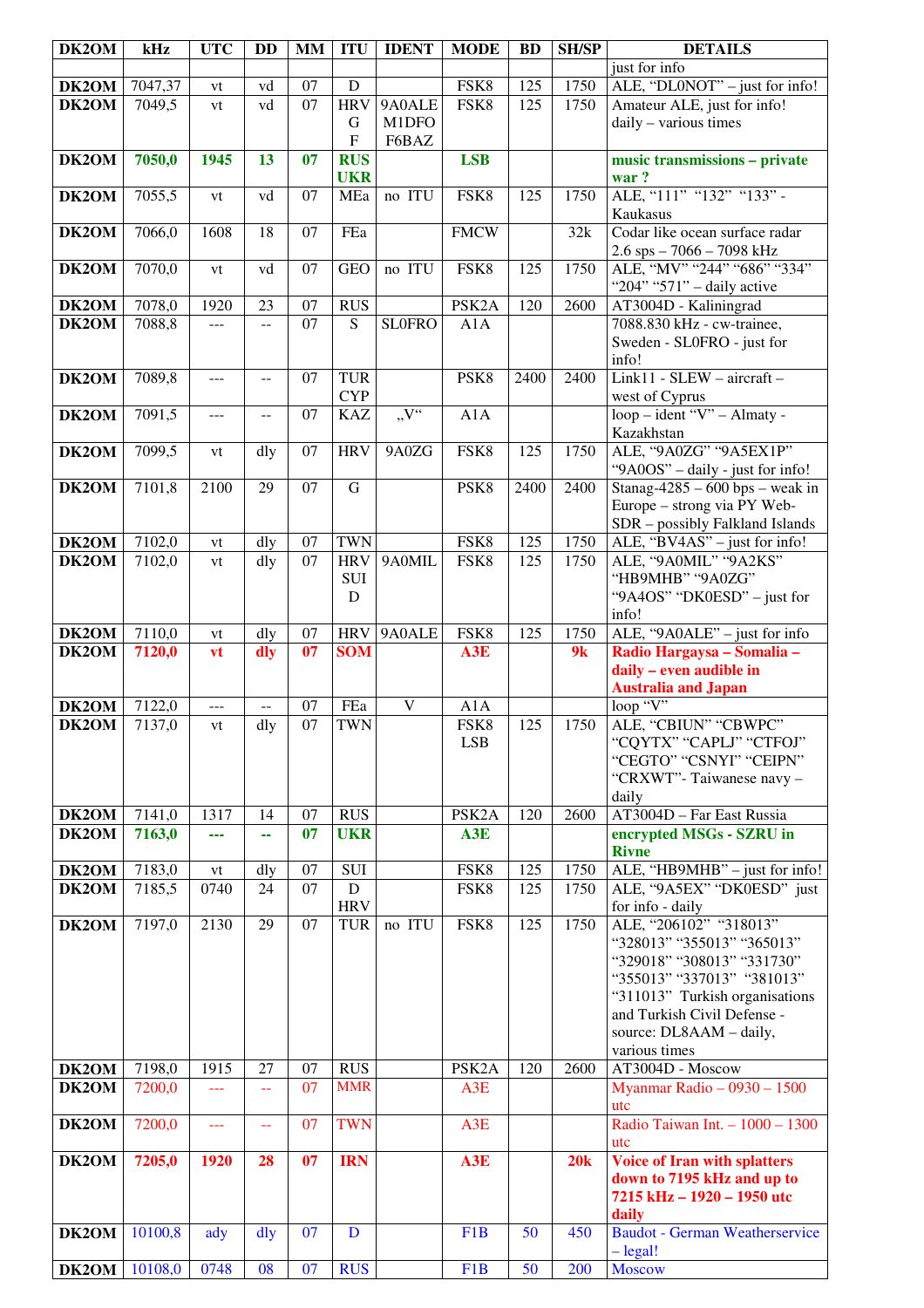| DK2OM | kHz     | <b>UTC</b>               | <b>DD</b>      | MM | <b>ITU</b>               | <b>IDENT</b>  | <b>MODE</b>        | <b>BD</b>        | <b>SH/SP</b> | <b>DETAILS</b>                                                                                      |
|-------|---------|--------------------------|----------------|----|--------------------------|---------------|--------------------|------------------|--------------|-----------------------------------------------------------------------------------------------------|
| DK2OM | 10110,0 | vt                       | $\frac{d}{dy}$ | 07 | <b>SNG</b>               | no ITU        | FSK8               | 125              | 1750         | ALE, "CN6" "68" – Singapore<br>Navy - Changi Naval Base                                             |
| DK2OM | 10110,0 | ---                      | 44             | 07 | <b>TUR</b>               |               | A3E                |                  |              | intermodulation from 9460                                                                           |
|       |         |                          |                |    |                          |               |                    |                  |              | and 9785 kHz $(2 x 9785 - 9460)$<br>10110 kHz)                                                      |
| DK2OM | 10113,0 | vt                       | vd             | 07 | <b>TUN</b>               | no ITU        | FSK8               | 125              | 1750         | ALE, "TUD" "STAT5"<br>"STAT154" - Tunisian MOI                                                      |
| DK2OM | 10114,0 | vt                       | dly            | 07 | <b>ALG</b>               | no ITU        | FSK8               | 125              | 1750         | ALE, "BSF" "ZEN"<br>"CM2OR2"                                                                        |
| DK2OM | 10114,8 | 0740                     | 08             | 07 | <b>RUS</b>               |               | F1B                | 100              | 1000         | $\overline{CIS}14 - Moscow - daily$                                                                 |
| DK2OM | 10115,0 | vt                       | $\frac{d}{dy}$ | 07 | <b>MRC</b>               | no ITU        | FSK8               | 125              | 1750         | ALE, "100" "114" "201" "XXZ"                                                                        |
|       |         |                          |                |    |                          |               |                    |                  |              | - Western Sahara                                                                                    |
| DK2OM | 10116,5 | $\overline{\phantom{a}}$ | 44             | 07 | <b>AFS</b>               |               | F <sub>7</sub> D   | 54.3             | 2120         | $MHF50 - 33$ tones - South<br>African navy                                                          |
| DK2OM | 10117,0 | 1606                     | 06             | 07 | <b>RUS</b>               |               | <b>FMCW</b>        |                  | 13k          | OTH radar Contayner - 50 sps<br>Gorodezh – long lasting                                             |
| DK2OM | 10118,0 | 2008                     | 15             | 07 | <b>RUS</b>               |               | F1B                | 75               | 250          | <b>Moscow</b>                                                                                       |
| DK2OM | 10120,0 | <b>vt</b>                | dly            | 07 | <b>ALG</b>               | no ITU        | FSK8               | 125              | 1750         | ALE, "CM6" "01012016"                                                                               |
| DK2OM | 10120,0 | ---                      | 44             | 07 | <b>IRN</b>               |               | <b>A3E/BC</b>      |                  | 9k           | <b>Voice of Iran - intermod. from</b><br>9580 and 9850 kHz - location<br><b>Zahedan</b>             |
| DK2OM | 10123,0 | vt                       | $\frac{d}{dy}$ | 07 | <b>ALG</b>               | no ITU        | FSK8               | $\overline{125}$ | 1750         | ALE, "CM3" "COF" "BSF"<br>"CM2" "ESA" – Algerian<br>Airforce                                        |
| DK2OM | 10129,0 | vt                       | $\frac{d}{dy}$ | 07 | <b>ALG</b>               | no ITU        | FSK8               | 125              | 1750         | ALE, "CM1" "CTF" "772"                                                                              |
| DK2OM | 10130,0 | 1744                     | 18             | 07 | <b>RUS</b>               |               | <b>FMCW</b>        |                  | 13k          | OTH radar Contayner - 50 sps<br>Gorodezh                                                            |
| DK2OM | 10130,0 | 1855                     | 19             | 07 | $\overline{F}$           |               | <b>USB</b>         |                  |              | French amateurs not respecting<br>bandplans                                                         |
| DK2OM | 10130,0 | 1833                     | 31             | 07 | <b>AUS</b>               |               | <b>FMOP</b>        |                  | 10k          | Australian burst radar JORN - 37<br>$sps - 1.8$ sec bursts - intro tone -<br>$10125 - 10135$ kHz    |
| DK2OM | 10131,0 | 1546                     | 09             | 07 | <b>RUS</b>               |               | F1B                | 75               | 250          | <b>Irkutsk</b>                                                                                      |
| DK2OM | 10136,0 | vt                       | $\frac{d}{dy}$ | 07 | <b>ALG</b>               | no ITU        | FSK8               | 125              | 1750         | ALE, "CM3" "BLD" "CNC"<br>"TF2"                                                                     |
| DK2OM | 10144,0 | ady                      | dly            | 07 | D                        | <b>DK0WCY</b> | A1A                |                  |              | 10144.000 kHz - DK0WCY -<br>German aurora beacon $-$ just for<br>info!                              |
| DK2OM | 10145,5 | vt                       | dly            | 07 | <b>SUI</b>               | <b>HB9MHB</b> | FSK8               | 125              | 1750         | ALE, "HBMHB" - just for info -<br>daily                                                             |
| DK2OM | 10145,5 | vt                       | dly            | 07 | <b>TWN</b><br><b>AUS</b> | <b>BV4AS</b>  | FSK8               | 125              | 1750         | ALE, "BV4AS" "VK4SAA"-<br>just for info!                                                            |
| DK2OM | 10153,0 | 1915                     | 16             | 07 | <b>AUS</b>               |               | <b>FMOP</b>        |                  | 10k          | Australian burst radar JORN - 23<br>$sys - 3 sec bursts - intro tone -$<br>$10148 - 10158$ kHz      |
| DK2OM | 13147,0 | 0900                     | 22             | 07 | <b>RUS</b>               |               | <b>FMCW</b>        |                  | 13k          | OTH radar Contayner on 13147<br>kHz - 50 sps - Gorodezh<br>splattering over the whole 20 m-<br>band |
| DK2OM | 14000,0 | 1718                     | 29             | 07 | FEa                      |               | <b>USB</b>         |                  |              | pirates from Java Sea - daily                                                                       |
| DK2OM | 14000,0 | 2020                     | 01             | 07 | <b>MRC</b>               |               | <b>USB</b>         |                  |              | Moroccan fishery - also<br>$11.07.2016 - 0937$ utc                                                  |
| DK2OM | 14000,0 | 1317                     | 07             | 07 | <b>RUS</b>               |               | <b>USB</b>         |                  |              | <b>Russian voice traffic</b>                                                                        |
| DK2OM | 14000,0 | 1950                     | 08             | 07 |                          |               | <b>USB</b>         |                  |              | pirates in Portuguese language                                                                      |
| DK2OM | 14000,0 | 1920                     | 19             | 07 | E                        |               | <b>USB</b>         |                  |              | pirates in French voice - ship,<br>west of Canary Islands                                           |
| DK2OM | 14006,0 | 0829                     | 30             | 07 | <b>RUS</b>               |               | PSK <sub>2</sub> A | 120              | 2600         | AT3004D - Kaliningrad                                                                               |
| DK2OM | 14025,0 | 0840                     | 13             | 07 | <b>RUS</b>               |               | <b>FMCW</b>        |                  | 13k          | OTH radar Contayner - 50 sps<br>Gorodezh                                                            |
| DK2OM | 14026,0 | 1015                     | 18             | 07 | <b>RUS</b>               |               | PSK <sub>2</sub> A | 120              | 2600         | AT3004D - Moscow                                                                                    |
| DK2OM | 14030,0 | 1654                     | 21             | 07 | <b>CHN</b>               |               | FSK8               | 125              | 1750         | ALE, "Y" "473" "853"                                                                                |
| DK2OM | 14030,0 | 1335                     | 26             | 07 | <b>RUS</b>               |               | PSK <sub>2</sub> A | 120              | 2600         | AT3004D - Moscow                                                                                    |
| DK2OM | 14050,0 | 1034                     | 05             | 07 | <b>RUS</b>               |               | F1B                | 75               | 250          | Chita                                                                                               |
| DK2OM | 14052,0 | 1019                     | 15             | 07 | <b>RUS</b>               |               | PSK <sub>2</sub> A | 120              | 2600         | AT3004D - Moscow                                                                                    |
| DK2OM | 14064,0 | 0823                     | 22             | 07 | <b>RUS</b>               |               | F1B                | 75               | 200          | Novosibirsk                                                                                         |
| DK2OM | 14080,7 | 0858                     | 14             | 07 | <b>RUS</b>               |               | F1B                | 75               | 250          | unclean signal - Moscow                                                                             |
| DK2OM | 14086,0 | 1354                     | 06             | 07 | RUS                      |               | F1B                | 75               | 250          | Chita                                                                                               |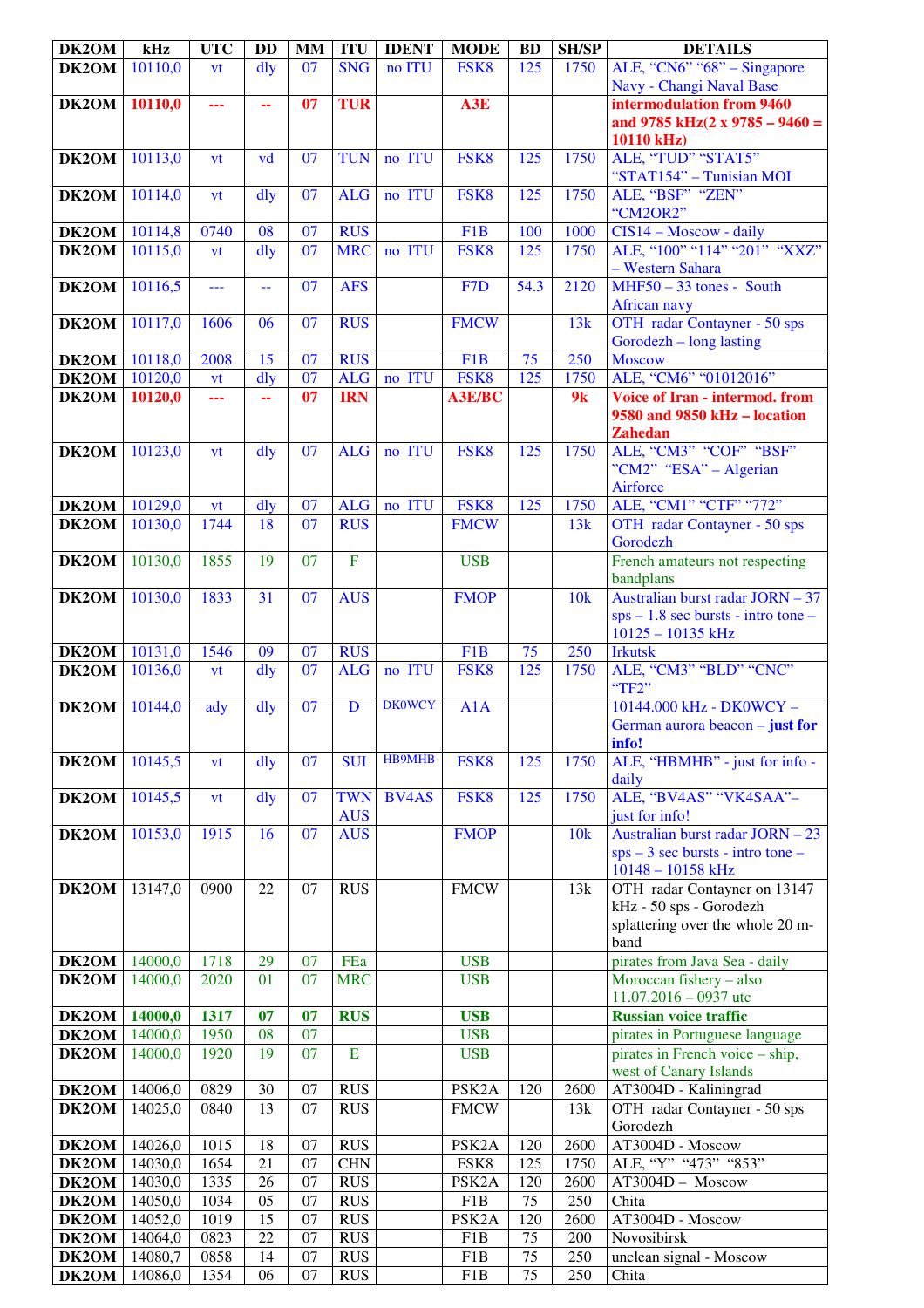| DK2OM              | kHz                | <b>UTC</b>          | <b>DD</b>                                     | <b>MM</b> | <b>ITU</b>                | <b>IDENT</b> | <b>MODE</b>        | <b>BD</b>       | <b>SH/SP</b>      | <b>DETAILS</b>                                                                                                         |
|--------------------|--------------------|---------------------|-----------------------------------------------|-----------|---------------------------|--------------|--------------------|-----------------|-------------------|------------------------------------------------------------------------------------------------------------------------|
| DK2OM              | 14093,0            | 0620                | 14                                            | 07        | <b>RUS</b>                |              | <b>FMCW</b>        |                 | 13k               | OTH radar Contayner - 50 sps -<br>Gorodezh                                                                             |
| DK2OM              | 14100,0            | vt                  | dly                                           | 07        | $\rm ALG$                 | no ITU       | FSK8               | 125             | 1750              | ALE, "6206" "6204" "6212"<br>"6202" "6203" "6207" "6217"<br>"MTL" "IJI" - Mauritanian<br>border - daily, all day       |
| DK2OM              | 14100,0            | ---                 | $- -$                                         | 07        | $\boldsymbol{\mathrm{F}}$ |              | <b>FMCW</b>        |                 | 20k               | French OTH burst radar, 6 sps,<br>similar Codar sounding, South<br>France                                              |
| DK2OM              | 14108,0            | 0404                | 07                                            | 07        | <b>RUS</b>                |              | A1A                |                 |                   | "BXCS de 9KHQ" - RUS MIL<br>area of Moscow - many spurious<br>emissions                                                |
| DK2OM              | 14109,0            | 1513                | 26                                            | 07        | <b>TWN</b>                | <b>HAM</b>   | FSK8               | 125             | 1750              | $\overline{\text{ALE}},$ "BV4AS" – just for info!                                                                      |
| $\overline{DK2OM}$ | 14109,0            | 1600                | 01                                            | 08        | <b>INS</b>                | <b>HAM</b>   | FSK8               | 120             | 1750              | ALE, "YD0OXH3" - just for<br>info!                                                                                     |
| DK2OM              | 14110,0            | 2019                | 14                                            | 07        | <b>RUS</b>                |              | <b>FMCW</b>        |                 | 10k               | OTH burst radar Contayner - 10<br>sps - Gorodezh                                                                       |
| DK2OM              | 14110,0            | 1025                | 30                                            | 07        | <b>RUS</b>                |              | <b>FMCW</b>        |                 | 13k               | OTH radar Contayner - 50 sps -<br>Gorodezh – long lasting                                                              |
| DK2OM              | 14116,0            | 1025                | 05                                            | 07        | <b>RUS</b>                |              | F1B                | 75              | 250               | Moscow                                                                                                                 |
| DK2OM              | 14116,0            | 0920                | 26                                            | 07        | <b>RUS</b>                |              | F1B                | 50              | 250               | Moscow                                                                                                                 |
| DK2OM              | 14130,0            | 1644                | 16                                            | 07        | <b>RUS</b>                |              | <b>FMCW</b>        |                 | 13k               | OTH radar Contayner - 50 sps<br>Gorodezh - long lasting                                                                |
| DK2OM              | 14133,0            | 1303                | 19                                            | 07        | <b>RUS</b>                |              | <b>FMCW</b>        |                 | 13k               | OTH radar Contayner - 50 sps -<br>Gorodezh                                                                             |
| DK2OM              | 14151,3            | 0904                | 14                                            | 07        | <b>RUS</b>                |              | F1B                | 75              | 250               | unclean signal - Moscow                                                                                                |
| DK2OM              | 14160,0            | vt                  | dly                                           | 07        | <b>MRC</b>                |              | FSK8               | 125             | 1750              | ALE, "9204" "9228" "9236"                                                                                              |
| DK2OM<br>DK2OM     | 14185,0<br>14192,0 | 1321                | 28<br>dly                                     | 07<br>07  | <b>CHN</b><br><b>RUS</b>  |              | <b>FMOP</b><br>F1B | 50              | 10k<br>500        | OTH radar $-42$ sps $-6$ sec bursts<br>RUS navy Kaliningrad - daily                                                    |
|                    |                    | vt                  |                                               |           |                           |              |                    | 75<br>50<br>100 | 500<br>200<br>500 |                                                                                                                        |
| DK2OM              | 14192,0            | 0922                | 01                                            | 07        | <b>RUS</b>                |              | F <sub>1</sub> B   | 50              | 500               | RUS navy Kaliningrad - space<br>QRG disturbed by a German<br>amateur with CW dashes -<br>location: area of Wittenberge |
| DK2OM              | 14200,0            | 1235                | 25                                            | 07        | <b>RUS</b>                |              | <b>FMCW</b>        |                 |                   | OTH radar Contayner - 50 sps<br>Gorodezh - on 14483 with<br>spurious $+/- 283$ kHz                                     |
| DK2OM              | 14201,8            | 0828                | 17                                            | 07        | <b>CHN</b>                |              | PSK <sub>2</sub>   | 75              | 2200              | PRC 16 tone modem - USB<br>mode – pilot tone 450 Hz - RF<br>14200.0 kHz - China - Shanghai<br>- daily                  |
| DK2OM              | 14205,0            | vt                  | dly                                           | 07        | <b>CHN</b>                | no ITU       | FSK8               | 125             | 1750              | ALE, "505" "822"                                                                                                       |
| DK2OM              | 14213,5            | 0355                | 07                                            | 07        | <b>RUS</b>                |              | <b>OFDM</b>        | 33.33           | 2750              | OFDM 60 - Irkutsk                                                                                                      |
| DK2OM              | 14221,0            | $\overline{a}$      | $\overline{\phantom{a}}$                      | 07        | KGZ                       |              | F1B                | 50              | 200               | $CIS-50-50$ - Bishkek - daily                                                                                          |
| DK2OM              | 14239,0            | $---$               | --                                            | 07        | <b>CHN</b>                |              | PSK4               | 60              | 2350              | PRC 30 tone modem - LSB<br>$mode - LSB QRG - pilot tone$<br>450 Hz                                                     |
| DK2OM              | 14242,0            | 0846                | 23                                            | 07        | <b>RUS</b>                |              | PSK <sub>2</sub> A | 120             | 2600              | AT3004D - Moscow                                                                                                       |
| DK2OM              | 14248,6            | 0857                | 21                                            | 07        | <b>RUS</b>                |              | F1B                | 600             | 600               | DPRK-FSK-600 - DPRK emba<br>Moscow                                                                                     |
| DK2OM              | 14250,0            | 0838                | 19                                            | 07        | <b>RUS</b>                |              | <b>FMCW</b>        |                 | 13k               | OTH radar Contayner - 50 sps<br>Gorodezh $-$ on 14593 with<br>spurious +/- 243 kHz                                     |
| DK2OM              | 14250,0            | 0807                | 23                                            | 07        | <b>RUS</b>                |              | <b>FMCW</b>        |                 | 13k               | OTH radar Contayner - 50 sps<br>Gorodezh - on 14517 with<br>spurious +/- 267 kHz                                       |
| DK2OM              | 14260,0            | vt                  | dly                                           | 07        | <b>SRB</b>                | YU1BI        | FSK8               | 125             | 1750              | ALE, "YU1BI" - just for info!                                                                                          |
| DK2OM              | 14272,0            | ---                 | $\mathord{\hspace{1pt}\text{--}\hspace{1pt}}$ | 07        | <b>RUS</b>                | <b>RCV</b>   | A1A                |                 |                   | <b>RUS Navy Sevastopol</b>                                                                                             |
| DK2OM              | 14295,0            | vt                  | dly                                           | 07        | <b>SRB</b>                | YU1BI        | FSK8               | 125             | 1750              | ALE, "YU1BI" - just for info!                                                                                          |
| DK2OM              | 14295,0            | 1947                | 22                                            | 07        | <b>TJK</b>                |              | A3E                |                 | 9k                | 3 <sup>rd</sup> from Radio Tajik on 4765<br>kHz - daily, all day                                                       |
| DK2OM              | 14301,8            | $\qquad \qquad - -$ | --                                            | 07        | <b>CHN</b>                |              | PSK <sub>2</sub>   | 75              | 2200              | PRC 16 tone modem - USB<br>mode – pilot tone 450 Hz - RF<br>14300.0 kHz - China - Shanghai<br>$-$ daily $-$ all day    |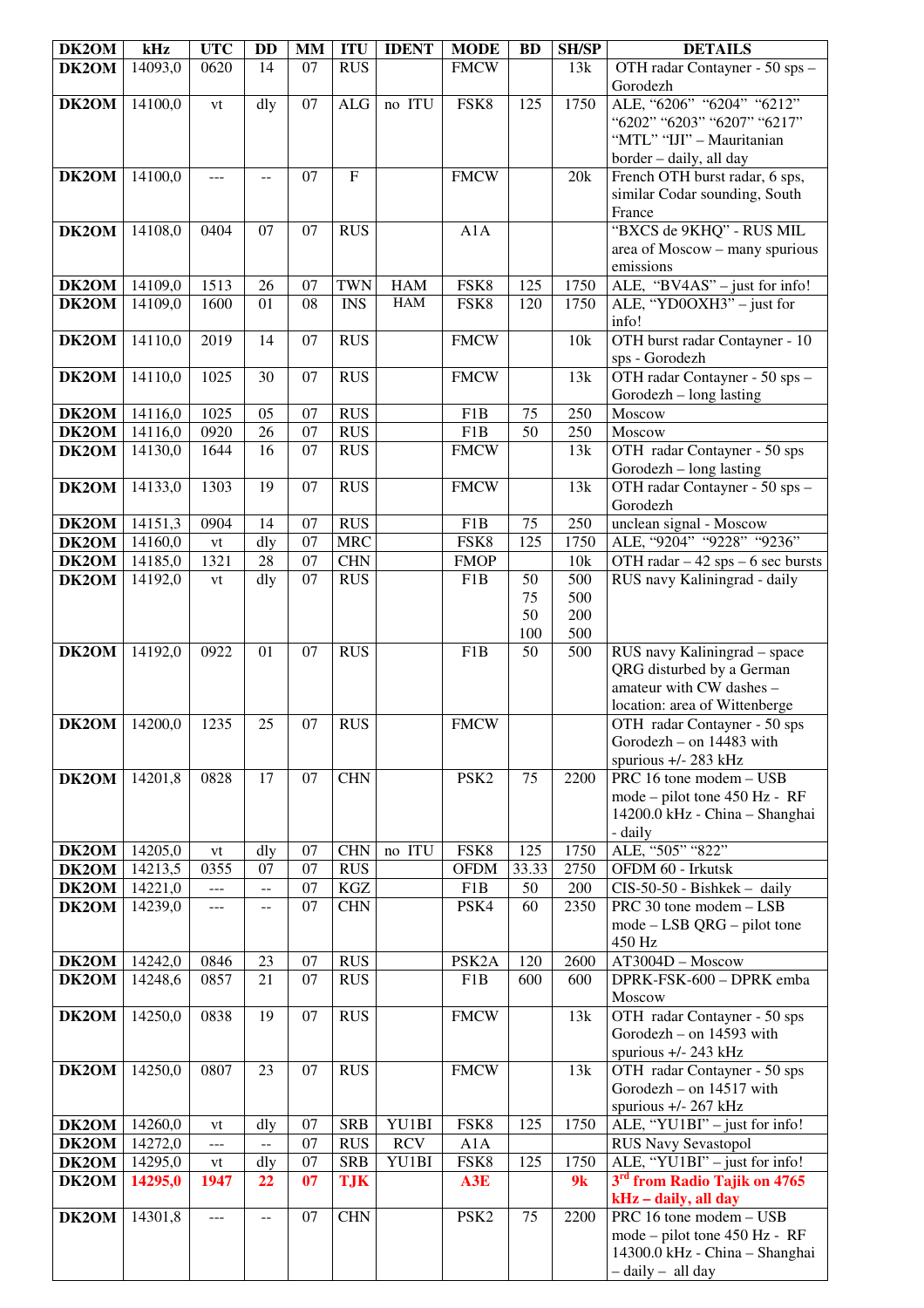| DK2OM              | kHz     | <b>UTC</b> | <b>DD</b>      | <b>MM</b>       | <b>ITU</b>  | <b>IDENT</b>  | <b>MODE</b>        | <b>BD</b> | <b>SH/SP</b> | <b>DETAILS</b>                                                    |
|--------------------|---------|------------|----------------|-----------------|-------------|---------------|--------------------|-----------|--------------|-------------------------------------------------------------------|
| DK2OM              | 14317,0 | 1355       | 21             | 07              | <b>RUS</b>  |               | A1A                |           |              | encrypted CW - Moscow                                             |
| DK2OM              | 14325,1 | 0945       | 20             | $\overline{07}$ | NE          |               |                    |           | 3300         | 14323.3 RF - RFSM 2400 -                                          |
|                    |         |            |                |                 | Euro        |               |                    |           |              | bursts with intro tones - bearings                                |
|                    |         |            |                |                 | pe          |               |                    |           |              | NE - Baltic region                                                |
| DK2OM              | 14330,0 | vt         | dly            | 07              | <b>TWN</b>  |               | FSK8               | 125       | 1750         | ALE, "BV4AS" - just for info!                                     |
| DK2OM              | 14334,0 | vt         | vd             | 07              | <b>CHN</b>  | no ITU        | FSK8               | 125       | 1750         | ALE, "249" "255" "763"                                            |
| DK2OM              | 14340,0 | 1745       | 31             | 07              | RUS         |               | PSK <sub>2</sub> A | 120       | 2600         | $\overline{AT3004D}$ - Vladivostok with                           |
|                    |         |            |                |                 |             |               |                    |           |              | spurious emissions +/- 35 kHz                                     |
|                    |         |            |                |                 |             |               |                    |           |              | and $+/-$ 70 kHz - daily                                          |
| DK2OM              | 14344,7 | ---        | $\overline{a}$ | 07              | <b>CHN</b>  |               | PSK8               | 2400      | 2400         | modified MIL-188-110A - 600                                       |
|                    |         |            |                |                 |             |               |                    |           |              | bps short $- 14344.650$ kHz $-$<br>daily, all day                 |
| DK2OM              | 14345,0 | 0435       | 07             | 07              | <b>RUS</b>  |               | PSK <sub>2</sub> A | 120       | 2600         | AT3004D - Vladivostok                                             |
| DK2OM              | 14345,5 | 1030       | 15             | 07              | <b>RUS</b>  |               | PSK <sub>2</sub> A | 120       | 2600         | AT3004D - Vladivostok                                             |
| DK2OM              | 14346,0 | 1725       | 14             | 07              | <b>THA</b>  | <b>HS0ZEA</b> | A1A                |           |              | HS0ZEA beacon - 14345.950                                         |
|                    |         |            |                |                 |             |               |                    |           |              | kHz - every 5 minutes - daily -                                   |
|                    |         |            |                |                 |             |               |                    |           |              | just for info!                                                    |
| DK2OM              | 14346,0 | vt         | dly            | 07              | <b>POR</b>  |               | FSK8               | 125       | 1750         | ALE, "CT2IXQ" just for info -                                     |
|                    |         |            |                |                 |             |               |                    |           |              | various times, daily                                              |
| DK2OM              | 14351,7 | 0856       | 01             | 07              | ${\bf E}$   |               | <b>OFDM</b>        | 30        | 2700         | OFDM 73 + intro tone -                                            |
|                    |         |            |                |                 |             |               | PSK4A              |           |              | HFD+VL - experimental                                             |
|                    |         |            |                |                 |             |               |                    |           |              | transmissions - Las Palmas -                                      |
|                    |         |            |                |                 |             |               |                    |           |              | just for info!                                                    |
| DK2OM              | 18070,0 | 1243       | 24             | 07              | <b>TUR</b>  |               | <b>FMCW</b>        |           | 20k          | OTH radar - 50 and 25 sps -                                       |
|                    |         |            |                |                 | <b>TWN</b>  |               |                    |           |              | <b>Turkey</b>                                                     |
| DK2OM              | 18080,0 | 0600       | dly            | 07              |             |               | A3E/BC             |           |              | <b>Sound of Hope - Taiwan and</b><br>Chinese BC jammer - daily at |
|                    |         |            |                |                 |             |               |                    |           |              | 06 utc and later                                                  |
| DK2OM              | 18080,0 | 0927       | 04             | 07              | E           |               | <b>USB</b>         |           |              | Spanish intruders - "Tenerife                                     |
|                    |         |            |                |                 |             |               |                    |           |              | cambio"                                                           |
| DK2OM              | 18081,7 | 0938       | 04             | 07              | E           |               | <b>OFDM</b>        | 30        | 2700         | RF: 18080.0 kHz - OFDM 73                                         |
|                    |         |            |                |                 |             |               | <b>PSK4A</b>       |           |              | with intro tone - system                                          |
|                    |         |            |                |                 |             |               |                    |           |              | <b>HFD+VL</b> - University of Las                                 |
|                    |         |            |                |                 |             |               |                    |           |              | <b>Palmas - Gran Canaria</b>                                      |
| DK2OM              | 18100,0 | <b>vt</b>  | dly            | 07              | <b>MRC</b>  | no ITU        | FSK8               | 125       | 1750         | ALE, "A2" "A4" "A5" "A7"                                          |
|                    |         |            |                |                 |             |               |                    |           |              | "S6" - "C3" "G401" "CD" "09"                                      |
|                    |         |            |                |                 |             |               |                    |           |              | "G2" "LG6" "G301"                                                 |
|                    |         |            |                |                 |             |               |                    |           |              | "ELJADIDNET4" - daily,<br>various times                           |
| DK2OM              | 18106,0 | vt         | vd             | 07              | <b>POR</b>  | CT2GOY        | FSK8               | 125       | 1750         | ALE, "CT2GOY" - just for info!                                    |
| DK2OM              | 18107,0 | ---        | 44             | 07              | <b>RUS</b>  | <b>RDL</b>    | F1B                | 50        | 200          | $CIS-50-200$ - Moscow – idle and                                  |
|                    |         |            |                |                 |             |               |                    |           |              | $\text{traffic} - \text{ Russian}$ navy - various                 |
|                    |         |            |                |                 |             |               |                    |           |              | days and times - shared band!                                     |
| DK2OM              | 18117,5 | vt         | vd             | 07              | <b>POR</b>  | <b>CT2IXQ</b> | FSK8               | 125       | 1750         | ALE, "CT2IXQ" - just for info                                     |
| DK <sub>2</sub> OM | 18140,0 | vt         | dly            | $\overline{07}$ | <b>SRB</b>  | YU1BI         | FSK8               | 125       | 2600         | ALE, "YU1BI" - just for info!                                     |
| DK2OM              | 18150,0 | ---        | 44             | 07              | <b>RUS</b>  |               | F <sub>1</sub> B   | 100       | 1000         | harmonic from 9075 (100 Bd,                                       |
|                    |         |            |                |                 |             |               |                    |           |              | 500 Hz) - Kaliningrad                                             |
| DK2OM              | 21000,0 | vt         | dly            | 07              | FEa         |               | <b>USB</b>         |           |              | Far East pirates - daily                                          |
| DK2OM              | 21000,0 | ---        | 44             | 07              | $\bf{B}$    |               | <b>USB</b>         |           |              | Brazilian pirates - Rio de                                        |
|                    |         |            |                |                 |             |               |                    |           |              | Janeiro with North Brazil-                                        |
|                    |         |            |                | 07              | <b>SDN</b>  |               | <b>USB</b>         |           |              | very often<br><b>MFA Sudan - Khartoum with</b>                    |
| DK2OM              | 21000,0 | ---        | 44             |                 |             |               |                    |           |              | emba Yemen - voice traffic                                        |
| DK2OM              | 21000,0 | $---$      | $-$            | 07              | $\mathbf F$ |               | <b>FMCW</b>        |           |              | French OTH burst radar - every                                    |
|                    |         |            |                |                 |             |               |                    |           |              | 15 minutes - South France                                         |
| DK2OM              | 21000,0 | 1913       | 20             | 07              | <b>CPV</b>  |               | <b>USB</b>         |           |              | unid male net – roger beeps Cape                                  |
|                    |         |            |                |                 |             |               |                    |           |              | Verde                                                             |
| DK2OM              | 21002,2 | ---        | ۰.             | 07              | <b>SDN</b>  | !0000         | F1B                | 100       | 170          | 21002.15 kHz - Pactor 1                                           |
|                    |         |            |                |                 |             | !9999         |                    |           |              | encrypted - MFA Sudan -                                           |
|                    |         |            |                |                 |             | !8888         |                    |           |              | Khartoum with emba Yemen                                          |
| DK2OM              | 21096,0 | vt         | dly            | 07              | <b>INS</b>  | YD0OXH        | FSK8               | 125       | 1750         | ALE, "YD0OXH3" - daily,                                           |
|                    |         |            |                |                 |             |               |                    |           |              | various times - just for info!                                    |
| DK2OM              | 21131,0 | vt         | vd             | 07              | <b>CHN</b>  | no ITU        | FSK8               | 125       | 1750         | ALE, "A92" "L02" - Chinese                                        |
|                    |         |            |                |                 |             |               |                    |           |              | diplo                                                             |
| DK2OM              | 21141,0 | $---$      | --             | 07              | <b>GEO</b>  |               | PSK8A              | 2400      | 2400         | Stanag4538 - GEO MIL with<br>AFG - daily                          |
| DK2OM              | 21145,0 | vt         | dly            | 07              | <b>MRC</b>  | no ITU        | FSK8               | 125       | 1750         | ALE, "B301", "C3", "IR4" "T4"                                     |
|                    |         |            |                |                 |             |               |                    |           |              |                                                                   |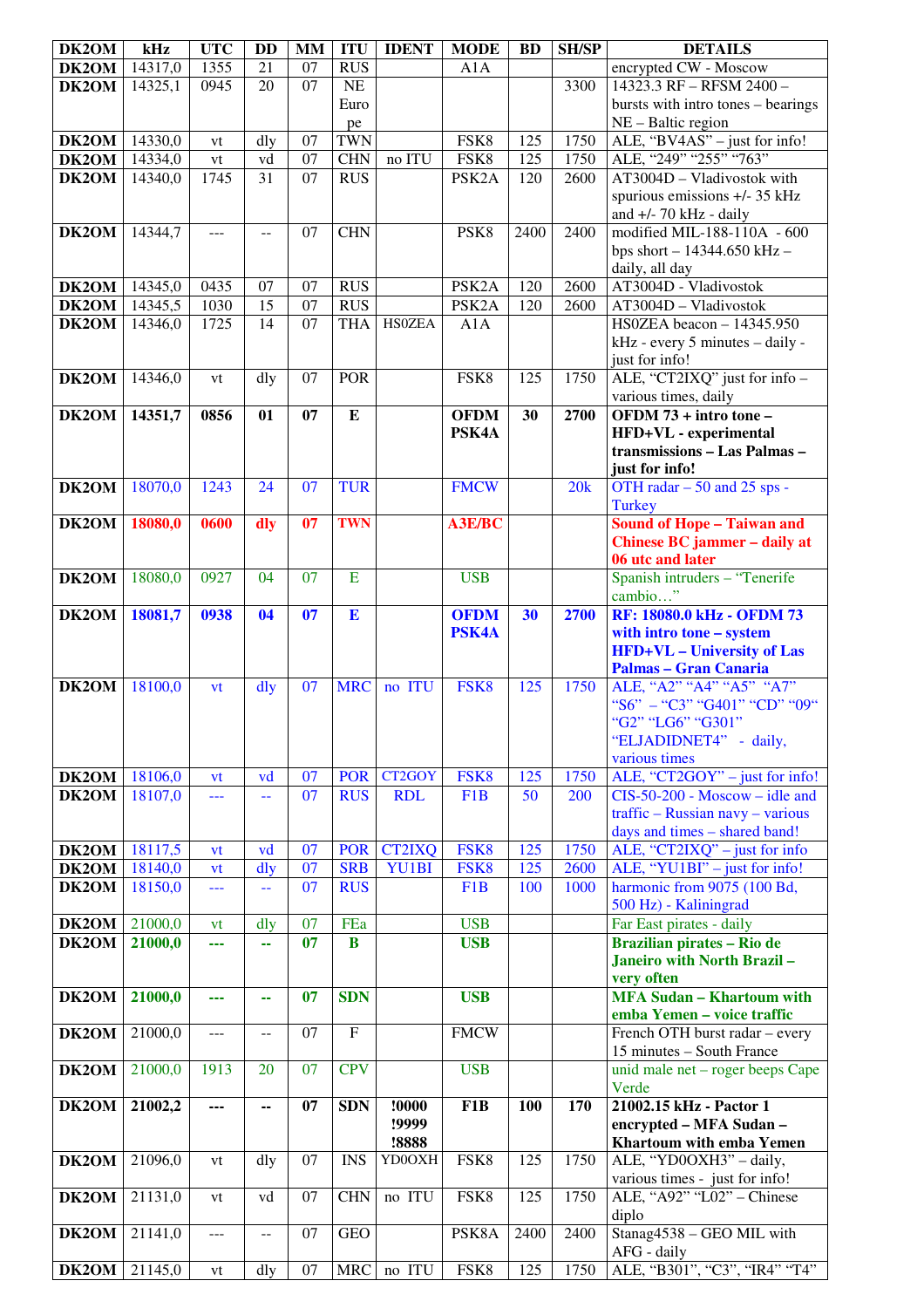| DK2OM        | kHz     | <b>UTC</b>     | <b>DD</b>                | <b>MM</b> | <b>ITU</b>              | <b>IDENT</b>  | <b>MODE</b>        | <b>BD</b>       | <b>SH/SP</b> | <b>DETAILS</b>                                             |
|--------------|---------|----------------|--------------------------|-----------|-------------------------|---------------|--------------------|-----------------|--------------|------------------------------------------------------------|
|              |         |                |                          |           |                         |               |                    |                 |              | "E4" "A2" "CD" "K3" "KB2"                                  |
|              |         |                |                          |           |                         |               |                    |                 |              | " $15$ " " $GS4$ " " $R3$ " – various times,               |
|              |         |                |                          |           |                         |               |                    |                 |              | daily                                                      |
| DK2OM        | 21145,8 | 0921           | 20                       | 07        | $\mathbf I$             | IZ3DVW        | A1A                |                 |              | IZ3DVW beacon $-21145,790$                                 |
|              |         |                |                          |           |                         |               |                    |                 |              | kHz - daily, all day - not                                 |
|              |         |                |                          |           |                         |               |                    |                 |              | coordinated with IARU                                      |
| DK2OM        | 21160,0 | $---$          | $\mathcal{L} =$          | 07        | <b>RUS</b>              |               | F1B                | 100             | 2000         | 4th from 5290 kHz (500 Hz shift)                           |
|              |         |                |                          |           |                         |               |                    |                 |              | - St. Peterburg                                            |
| DK2OM        | 21190,0 | $---$          | $\overline{\phantom{m}}$ | 07        | <b>RUS</b>              |               | F <sub>1</sub> B   | 100             | 1000         | harmonic from 10595 kHz -                                  |
|              |         |                |                          |           |                         |               |                    |                 |              | Moscow - daily                                             |
| DK2OM        | 21400,0 | $\overline{a}$ | $\overline{a}$           | 07        | <b>RUS</b>              |               | F <sub>1</sub> B   | 50              | 2000         | harmonic from $5350$ kHz – area                            |
|              |         |                |                          |           |                         |               |                    |                 |              | of Moscow - daily                                          |
| DK2OM        | 21403,3 | 1100           | 14                       | 07        | <b>CHN</b>              |               | PSK4A              | 75              | 2250         | PRC $4+4$ – Chinese ship – area of                         |
|              |         |                |                          |           |                         |               |                    |                 |              | Djibouti                                                   |
| DK2OM        | 21409,5 | ---            | $- -$                    | 07        | <b>RUS</b>              |               | F <sub>1</sub> B   | 100             | 2000         | F1B 100 / 2000 - CIS14 -                                   |
|              |         |                |                          |           |                         |               |                    |                 |              | harmonic from 10704.75 -                                   |
|              |         |                |                          |           |                         |               |                    |                 |              | Jekaterinburg, RUS - daily                                 |
| DK2OM        | 21436,0 | ---            | $-$                      | 07        | <b>RUS</b>              |               | PSK <sub>2</sub> A | 120             | 5200         | $AT3004D - harmonic from$                                  |
|              |         |                |                          |           |                         |               |                    |                 |              | 10718.0 kHz - Sevastopol                                   |
| DK2OM        | 21438,0 | vt             | dly                      | 07        | <b>RUS</b>              | <b>RCV</b>    | A1A                |                 |              | RIP90, RCV, RGX94 - RUS                                    |
|              |         |                |                          |           |                         |               |                    |                 |              | Navy Sevastopol - daily                                    |
| DK2OM        | 21446,0 | ady            | dly                      | 07        | <b>THA</b>              | <b>HS0ZEA</b> | A1A                |                 |              | HS0ZEA beacon - every 5                                    |
|              |         |                |                          |           |                         |               |                    |                 |              | minutes - just for info!                                   |
| DK2OM        | 25000,0 | ady            | dly                      | 07        | <b>FIN</b>              |               | A3E                |                 |              | time signal Helsinki $-$ just for                          |
|              |         |                |                          |           |                         |               |                    |                 |              | info – carrier on $25000$ – dots on                        |
|              |         |                |                          |           |                         |               |                    |                 |              | 25001 and 24999 - daily, all day                           |
| DK2OM        | 28000,0 | vt             | vd                       | 07        | $\bf{B}$                |               | A3E                |                 |              | <b>Brazilian CBers - 28000 -</b>                           |
|              |         |                |                          |           |                         |               |                    |                 |              | 28325 - daily, all day - no                                |
|              |         |                |                          |           |                         |               |                    |                 |              | change                                                     |
| DK2OM        | 28000,0 | vt             | dly                      | 07        | <b>CIS</b>              |               | F3E                |                 |              | 28000 - 29700 numerous CIS                                 |
|              |         |                |                          |           |                         |               |                    |                 |              | taxi nets - no change                                      |
| DK2OM        | 28005,0 | 1621           | 12                       | 07        | <b>RUS</b>              |               | F3E                |                 |              | <b>RUS</b> taxi                                            |
| DK2OM        | 28010,0 | $- - -$        | $\overline{a}$           | 07        | <b>POR</b>              |               | F1B                | 51              | 300          | F1B bursts -west of Lisbon -                               |
|              |         |                |                          |           |                         |               |                    |                 |              | Atlantic Ocean - Enagal GPS                                |
|              |         |                |                          |           |                         |               |                    |                 |              | buoys - daily                                              |
| DK2OM        | 28020,0 | 2022           | 05                       | 07        | <b>MRC</b>              |               | <b>USB</b>         |                 |              | Moroccan fishery                                           |
| DK2OM        | 28025,0 | 1416           | 13                       | 07        | <b>POR</b>              |               | F1B                | 51              | 300          | F1B bursts - 28025.050 kHz -                               |
|              |         |                |                          |           |                         |               |                    |                 |              | west of Lisbon - Atlantic Ocean -                          |
|              |         |                |                          |           |                         |               |                    |                 |              | Enagal GPS buoys - daily                                   |
| DK2OM        | 28030,0 | ---            | $\qquad \qquad -$        | 07        | <b>POR</b>              |               | F1B                | $\overline{51}$ | 340          | F1B bursts - west of Lisbon -                              |
|              |         |                |                          |           |                         |               |                    |                 |              | Atlantic Ocean - Enagal GPS                                |
|              |         |                |                          |           |                         |               |                    |                 |              | buoys - daily                                              |
| DK2OM        | 28045,0 | ---            | --                       | 07        | <b>POR</b>              |               | F <sub>1</sub> B   | 51              | 280          | F1B bursts - west of Lisbon -                              |
|              |         |                |                          |           |                         |               |                    |                 |              | Atlantic Ocean - Enagal GPS                                |
|              |         |                |                          |           |                         |               |                    |                 |              | buoys - daily                                              |
| DK2OM        | 28050,0 | ---            | $-$                      | 07        | <b>POR</b>              |               | F <sub>1</sub> B   | 51              | 300          | F1B bursts - west of Lisbon -                              |
|              |         |                |                          |           |                         |               |                    |                 |              | Atlantic Ocean - Enagal GPS                                |
|              |         |                |                          |           |                         |               |                    |                 |              | buoys - daily                                              |
| DK2OM        | 28051,5 | $---$          | $\mathcal{L} =$          | 07        | <b>POR</b>              |               | F1B                | $\overline{51}$ | 300          | F1B bursts - west of Lisbon -                              |
|              |         |                |                          |           |                         |               |                    |                 |              | Atlantic Ocean - Enagal GPS                                |
|              |         |                |                          |           |                         |               |                    |                 |              | buoys - daily                                              |
| <b>DK2OM</b> | 28055,0 | 0755           | 23                       | 07        | <b>RUS</b>              |               | F3E                |                 |              | RUS taxi - daily                                           |
| DK2OM        | 28060,0 | $- - -$        | $- -$                    | 07        | <b>POR</b>              |               | F1B                | 51              | 320          | F1B bursts - west of Lisbon -                              |
|              |         |                |                          |           |                         |               |                    |                 |              | Atlantic Ocean - Enagal GPS                                |
|              |         |                |                          |           |                         |               |                    |                 |              | buoys - daily                                              |
| DK2OM        | 28065,1 | $ -$           | $\overline{a}$           | 07        | <b>POR</b>              |               | F1B                | 51              | 320          | F1B bursts - west of Lisbon -                              |
|              |         |                |                          |           |                         |               |                    |                 |              | Atlantic Ocean - Enagal GPS                                |
|              |         | 0841           | $\overline{20}$          | 07        | $\overline{\text{GAB}}$ |               | A3E                |                 | 980          | buoys - daily<br>carrier and dots in USB and LSB,          |
| DK2OM        | 28065,4 |                |                          |           |                         |               |                    |                 |              |                                                            |
|              |         |                |                          |           |                         |               |                    |                 |              | bursts every 60 sec - carrier -                            |
|              |         |                |                          |           | <b>POR</b>              |               | F <sub>1</sub> B   | 51              | 320          | Gabon - daily and all day<br>F1B bursts - west of Lisbon - |
| DK2OM        | 28075,0 | ---            | $-$                      | 07        |                         |               |                    |                 |              |                                                            |
|              |         |                |                          |           |                         |               |                    |                 |              | Atlantic Ocean - Enagal GPS                                |
| DK2OM        | 28085,0 | 1951           | 09                       | 07        | <b>POR</b>              |               | F <sub>1</sub> B   | $\overline{51}$ | 300          | buoys - daily<br>F1B bursts - west of Lisbon -             |
|              |         |                |                          |           |                         |               |                    |                 |              | Atlantic Ocean - Enagal GPS                                |
|              |         |                |                          |           |                         |               |                    |                 |              | buoys - daily                                              |
|              |         |                |                          |           |                         |               |                    |                 |              |                                                            |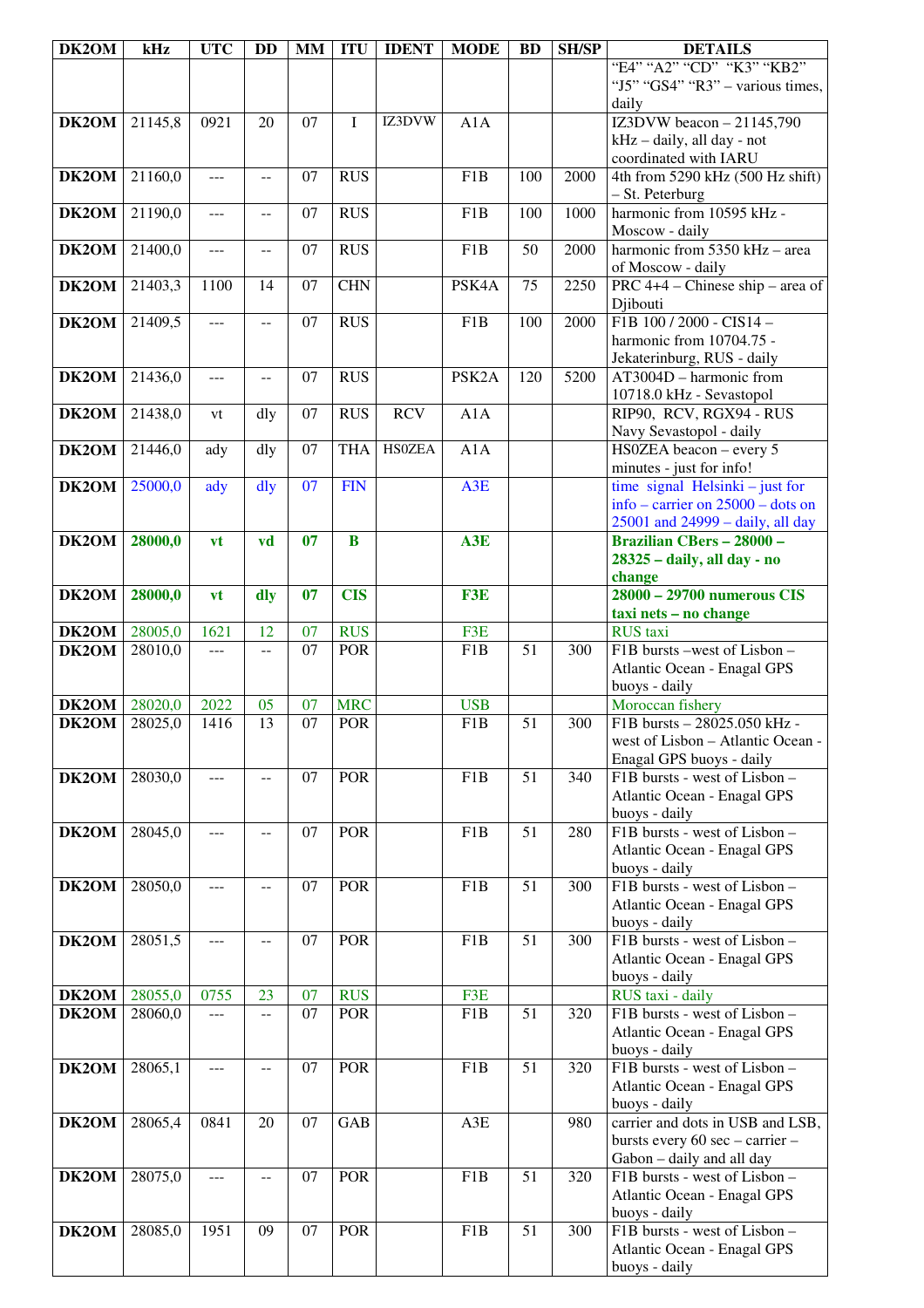| DK2OM | kHz     | <b>UTC</b>     | <b>DD</b>      | <b>MM</b>       | <b>ITU</b>   | <b>IDENT</b> | <b>MODE</b>      | <b>BD</b>       | <b>SH/SP</b> | <b>DETAILS</b>                    |
|-------|---------|----------------|----------------|-----------------|--------------|--------------|------------------|-----------------|--------------|-----------------------------------|
| DK2OM | 28090,1 | 1926           | 09             | $\overline{07}$ | <b>POR</b>   |              | F1B              | $\overline{51}$ | 320          | F1B bursts - 28100.780 kHz -      |
|       |         |                |                |                 |              |              |                  |                 |              | west of Lisbon - Atlantic Ocean - |
|       |         |                |                |                 |              |              |                  |                 |              | Enagal GPS buoys - daily          |
|       |         |                |                |                 |              |              |                  |                 |              |                                   |
| DK2OM | 28100,2 | ---            | $- -$          | 07              | <b>POR</b>   |              | F <sub>1</sub> B | 51              | 300          | F1B bursts - 28100.780 kHz -      |
|       |         |                |                |                 |              |              |                  |                 |              | west of Lisbon - Atlantic Ocean - |
|       |         |                |                |                 |              |              |                  |                 |              | Enagal GPS buoys - daily          |
| DK2OM | 28102,1 | ---            | $\overline{a}$ | 07              | <b>POR</b>   |              | F <sub>1</sub> B | 51              | 320          | F1B bursts - west of Lisbon -     |
|       |         |                |                |                 |              |              |                  |                 |              | Atlantic Ocean - Enagal GPS       |
|       |         |                |                |                 |              |              |                  |                 |              |                                   |
|       |         |                |                |                 |              |              |                  |                 |              | buoys - daily                     |
| DK2OM | 28125,0 | ---            | --             | 07              | <b>POR</b>   |              | F <sub>1</sub> B | 51              | 320          | F1B bursts - west of Lisbon -     |
|       |         |                |                |                 |              |              |                  |                 |              | Atlantic Ocean - Enagal GPS       |
|       |         |                |                |                 |              |              |                  |                 |              | buoys - daily                     |
| DK2OM | 28146,0 | vt             | vd             | 07              | <b>ARG</b>   |              | FSK8             | 125             | 1750         | ALE, "LU8EX" "PY2TI" "DL1"        |
|       |         |                |                |                 | $\, {\bf B}$ |              |                  |                 |              | $-$ just for info!                |
|       |         |                |                |                 |              |              |                  |                 |              |                                   |
| DK2OM | 28165,0 | 0833           | 10             | 07              | <b>RUS</b>   |              | F <sub>3</sub> E |                 |              | RUS taxi - daily                  |
| DK2OM | 28175,0 | 1742           | 25             | $\overline{07}$ | <b>RUS</b>   |              | F3E              |                 |              | RUS taxi - daily                  |
| DK2OM | 28200,0 | $\overline{a}$ | $-$            | 07              | <b>POR</b>   |              | F1B              | 51              | 330          | F1B bursts - west of Lisbon -     |
|       |         |                |                |                 |              |              |                  |                 |              | Atlantic Ocean - Enagal GPS       |
|       |         |                |                |                 |              |              |                  |                 |              | buoys - daily                     |
|       |         |                |                |                 |              |              |                  |                 |              |                                   |
| DK2OM | 28205,0 | 1739           | 25             | 07              | <b>RUS</b>   |              | F3E              |                 |              | <b>RUS</b> taxi                   |
| DK2OM | 28215,0 | 1750           | 25             | 07              | <b>RUS</b>   |              | F3E              |                 |              | RUS taxi - daily                  |
| DK2OM | 28224,4 | $\overline{a}$ | $-$            | 07              | GAB          |              | A3E              |                 |              | carrier and dots $+/- 770$ Hz -   |
|       |         |                |                |                 |              |              |                  |                 |              | bursts every 60 sec - Gabon -     |
|       |         |                |                |                 |              |              |                  |                 |              | daily and all day                 |
| DK2OM | 28225,0 | 1507           | 25             | 07              | <b>RUS</b>   |              | F3E              |                 |              | <b>RUS</b> taxi                   |
|       |         |                |                |                 |              |              |                  |                 |              |                                   |
| DK2OM | 28249,6 | 1929           | 01             | 07              | GAB          |              | A3E              |                 | 1380         | carrier and dots $+/- 745$ Hz -   |
|       |         |                |                |                 |              |              |                  |                 |              | bursts every 60 sec - Gabon -     |
|       |         |                |                |                 |              |              |                  |                 |              | daily and all day                 |
| DK2OM | 28250,5 | 1927           | 08             | 07              | GAB          |              | A3E              |                 | 1000         | carrier and dots +/- 500 Hz -     |
|       |         |                |                |                 |              |              |                  |                 |              | bursts every 60 sec - Gabon -     |
|       |         |                |                |                 |              |              |                  |                 |              |                                   |
|       |         |                |                |                 |              |              |                  |                 |              | daily and all day                 |
| DK2OM | 28265,0 | 0844           | 23             | 07              | <b>RUS</b>   |              | F3E              |                 |              | RUS taxi - daily                  |
| DK2OM | 28270,0 | 1751           | 25             | 07              | <b>RUS</b>   |              | F3E              |                 |              | <b>RUS</b> taxi                   |
| DK2OM | 28275,0 | 1000           | 05             | 07              | <b>RUS</b>   |              | F3E              |                 |              | <b>RUS</b> taxi                   |
| DK2OM | 28275,0 | 0853           | 20             | 07              | ${\bf E}$    |              | A3E              |                 |              | Spanish CBers - daily             |
| DK2OM | 28275,1 | 1931           | 09             | 07              | AF           |              | F1B              | 51              | 320          | F1B bursts - Atlantic Ocean -     |
|       |         |                |                |                 |              |              |                  |                 |              |                                   |
|       |         |                |                |                 |              |              |                  |                 |              | Enagal GPS buoys - daily          |
| DK2OM | 28295,0 | 1657           | 12             | 07              | <b>RUS</b>   |              | F3E              |                 |              | <b>RUS</b> taxi                   |
| DK2OM | 28312,5 | vt             | vd             | 07              | <b>POR</b>   | CT2IXQ       | FSK8             | 125             | 1750         | ALE. "CT2IXQ" - just for info     |
| DK2OM | 28315,0 | ---            | $-$            | 07              | <b>POR</b>   |              | F1B              | 51              | 320          | F1B bursts - west of Lisbon -     |
|       |         |                |                |                 |              |              |                  |                 |              | Atlantic Ocean - Enagal GPS       |
|       |         |                |                |                 |              |              |                  |                 |              | buoys - daily                     |
| DK2OM | 28345,1 | ---            | $\overline{a}$ | 07              | GAB          |              | A3E              |                 | 1060         | carrier and dots +/- 530 Hz -     |
|       |         |                |                |                 |              |              |                  |                 |              |                                   |
|       |         |                |                |                 |              |              |                  |                 |              | bursts every 60 sec - Gabon -     |
|       |         |                |                |                 |              |              |                  |                 |              | daily and all day                 |
| DK2OM | 28435,0 | ----           | --             | 07              | ${\bf E}$    |              | F <sub>1</sub> B | 81.9            | 140          | Datawell-buoy "Waverider" -       |
|       |         |                |                |                 |              |              |                  |                 |              | 28435.040 kHz - Costa del Sol -   |
|       |         |                |                |                 |              |              |                  |                 |              | <b>Malaga</b>                     |
| DK2OM | 28459,8 | ----           | $- -$          | 07              | GAB          |              | A3E              |                 | 1060         | carrier and dots +/- 530 Hz -     |
|       |         |                |                |                 |              |              |                  |                 |              | bursts every 60 sec - Gabon -     |
|       |         |                |                |                 |              |              |                  |                 |              |                                   |
|       |         |                |                |                 |              |              |                  |                 |              | daily and all day                 |
| DK2OM | 28459,9 | $- - -$        | $\overline{a}$ | 07              | GAB          |              | A3E              |                 | 1060         | carrier and dots +/- 530 Hz -     |
|       |         |                |                |                 |              |              |                  |                 |              | bursts every 60 sec - Gabon -     |
|       |         |                |                |                 |              |              |                  |                 |              | daily and all day                 |
| DK2OM | 28499,8 | ---            | --             | 07              | <b>MEa</b>   |              | F1B              | 81.9            | 140          | Datawell-buoy "Waverider" -       |
|       |         |                |                |                 |              |              |                  |                 |              | 28499.875 kHz - Persian Gulf      |
|       | 28701,1 | $ -$           |                | 07              | GAB          |              | A3E              |                 | 1056         | carrier and dots +/- 528 Hz -     |
| DK2OM |         |                | $\overline{a}$ |                 |              |              |                  |                 |              |                                   |
|       |         |                |                |                 |              |              |                  |                 |              | bursts every 60 sec - Gabon -     |
|       |         |                |                |                 |              |              |                  |                 |              | daily and all day                 |
| DK2OM | 28751,2 | ---            | $-1$           | 07              | GAB          |              | A3E              |                 | 1080         | carrier and dots +/- 540 Hz -     |
|       |         |                |                |                 |              |              |                  |                 |              | bursts every 60 sec - Gabon -     |
|       |         |                |                |                 |              |              |                  |                 |              | daily and all day                 |
| DK2OM | 28751,3 | 0854           | 20             | 07              | <b>GBN</b>   |              | A3E              |                 | 1040         | carrier and dots +/- 520 Hz -     |
|       |         |                |                |                 |              |              |                  |                 |              |                                   |
|       |         |                |                |                 |              |              |                  |                 |              | bursts every 60 sec - Gabon -     |
|       |         |                |                |                 |              |              |                  |                 |              | daily and all day                 |
| DK2OM | 28801,5 | 0859           | 20             | 07              | <b>GBN</b>   |              | A3E              |                 | 1090         | carrier and dots +/- 545 Hz -     |
|       |         |                |                |                 |              |              |                  |                 |              | bursts every 60 sec - Gabon -     |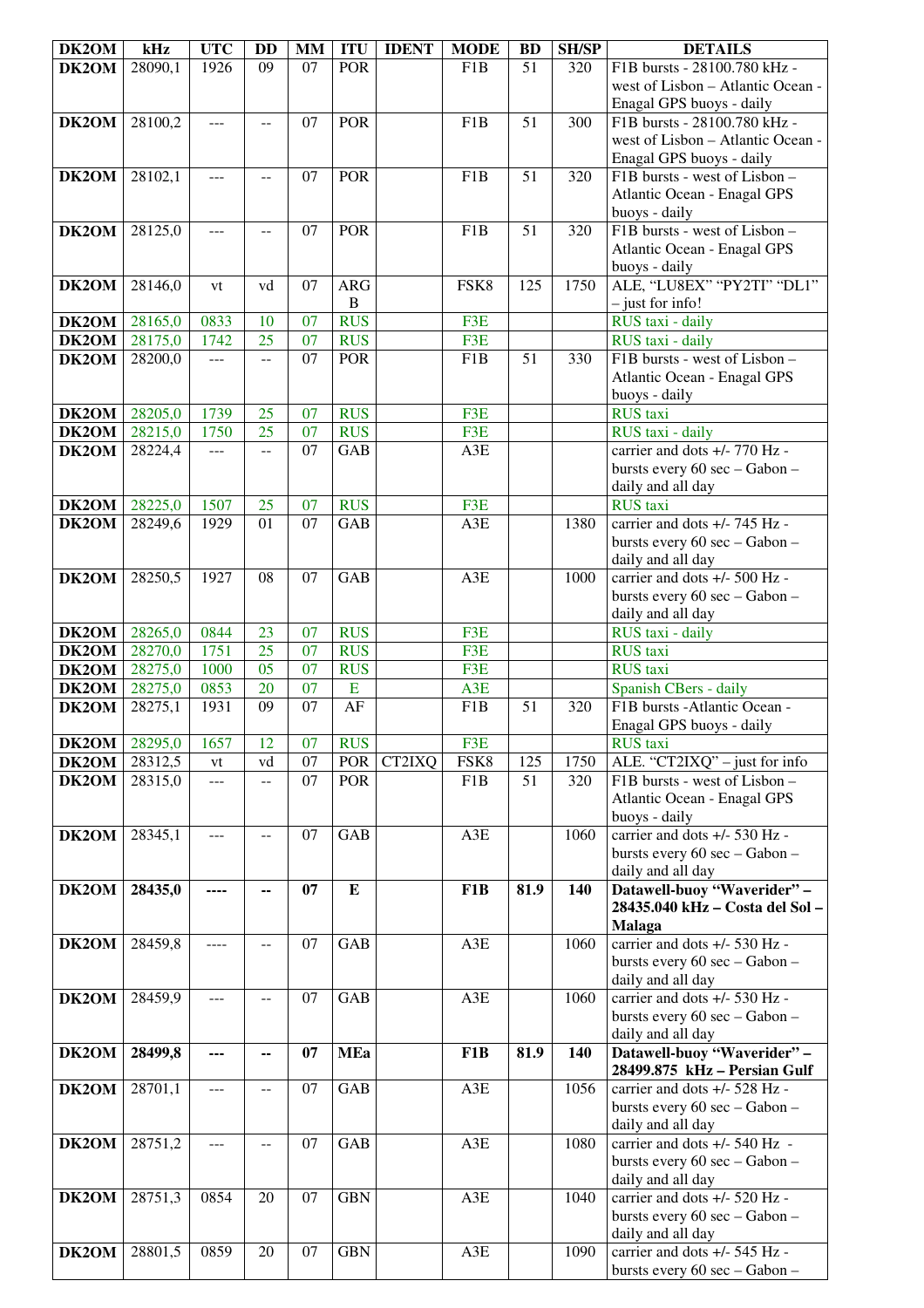| DK2OM              | kHz     | <b>UTC</b>     | <b>DD</b>      | MM | <b>ITU</b>              | <b>IDENT</b> | <b>MODE</b>      | <b>BD</b> | <b>SH/SP</b> | <b>DETAILS</b>                      |
|--------------------|---------|----------------|----------------|----|-------------------------|--------------|------------------|-----------|--------------|-------------------------------------|
|                    |         |                |                |    |                         |              |                  |           |              | daily and all day                   |
| DK2OM              | 28845,5 | ---            | $-$            | 07 | GAB                     |              | A3E              |           | 1060         | carrier and dots +/- 530 Hz -       |
|                    |         |                |                |    |                         |              |                  |           |              | bursts every 60 sec - Gabon -       |
|                    |         |                |                |    |                         |              |                  |           |              | daily and all day                   |
| DK2OM              | 28901,1 | $\cdots$       | $\overline{a}$ | 07 | <b>GAB</b>              |              | A3E              |           | 1056         | carrier and dots +/- 528 Hz -       |
|                    |         |                |                |    |                         |              |                  |           |              | bursts every 60 sec - Gabon -       |
|                    |         |                |                |    |                         |              |                  |           |              | daily and all day                   |
| DK2OM              | 28960,0 | 0935           | 01             | 07 | <b>IRN</b>              |              | <b>FMOP</b>      |           | 55k          | radar Iran – burst mode – $150$ and |
|                    |         |                |                |    |                         |              |                  |           |              | 313 sps - daily                     |
| DK2OM              | 29114,0 | $\overline{a}$ | --             | 07 | <b>RUS</b>              |              | F1B              | 100       | 2000         | harmonic from14557.0 kHz -          |
|                    |         |                |                |    |                         |              |                  |           |              | Moscow                              |
| DK <sub>2</sub> OM | 29249,9 | 1305           | 13             | 07 | ${\bf E}$               |              | F <sub>1</sub> B | 81.9      | 140          | Datawell-buoy "Waverider" -         |
|                    |         |                |                |    |                         |              |                  |           |              | 29249.880 kHz - Spain               |
|                    |         |                |                |    |                         |              |                  |           |              | Fuerteventura - daily, all day      |
| DK2OM              | 29375,0 | ---            | --             | 07 | $\mathbf I$             |              | F <sub>1</sub> B | 81.9      | 140          | Datawell-buoy "Waverider" -         |
|                    |         |                |                |    |                         |              |                  |           |              | 29374.898 kHz - Gallipoli,          |
|                    |         |                |                |    |                         |              |                  |           |              | South Italy - daily, all day        |
| DK2OM              | 29387,5 | ---            | --             | 07 | <b>IND</b>              |              | F <sub>1</sub> B | 81.9      | 140          | Datawell-buoy "Waverider" -         |
|                    |         |                |                |    |                         |              |                  |           |              | 29387.460 kHz - Indian NW           |
|                    |         |                |                |    |                         |              |                  |           |              | coast, close to Pakistan - daily,   |
|                    |         |                |                |    |                         |              |                  |           |              | all day                             |
| DK2OM              | 29400,0 |                | --             | 07 | <b>USA</b>              |              | F <sub>1</sub> B | 81.9      | 140          | Datawell-buoy "Waverider" -         |
|                    |         |                |                |    |                         |              |                  |           |              | 29400.070 kHz - USA north-          |
|                    |         |                |                |    |                         |              |                  |           |              | east coast - NY daily, all day      |
| DK2OM              | 29450,0 | ---            | --             | 07 | <b>MRC</b>              |              | F <sub>1</sub> B | 81.9      | 140          | Datawell-buoy "Waverider" -         |
|                    |         |                |                |    |                         |              |                  |           |              | 29449.895 kHz - area of El          |
|                    |         |                |                |    |                         |              |                  |           |              | Aaiun - Morocco - daily, all        |
|                    |         |                |                |    |                         |              |                  |           |              | day                                 |
| DK2OM              | 29500,0 | ---            | --             | 07 | $\overline{\mathbf{G}}$ |              | F <sub>1</sub> B | 81.9      | 140          | Datawell-buoy "Waverider" -         |
|                    |         |                |                |    |                         |              |                  |           |              | area of Gibraltar - daily, all      |
|                    |         |                |                |    |                         |              |                  |           |              | day                                 |
| DK2OM              | 29525,0 |                | --             | 07 | <b>MRC</b>              |              | F <sub>1</sub> B | 81.9      | 140          | Datawell-buoy "Waverider" -         |
|                    |         |                |                |    |                         |              |                  |           |              | 29524.990 kHz - Agadir -            |
|                    |         |                |                |    |                         |              |                  |           |              | Morocco - daily, all day            |
| DK2OM              | 29625,0 | ---            | --             | 07 | <b>USA</b>              |              | F1B              | 81.9      | 140          | Datawell-buoy "Waverider" -         |
|                    |         |                |                |    |                         |              |                  |           |              | 29625.024 kHz - USA north-          |
|                    |         |                |                |    |                         |              |                  |           |              | east coast - daily, all day         |
| DK2OM              | 29685,0 | ---            | --             | 07 | I                       |              | <b>VFT</b>       |           | 2300         | Italian MIL - Brescia               |
| DK2OM              | 29699,5 | ---            | $-$            | 07 | I                       |              | <b>VFT</b>       |           | 1600         | Italian MIL - Brescia               |

## **IRTS – Ireland – EI3GYB (Michael)**

| <b>SOC</b>  | kHz    | <b>UTC</b> | DD  | MМ | <b>ITU</b>    | <b>IDENT</b> | <b>MODE</b> | <b>DETAILS</b>                                    |
|-------------|--------|------------|-----|----|---------------|--------------|-------------|---------------------------------------------------|
| <b>IRTS</b> | 3535   | $1345$ to  | 07  | 07 | UK            |              | <b>USB</b>  | 2 male Scottish fishermen.                        |
|             |        | 1400       |     |    | $\alpha$      |              |             |                                                   |
|             |        |            |     |    | MM            |              |             |                                                   |
| <b>IRTS</b> | 3536   | $0735$ to  | 0.5 | 07 | <b>UK</b>     |              | <b>USB</b>  | Fishermen from Ulster. One is called Mike, Seem   |
|             |        | $0745$ and |     |    | $\alpha$      |              |             | to be from the Belfast area. Talk about the EU    |
|             |        | $1400$ to  |     |    | <b>MM</b>     |              |             | and "The Free State". Same crowd in the           |
|             |        | 1440       |     |    |               |              |             | morning and afternoon.                            |
| <b>IRTS</b> | 3536   | 1115       | 07  | 07 | UK            |              | <b>USB</b>  | UK fishermen. Ulster accent. One of them is       |
|             |        |            |     |    | $\alpha$      |              |             | from Belfast. Very good audio. Loud motor noise   |
|             |        |            |     |    | MM            |              |             | in the background. Sounds of seagulls all around. |
| <b>IRTS</b> | 3535.5 | $1740$ to  | 11  | 07 | <b>POR</b>    |              | <b>USB</b>  | Portuguese fishermen, 2 male voices.              |
|             |        | 1750       |     |    | <sub>or</sub> |              |             |                                                   |
|             |        |            |     |    | <b>MM</b>     |              |             |                                                   |
| <b>IRTS</b> | 3535.5 | 1850       | 11  | 07 | F or          |              | <b>USB</b>  | French fishermen. 2 males. One had a very good    |
|             |        |            |     |    | <b>MM</b>     |              |             | signal with clear audio. Motor noise in the back  |
|             |        |            |     |    |               |              |             | ground. The other station is very weak.           |
| <b>IRTS</b> | 3545   | 1210       | 21  | 07 | F or          |              | <b>USB</b>  | 2 French male fishermen.                          |
|             |        |            |     |    | MM            |              |             |                                                   |
| <b>IRTS</b> | 3560   | 1900       | 07  | 07 | <b>POR</b>    |              | <b>USB</b>  | 2 male Portuguese fishermen. Very strong          |
|             |        |            |     |    | $\alpha$      |              |             | signals.                                          |
|             |        |            |     |    | MM            |              |             |                                                   |
| <b>IRTS</b> | 3569   | 0825       | 04  | 07 | F or          |              | <b>USB</b>  | 2 French fishermen, very loud.                    |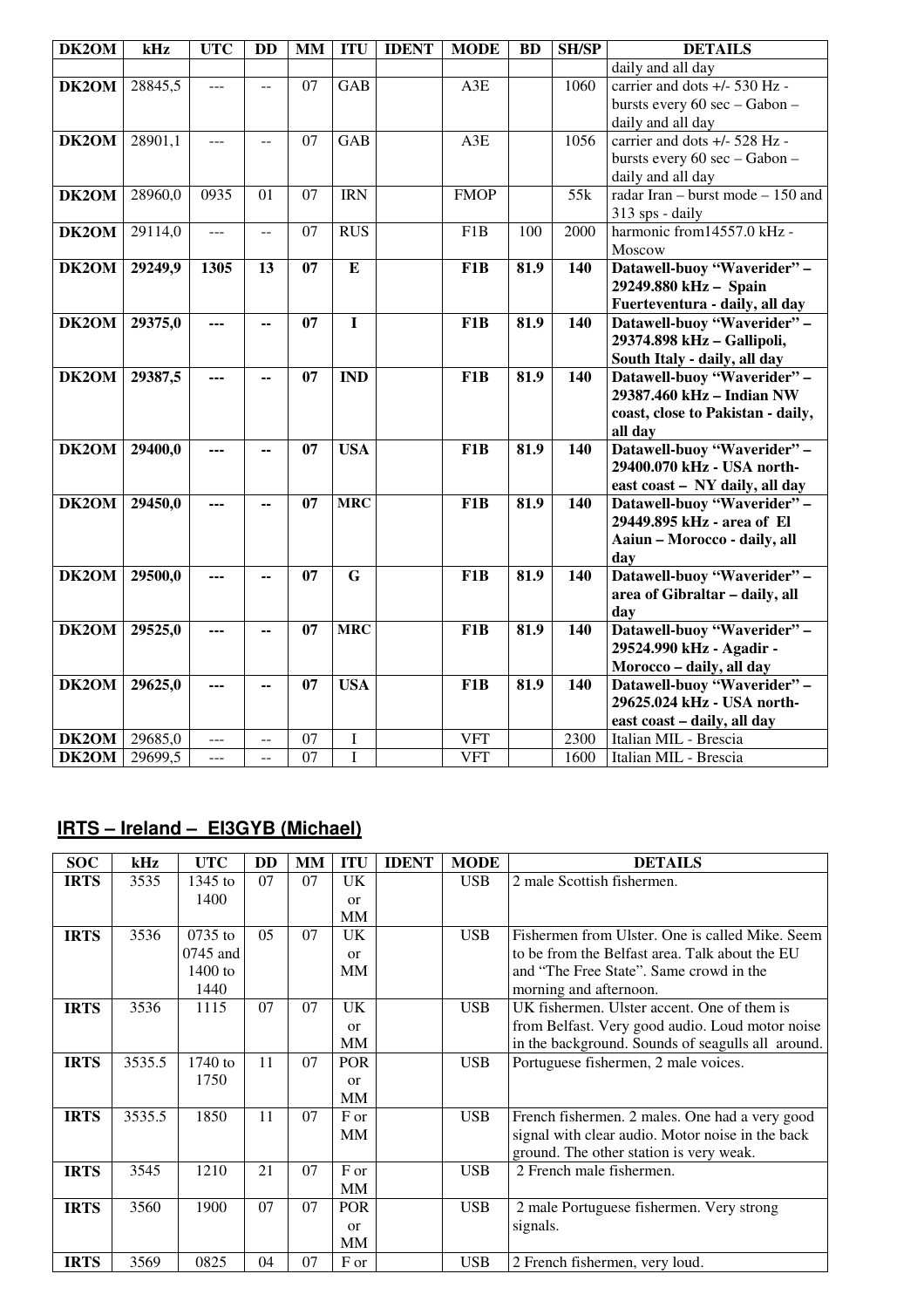| <b>SOC</b>  | kHz    | <b>UTC</b>          | <b>DD</b>       | MM              | <b>ITU</b>          | <b>IDENT</b> | <b>MODE</b> | <b>DETAILS</b>                                                                                        |
|-------------|--------|---------------------|-----------------|-----------------|---------------------|--------------|-------------|-------------------------------------------------------------------------------------------------------|
|             |        |                     |                 |                 | MM                  |              |             |                                                                                                       |
| <b>IRTS</b> | 3570   | 1945 to             | 06              | $\overline{07}$ | IRL                 |              | <b>USB</b>  | Irish fishermen, 2 male voices. One is named                                                          |
|             |        | 2000                |                 |                 | <b>or</b>           |              |             | John, the other Gerald. John has a Galway accent,                                                     |
|             |        |                     |                 |                 | MM                  |              |             | Gerald is too weak to be understood clearly. "I'll<br>give you a shout when I hear you on Channel 6". |
| <b>IRTS</b> | 3570   | 1825                | 16              | 07              | <b>IRL</b>          |              | <b>USB</b>  | 2 male Irish fishermen. Names: John and Joe.                                                          |
|             |        |                     |                 |                 | or                  |              |             | Somewhere SE coast of Eire. Dunmore and                                                               |
|             |        |                     |                 |                 | $\text{MM}{}$       |              |             | Kilmore mentioned.                                                                                    |
| <b>IRTS</b> | 3575   | 2145 to             | 26              | 07              | <b>IRL</b>          |              | <b>USB</b>  | 3 Irish fishermen. Waterford accent. Names                                                            |
|             |        | 2200                |                 |                 | or                  |              |             | Gerry, Mike.                                                                                          |
|             |        |                     |                 |                 | $\text{MM}{}$       |              |             |                                                                                                       |
| <b>IRTS</b> | 3567.8 | 0225 to             | 27              | 07              |                     |              | <b>USB</b>  | 2 males using a Creole like language with lots of                                                     |
|             |        | 0240                |                 |                 |                     |              |             | French and Arab words. Probably from the                                                              |
|             |        |                     |                 |                 |                     |              |             | Comoros Islands Republic or Mayotte. Grey line                                                        |
|             |        |                     |                 |                 |                     |              |             | would point towards the area as well.                                                                 |
| <b>IRTS</b> | 3595   | 1410 to             | 11              | 07              | $\overline{UK}$     |              | <b>USB</b>  | 2 UK male fishermen. Ulster accents.                                                                  |
|             |        | 1425                |                 |                 | <sub>or</sub><br>MM |              |             |                                                                                                       |
| <b>IRTS</b> | 3620   | 2110                | 06              | 07              | E or                |              | <b>USB</b>  | 2 male Spanish fishermen. 59plus plus signal.                                                         |
|             |        |                     |                 |                 | $\text{MM}{}$       |              |             |                                                                                                       |
| <b>IRTS</b> | 3632   | 0710 to             | 14              | 07              | UK                  |              | <b>USB</b>  | Several fishermen in a net. One male, Scottish                                                        |
|             |        | 0802                |                 |                 | or                  |              |             | accent. One other male with Ulster accent. Third                                                      |
|             |        |                     |                 |                 | MM                  |              |             | one too weak to identify clearly. The sale of the                                                     |
|             |        |                     |                 |                 |                     |              |             | ship "Aloha" (Alora?) is discussed. Owned by a                                                        |
|             |        |                     |                 |                 |                     |              |             | David Steel ? Isle of Man and Larne mentioned.                                                        |
| <b>IRTS</b> | 3641   | 0850 to             | 14              | 07              | $\mathbf E$ or      |              | <b>USB</b>  | 2 male Spanish fishermen.                                                                             |
|             |        | 0905                |                 |                 | $\text{MM}{}$       |              |             |                                                                                                       |
| <b>IRTS</b> | 3654   | 1725                | 28              | 07              | POR                 |              | <b>USB</b>  | Portuguese fishermen, 2 male voices. Very strong                                                      |
|             |        |                     |                 |                 | or<br>MM            |              |             | signals.                                                                                              |
| <b>IRTS</b> | 3688   | 1358 to             | 04              | 07              | <b>UK</b>           |              | <b>USB</b>  | 2 male fishermen. Ulster accent Loud motor                                                            |
|             |        | 1410                |                 |                 | or                  |              |             | noise in the background.                                                                              |
|             |        |                     |                 |                 | MM                  |              |             |                                                                                                       |
| <b>IRTS</b> | 3698   | 1212                | $\overline{21}$ | $\overline{07}$ | <b>IRL</b>          |              | <b>USB</b>  | 2 Irish male fishermen. Name: John. "Just                                                             |
|             |        |                     |                 |                 | or                  |              |             | signing off for dinner "                                                                              |
|             |        |                     |                 |                 | MM                  |              |             |                                                                                                       |
| <b>IRTS</b> | 7050   | 2145 to             | 05              | 07              | <b>UKR</b>          |              | <b>LSB</b>  | Loud music, patriotic songs and propaganda                                                            |
|             |        | 2255.               |                 |                 | /RUS                |              |             | shouting in Russian and Ukrainian. Total chaos                                                        |
|             |        |                     |                 |                 |                     |              |             | created by several stations taking part in the                                                        |
|             |        |                     |                 |                 |                     |              |             | Ukrainian-Russian conflict in Eastern Ukraine.                                                        |
| <b>IRTS</b> | 7055   | 1950 to             | 06              | 07              | <b>UKR</b>          |              | <b>LSB</b>  | "Fascisti Ukrainskij". Sudden silence at 2255z.<br>Ukrainian-Russian propaganda war like on 7050      |
|             |        | 2100                |                 |                 | /RUS                |              |             | kHz yesterday.                                                                                        |
| <b>IRTS</b> | 7055   | 1125                | 09              | 07              | <b>UKR</b>          |              | <b>LSB</b>  | Ukrainian-Russo propaganda war already                                                                |
|             |        |                     |                 |                 | /RUS                |              |             | audible this early. Must use high power. Slogans                                                      |
|             |        |                     |                 |                 |                     |              |             | about "fascists" and "revolution".                                                                    |
| <b>IRTS</b> | 7100   | $1015$ to           | 23              | 07              | F or                |              | <b>USB</b>  | Net of 3 French fishermen.                                                                            |
|             |        | 1030                |                 |                 | MM                  |              |             |                                                                                                       |
| <b>IRTS</b> | 7142.5 | 1740                | 28              | 07              |                     |              | <b>DIGI</b> | Strong digital signals from 7124.5 to 7147.5 kHz.                                                     |
|             |        | onwards             |                 |                 |                     |              |             | Frequencies not usable.                                                                               |
| <b>IRTS</b> | 14000  | 1130 to<br>1215, on | 18              | 07              |                     |              | <b>USB</b>  | Maghreb fishermen, several males. Probably<br>from Morocco. Typical motor noise from several          |
|             |        | and off.            |                 |                 |                     |              |             | stations. One is called Samir.                                                                        |
| <b>IRTS</b> | 14175  | 1820                | 08              | 07              |                     |              |             | Radar from 14175 to 14193 kHz.                                                                        |
| <b>IRTS</b> | 14192  | 1650                | 04              | 07              | <b>RUS</b>          |              | <b>FSK</b>  | RUS Navy Kaliningrad. Nearly all day long any                                                         |
|             |        |                     |                 |                 |                     |              |             | day                                                                                                   |
| <b>IRTS</b> | 14222  | 1620                | 16              | 07              |                     |              |             | 14222 to 14240 kHz radar. Frequencies not                                                             |
|             |        |                     |                 |                 |                     |              |             | usable.                                                                                               |
| <b>IRTS</b> | 14254  | 1820                | 07              | 07              |                     |              |             | Radar 14254 to 14290 kHz                                                                              |
| <b>IRTS</b> | 14265  | 1655                | 02              | 07              |                     |              |             | Radar from 14265 to 14282 kHz.                                                                        |
| <b>IRTS</b> | 14344  | 1115                | 16              | 07              |                     |              | Digi        | Strong digital signals, probably from a North                                                         |
|             |        |                     |                 |                 |                     |              |             | Korean embassy somewhere in W. Africa.                                                                |
| <b>IRTS</b> | 18150  | 0730                | 14              | 07              |                     |              |             | Very strong radar signals.                                                                            |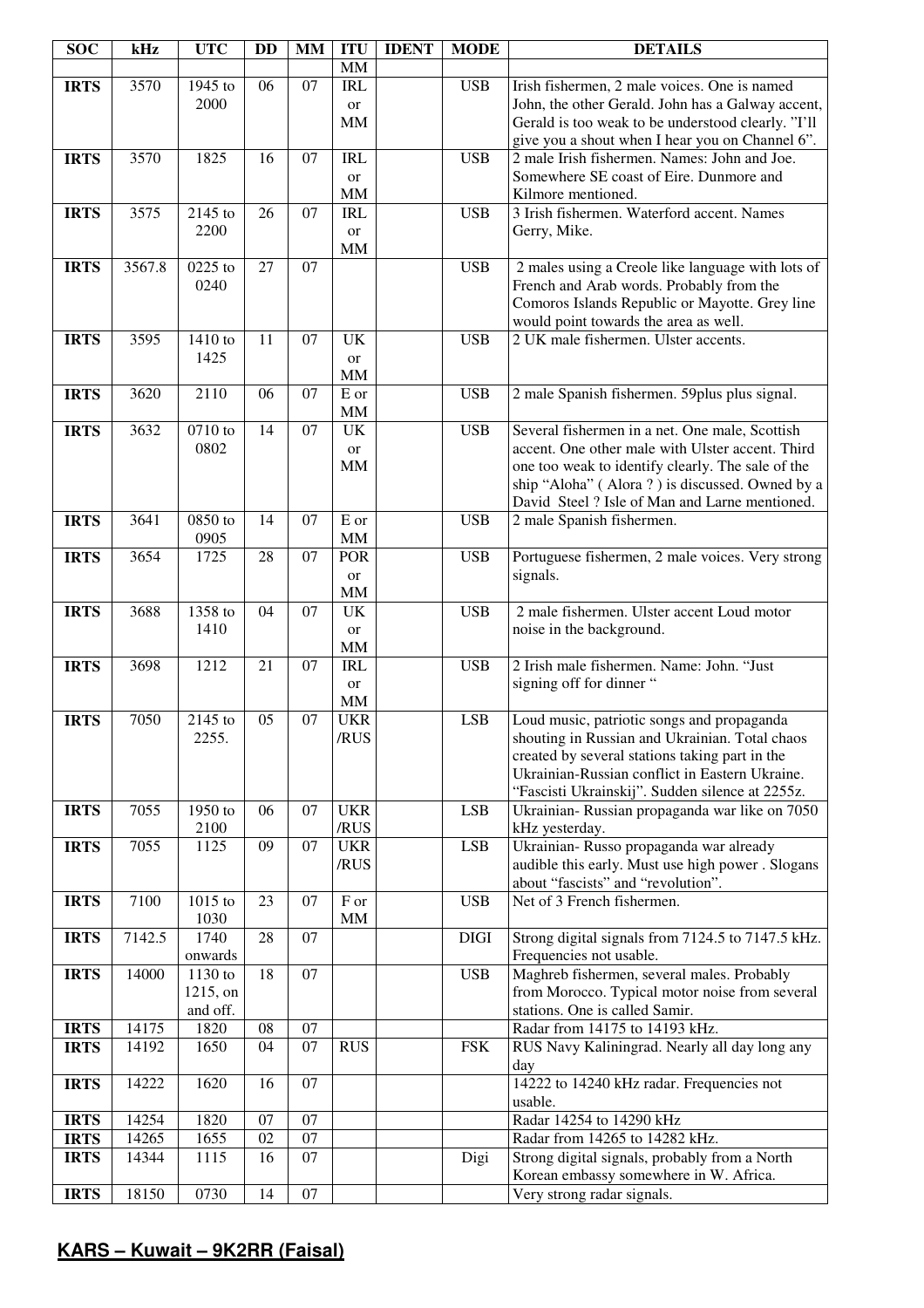### **MRASZ – Hungary - HA7PL (Laci)**

| <b>SOC</b>   | kHz     | <b>UTC</b>    | DD              | <b>MM</b>        | <b>ITU</b> | <b>IDENT</b> | <b>MODE</b>      | <b>BD</b> | SH   | <b>DETAILS</b>                          |
|--------------|---------|---------------|-----------------|------------------|------------|--------------|------------------|-----------|------|-----------------------------------------|
| <b>MRASZ</b> | 3531,0  | 1938          | 26              | 7                |            |              | <b>OTHR</b>      |           |      | 50 Hz                                   |
| <b>MRASZ</b> | 3537,0  | 1947          | $\overline{27}$ | $\overline{7}$   |            |              | F1B              |           | 200  |                                         |
| <b>MRASZ</b> | 3595,0  | 2004          | $\overline{8}$  | $\overline{7}$   |            |              | <b>USB</b>       |           |      | russian, female                         |
| <b>MRASZ</b> | 3599,0  | 1726          | $\overline{25}$ | $\overline{7}$   |            |              | A1A              |           |      | "3EAV de WAMC K" 5                      |
|              |         |               |                 |                  |            |              |                  |           |      | letters, cirillic ABC                   |
| <b>MRASZ</b> | 3600,0  | 2008          | $\overline{8}$  | $\tau$           |            |              | $\overline{??'}$ |           |      | sharp cracks, also on                   |
|              |         |               |                 |                  |            |              |                  |           |      | 5393 kHz, hrd: 19                       |
| <b>MRASZ</b> | 3642,0  | 1842          | 12              | $\overline{7}$   |            |              | A1A              |           |      | "DKG7(2x) de 3A7D V"                    |
|              |         |               |                 |                  |            |              |                  |           |      | loop                                    |
| <b>MRASZ</b> | 3642,0  | 1850          | $\overline{19}$ | $\overline{7}$   |            |              | A1A              |           |      | "DKG7 $(2x)$ de 3A7D V"                 |
|              |         |               |                 |                  |            |              |                  |           |      | loop                                    |
| <b>MRASZ</b> | 3660,0  | 1852          | 19              | $\overline{7}$   |            |              | ${\rm LSB}$      |           |      | russian male, numbers                   |
| <b>MRASZ</b> | 3789,0  | 1854          | $\overline{19}$ | $\overline{7}$   |            |              | A1A              |           |      | "81837 59152 82T48"                     |
| <b>MRASZ</b> | 5362,0  | 1519          | 20              | $\overline{7}$   |            |              | PSK <sub>2</sub> |           |      | AT3004D just for info                   |
| <b>MRASZ</b> | 5372,0  | 1518          | 20              | $\overline{7}$   |            |              | PSK <sub>2</sub> |           |      | AT3004D just for info                   |
| <b>MRASZ</b> | 7000,0  | 1702          | 26              | $\overline{7}$   |            |              | LSB              |           |      | italians, "carissimo                    |
|              |         |               |                 |                  |            |              |                  |           |      | Giuseppe"                               |
| <b>MRASZ</b> | 7000,0  | $\mathrm{vt}$ | dly             | $\boldsymbol{7}$ | <b>RUS</b> |              | H3E              |           | 3,4k | buzzer                                  |
| <b>MRASZ</b> | 7001,5  | 1804          | 12              | $\overline{7}$   | <b>POL</b> |              | PSK8             | 2400      | 2.4k |                                         |
| <b>MRASZ</b> | 7022,0  | 1522          | $\overline{17}$ | $\tau$           | <b>RUS</b> |              | PSK <sub>2</sub> |           |      | AT3004D                                 |
| <b>MRASZ</b> | 7022,0  | 1859          | $\overline{19}$ | $\overline{7}$   | <b>RUS</b> |              | PSK <sub>2</sub> |           |      | AT3004D                                 |
| <b>MRASZ</b> | 7027,5  | $\mathrm{vt}$ | dly             | $\tau$           | <b>KAZ</b> | "V"          | A1A              |           |      | beacon "V"                              |
| <b>MRASZ</b> | 7030,0  | 0918          | 24              | $\overline{7}$   |            |              | A1A              |           |      | dash', disturbance                      |
| <b>MRASZ</b> | 7050,0  | vt            | dly             | $\overline{7}$   |            |              | LSB              |           |      | russian/ukrainian, chaos,               |
|              |         |               |                 | $\overline{7}$   |            |              |                  |           |      | music, curse                            |
| <b>MRASZ</b> | 7055,0  | vt            | dly             |                  |            |              | <b>LSB</b>       |           |      | russian/ukrainian, chaos,<br>music, etc |
| <b>MRASZ</b> | 7120,0  | 1828          | $\overline{4}$  | $\overline{7}$   | SOM        |              | A3E              |           |      | Radio Harg. hrd:                        |
|              |         |               |                 |                  |            |              |                  |           |      | 8, 10, 12, 13, 17, 19, 25, 26, 29       |
| <b>MRASZ</b> | 7171,0  | 1642          | 10              | $\tau$           |            |              | PSK <sub>2</sub> |           |      | AT3004D                                 |
| <b>MRASZ</b> | 7198,0  | 1939          | $\overline{27}$ | $\overline{7}$   |            |              | PSK <sub>2</sub> |           |      | AT3004D                                 |
| <b>MRASZ</b> | 10101,0 | 1641          | $\overline{25}$ | $\overline{7}$   |            |              | <b>USB</b>       |           |      | ui. male                                |
| <b>MRASZ</b> | 10118,0 | 0722          | $\overline{24}$ | $\overline{7}$   |            |              | F1B              |           | 250  |                                         |
| <b>MRASZ</b> | 10120,0 | 1810          | $\overline{12}$ | $\overline{7}$   |            |              | A3E              |           |      | ui BC.                                  |
| <b>MRASZ</b> | 10150,0 | 1812          | $\overline{12}$ | $\overline{7}$   |            |              | <b>USB</b>       |           |      | unidentified                            |
| <b>MRASZ</b> | 14008,0 | 1550          | 29              | $\overline{7}$   |            |              | F1B              |           | 200  |                                         |
| <b>MRASZ</b> | 14096,0 | 1837          | 27              | $\overline{7}$   |            |              | <b>OTHR</b>      |           |      |                                         |
| <b>MRASZ</b> | 14130,0 | 0734          | 24              | $\tau$           |            |              | <b>OTHR</b>      |           |      | 14120-14140 kHz                         |
| <b>MRASZ</b> | 14141,8 | 1817          | 12              | $\overline{7}$   |            |              | A1A              |           |      | dash's and dott's                       |
|              |         |               |                 |                  |            |              |                  |           |      | disturbance                             |
| <b>MRASZ</b> | 14150,0 | 1458          | 30              | $\tau$           |            |              | <b>OTHR</b>      |           |      | 14145-14160 kHz                         |
| <b>MRASZ</b> | 14192,0 | 1429          | 17              | $\mathcal{I}$    | <b>RUS</b> |              | F1B              |           | 500  | hrd: 27, 30, RUS Navy,                  |
|              |         |               |                 |                  |            |              |                  |           |      | Kaliningrad                             |
| <b>MRASZ</b> | 14260,0 | 1824          | 17              | 7                |            |              | <b>OTHR</b>      |           |      | 14250-14270 kHz                         |
| <b>MRASZ</b> | 14275,0 | 1840          | $\overline{4}$  | $\tau$           |            |              | <b>OTHR</b>      |           |      | 14265-14285 kHz                         |
| <b>MRASZ</b> | 14287,5 | 1804          | 11              | $\tau$           |            |              | <b>OTHR</b>      |           |      | 14280-14295 kHz                         |
| <b>MRASZ</b> | 14295,0 | 1812          | 12              | $\tau$           | <b>TJK</b> |              | A3E              |           |      | Radio Tajik, 3rd.                       |
|              |         |               |                 |                  |            |              |                  |           |      | Harmonic, hrd:13,17,28                  |
| <b>MRASZ</b> | 14340,0 | 1813          | 12              | $\tau$           |            |              | PSK <sub>2</sub> |           |      | AT3004D                                 |
| <b>MRASZ</b> | 28187,5 | 0748          | 24              | $\overline{7}$   |            |              | <b>OTHR</b>      |           |      | 28175-28200 kHz                         |

## **OEVSV – Austria – OE3GSA (Gerd)**

| <b>SOC</b>   | kHz    | <b>UTC</b> |    |    | <b>DD   MM   ITU   IDENT   MODE  </b> |      | <b>BD</b> | SН | <b>DETAILS</b>                          |
|--------------|--------|------------|----|----|---------------------------------------|------|-----------|----|-----------------------------------------|
| <b>OeVSV</b> | 7011.0 | 0501       | 14 | 07 | 159                                   | IO E |           |    | . - bedingt wenig, hi<br>W<br>$\Lambda$ |
|              |        |            |    |    |                                       |      |           |    |                                         |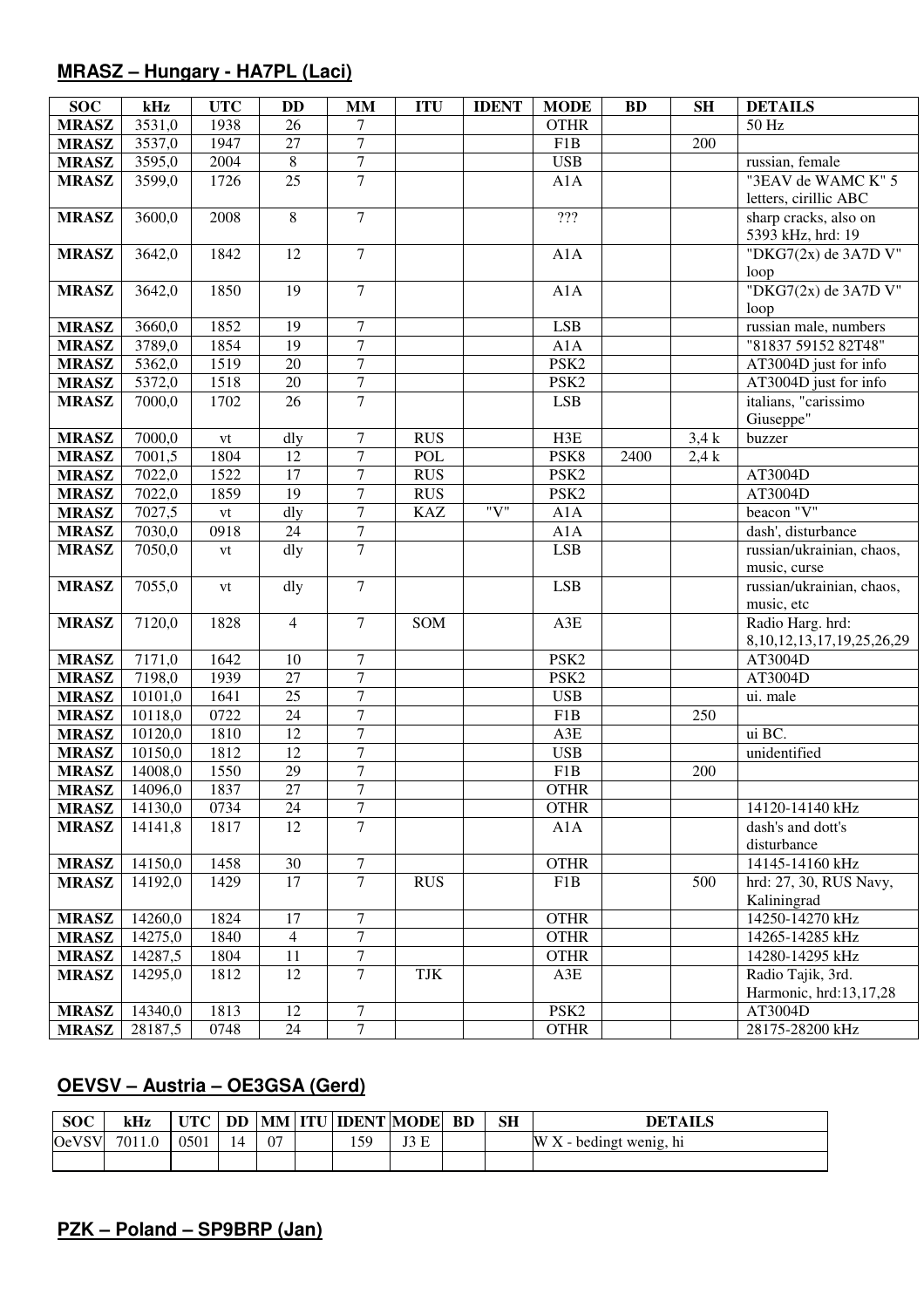## **REF 1 – France – F5MIU (Francis) - F5JBR (Andre)**

| <b>SOC</b> | kHz   | UTC  | DD | <b>MM</b> | <b>ITU</b> | <b>IDENT</b> | <b>MODE</b> | <b>Baud</b> | Sh/Bw | <b>DETAILS</b>              |
|------------|-------|------|----|-----------|------------|--------------|-------------|-------------|-------|-----------------------------|
| R.E.F.     | 7191  | 1717 | 14 |           |            |              | AΜ          |             | 10kHz | Spanish talking no callsign |
|            |       |      |    |           |            |              |             |             |       | answer on 7194kHz           |
| R.E.F.     | 10117 | 740  | 06 | 07        |            |              | fmcw        |             | 20kHz | OTH radar S9 20 pps         |
| R.E.F.     | 14000 | 0751 | 19 |           |            |              | fmcw        |             | 20kHz | OTH radar S8, 20 pps        |
| R.E.F.     | 14130 | 1713 | 16 |           |            |              | fmcw        |             | 20kHz | OTH radar $S9+10$ , 20 pps  |
| R.E.F.     | 18070 | 0743 | 11 |           |            |              | fmcw        |             | 20kHz | OTH radar S9 20 pps         |

| <b>SOC</b> | kHz    | <b>UTC</b> | <b>DD</b> | MМ | <b>ITU</b> | <b>IDENT</b>              | <b>MODE</b>                           | <b>BD</b>                 | <b>SH</b> | <b>DETAILS</b>                                                                                                                                                  |
|------------|--------|------------|-----------|----|------------|---------------------------|---------------------------------------|---------------------------|-----------|-----------------------------------------------------------------------------------------------------------------------------------------------------------------|
| <b>REF</b> | 3504.0 | 1443       | 01        | 07 | <b>RUS</b> | Russian<br>Military       | F1B                                   | 75                        | 250       | Encrypted messages - Frequency<br>enabled for traffic in QYT9 Mode -<br>Qsx on 3676                                                                             |
| <b>REF</b> | 3526.0 | 1736       | 26        | 07 | <b>RUS</b> | Russian<br>Air<br>Defense | CW                                    |                           |           | 318 318 318 11057 and 318 318 318<br>11057 and 318 318 318 11057                                                                                                |
| <b>REF</b> | 3549.0 | 1746       | 26        | 07 | <b>RUS</b> | Russian<br>Military       | F <sub>1</sub> B                      | 75                        | 250       | Encrypted messages - Frequency<br>enabled for traffic in QYT9 Mode                                                                                              |
| <b>REF</b> | 3550.0 | 1451       | 01        | 07 | <b>RUS</b> | 8P3N                      | <b>CW</b>                             |                           |           | 8P3N send message for outstation in<br>simplex                                                                                                                  |
| <b>REF</b> | 3550.0 | 0822       | 03        | 07 | <b>RUS</b> | 8P3N                      | <b>CW</b>                             |                           |           | 8P3N Working 3 outstations<br>(comms checks, Z codes and QTCs)<br>in Simplex                                                                                    |
| <b>REF</b> | 3550.0 | 0512       | 16        | 07 | <b>RUS</b> | Russian<br>Military       | CIS-<br>12/AT3<br>004D/<br><b>USB</b> | 120<br>per<br>chann<br>el | 2700      | Encrypted messages - Traffic in<br>QYT4 Mode                                                                                                                    |
| <b>REF</b> | 3550.0 | 1208       | 19        | 07 | <b>RUS</b> | QOYJ                      | <b>CW</b>                             |                           |           | <b>QOYJ</b> Working 3 outstations<br>(comms checks, Z codes and QTCs)<br>in Simplex                                                                             |
| <b>REF</b> | 3565.0 | 0739       | 03        | 07 | <b>RUS</b> | RBV <sub>2</sub>          | CW                                    |                           |           | RBV2 Working RFY2 (comms<br>checks) in Duplex - In end trafic<br>send the Z code "ZOR" en trafic in<br>FSK 50 Bd 500Hz                                          |
| <b>REF</b> | 3565.0 | 0740       | 03        | 07 | <b>RUS</b> | RBV <sub>2</sub>          | F1B                                   | 50                        | 500       | Encrypted messages                                                                                                                                              |
| <b>REF</b> | 3565.0 | 1240       | 19        | 07 | <b>RUS</b> | Russian<br>Military       | F1B                                   | 50                        | 500       | Encrypted messages                                                                                                                                              |
| <b>REF</b> | 3567,5 | 1541       | 19        | 07 | <b>RUS</b> | <b>KNZA</b>               | CW                                    |                           |           | <b>KNZA Worked 3 outstations</b><br>(comms checks and QTC : AAAAA<br>$72727$ ) in simplex                                                                       |
| <b>REF</b> | 3568.0 | 1734       | 19        | 07 | <b>RUS</b> | Russian<br>Military       | F1B                                   | 75                        | 250       | Encrypted messages - Frequency<br>enabled for traffic in QYT9 Mode                                                                                              |
| <b>REF</b> | 3578.0 | 1736       | 19        | 07 | <b>RUS</b> | Russian<br>Navy           | F1B                                   | 75                        | 200       | Encrypted messages – Frequency<br>enabled for traffic in QYT9 Mode                                                                                              |
| <b>REF</b> | 3584.0 | 1240       | 01        | 07 | <b>RUS</b> | FIH <sub>6</sub>          | <b>CW</b>                             |                           |           | FIH6 send messages for KGTD in<br>Broadcast: For information: The<br>callsigns FIH6 and KGTD are fixed<br>callsigns(alreay heard on february<br>and march 2016) |
| REF        | 3584.0 | 1800       | 02        | 07 | <b>RUS</b> | Russian<br>Military       | <b>CW</b>                             |                           |           | Frequency 8 outstations : comms<br>checks and QTC with the Net station<br>$F27N$ in Duplex – For information<br>the frequency of F27N is 3844 kHz               |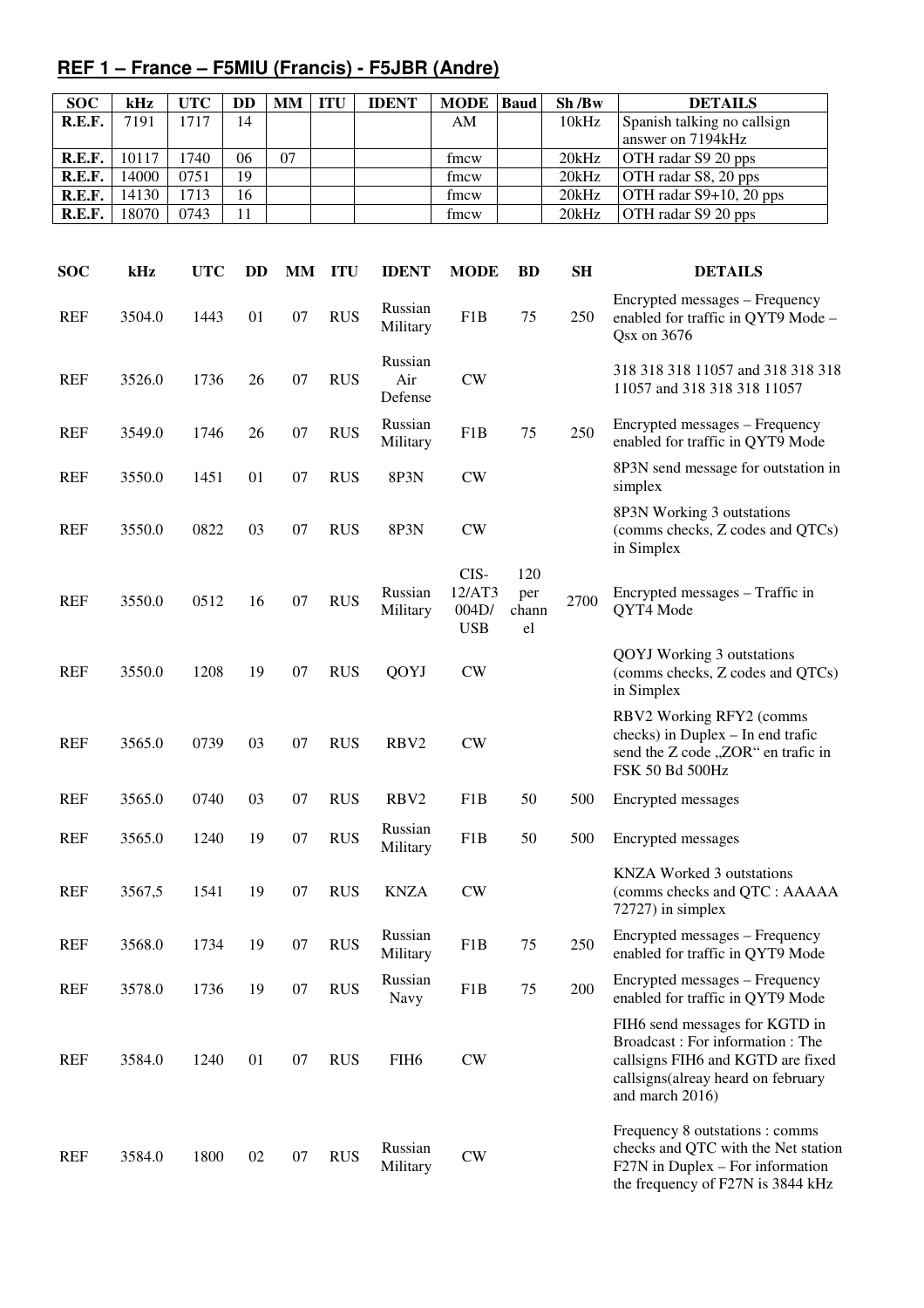| <b>SOC</b> | kHz    | <b>UTC</b> | <b>DD</b> | MM ITU |            | <b>IDENT</b>              | <b>MODE</b>      | <b>BD</b> | <b>SH</b> | <b>DETAILS</b>                                                                                                                                                                                                                |
|------------|--------|------------|-----------|--------|------------|---------------------------|------------------|-----------|-----------|-------------------------------------------------------------------------------------------------------------------------------------------------------------------------------------------------------------------------------|
| <b>REF</b> | 3584.0 | 1800       | 03        | 07     | <b>RUS</b> | Russian<br>Military       | <b>CW</b>        |           |           | Frequency 8 outstations : comms<br>checks and QTC with the Net station<br>F27N in Duplex - Validity callsigns<br>: 10 days, change the 1, 11 and 21 of<br>each month - For information the<br>frequency of F27N is 3844 kHz   |
| <b>REF</b> | 3584.0 | 1812       | 18        | 07     | <b>RUS</b> | Russian<br>Military       | CW               |           |           | Frequency 8 outstations : comms<br>checks and QTC with the Net station<br>FNQ9 in Duplex - Validity callsigns<br>: 10 days, change the 1, 11 and 21 of<br>each month - For information the<br>frequency of FNQ9 is 3844 kHz   |
| <b>REF</b> | 3584.0 | 1801       | 19        | 07     | <b>RUS</b> | Russian<br>Military       | CW               |           |           | Frequency 8 outstations : comms<br>checks and QTC with the Net station<br>FNQ9 in Duplex - Validity callsigns<br>: 10 days, change the 1, 11 and 21 of<br>each month - For information the<br>frequency of FNQ9 is 3844 kHz   |
| <b>REF</b> | 3584.0 | 1801       | 28        | 07     | <b>RUS</b> | Russian<br>Military       | CW               |           |           | Frequency 8 outstations : comms<br>checks and QTC with the Net station<br>S42F in Duplex - Validity callsigns<br>: 10 days, change the 1, 11 and 21 of<br>each month - For information the<br>frequency of S42Fis on 3844 kHz |
| <b>REF</b> | 3589,5 | 1737       | 02        | 07     | <b>RUS</b> | 3OT7                      | F <sub>1</sub> B |           |           | 30T7 Working 9JWU (comms<br>checks and QTC : current message<br>send the code "QJB1" then continues<br>the message Bd FSK 50 250 Hz) in<br>Duplex                                                                             |
| <b>REF</b> | 3589,5 | 1737       | 02        | 07     | <b>RUS</b> | 3OT7                      | F1B              | 50        | 250       | Encrypted messages                                                                                                                                                                                                            |
| <b>REF</b> | 3589,5 | 0504       | 03        | 07     | <b>RUS</b> | 3OT7                      | F1B              |           |           | 3OT7 Working 9JWU (comms<br>checks) in Duplex                                                                                                                                                                                 |
| <b>REF</b> | 3594.0 | 1824       | 29        | 07     | <b>RUS</b> | RKN64                     | CW               |           |           | RKN64 Worked RMP (comms<br>checks and QTCs) in Duplex                                                                                                                                                                         |
| <b>REF</b> | 3594,5 | 0531       | 04        | 07     | <b>RUS</b> | RJD99                     | ${\rm\bf CW}$    |           |           | RJD99 Worked RBC89 RBE99<br>RAS82 (comms checks and QTCs)<br>in Duplex $-$ For information the Qsx<br>in on 4537.5 kHz                                                                                                        |
| <b>REF</b> | 3595.0 | 0501       | 01        | 07     | <b>RUS</b> | Russian<br>Air<br>Defense | <b>USB</b>       |           |           | Tracking in Russian Voice                                                                                                                                                                                                     |
| <b>REF</b> | 3595.0 | 0515       | 04        | 07     | <b>RUS</b> | Russian<br>Air<br>Defense | <b>USB</b>       |           |           | Tracking in Russian Voice                                                                                                                                                                                                     |
| <b>REF</b> | 3595.0 | 0411       | 05        | 07     | <b>RUS</b> | Russian<br>Air<br>Defense | <b>USB</b>       |           |           | Tracking in Russian Voice                                                                                                                                                                                                     |
| <b>REF</b> | 3595.0 | 0438       | 12        | 07     | <b>RUS</b> | Russian<br>Air<br>Defense | <b>USB</b>       |           |           | Tracking in Russian Voice                                                                                                                                                                                                     |
| <b>REF</b> | 3594.5 | 1801       | 02        | 07     | <b>RUS</b> | RJD99                     | ${\rm\bf CW}$    |           |           | RJD99 Worked RBC89 RBE99<br>RAS82 (comms checks and QTCs)<br>in Duplex $-$ For information the Qsx<br>in on 4537.5 kHz                                                                                                        |
| <b>REF</b> | 3599.0 | 1704       | 03        | 07     | <b>RUS</b> | <b>BTOM</b>               | ${\rm\bf CW}$    |           |           | <b>BTOM</b> working 11 outstations<br>(comms checks and QTCs) in<br>Duplex – For information Qsx on                                                                                                                           |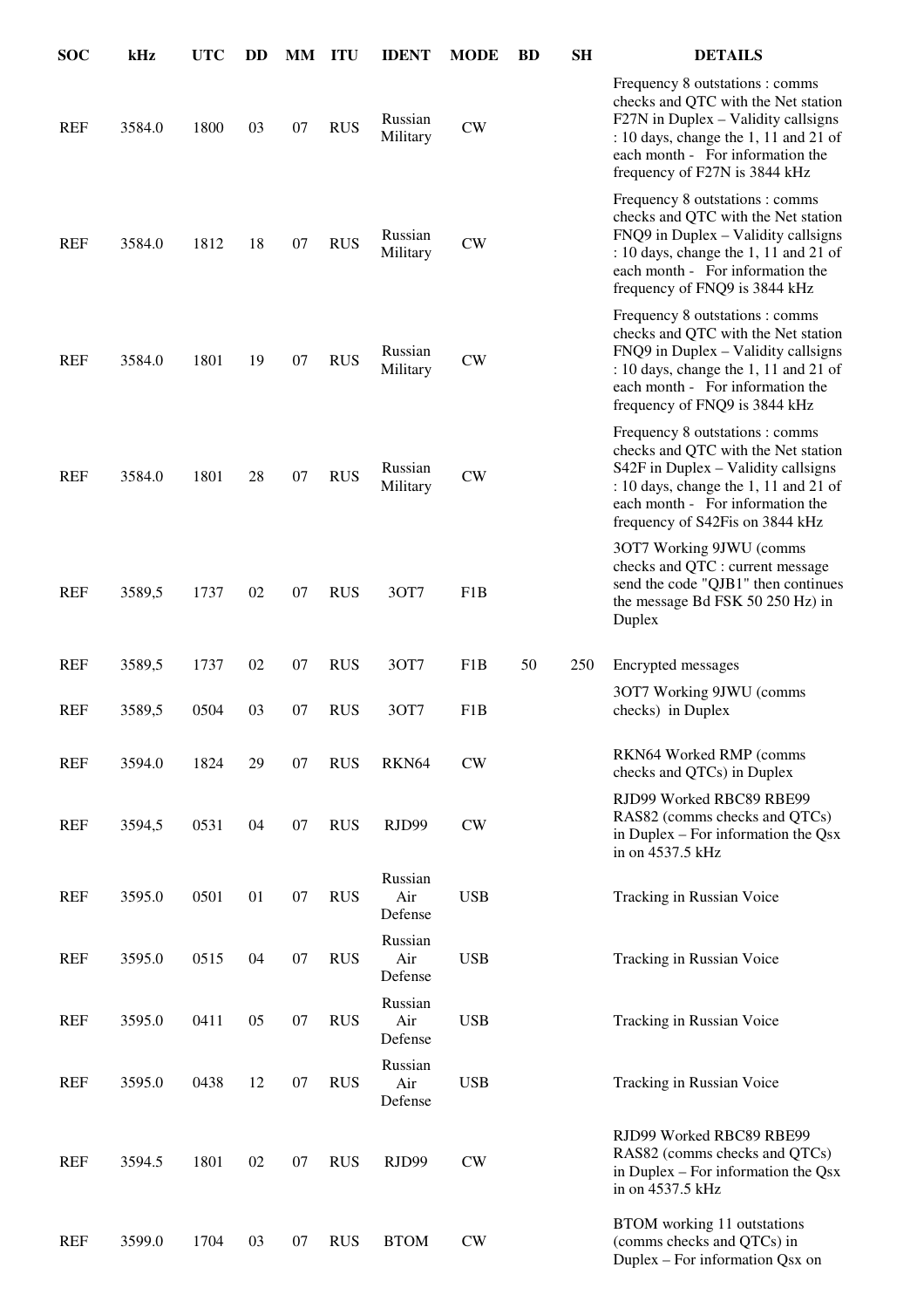| <b>SOC</b> | kHz    | <b>UTC</b> | DD | <b>MM ITU</b> |            | <b>IDENT</b>              | <b>MODE</b>                           | <b>BD</b>                 | SH   | <b>DETAILS</b>                                                                                                                                                                                                              |
|------------|--------|------------|----|---------------|------------|---------------------------|---------------------------------------|---------------------------|------|-----------------------------------------------------------------------------------------------------------------------------------------------------------------------------------------------------------------------------|
|            |        |            |    |               |            |                           |                                       |                           |      | 3211 kHz                                                                                                                                                                                                                    |
| <b>REF</b> | 3599.0 | 1711       | 09 | 07            | <b>RUS</b> | 4IBP                      | CW                                    |                           |      | 4IBP working 11 outstations<br>(comms checks and QTCs) in<br>Duplex – For information Qsx on<br>3211 kHz                                                                                                                    |
| <b>REF</b> | 3599.0 | 1731       | 30 | 07            | <b>RUS</b> | <b>AAWH</b>               | <b>CW</b>                             |                           |      | AAWH working 11 outstations<br>(comms checks and QTCs) in<br>Duplex – For information Qsx on<br>3211 kHz                                                                                                                    |
| <b>REF</b> | 3608.0 | 0556       | 02 | 07            | <b>RUS</b> | Russian<br>Navy           | F1B                                   | 50                        | 200  | Encrypted messages – traffic to<br>nuclear forces                                                                                                                                                                           |
| <b>REF</b> | 3608.0 | 0540       | 04 | 07            | <b>RUS</b> | Russian<br>Navy           | F1B                                   | 50                        | 200  | Encrypted messages - traffic to<br>nuclear forces                                                                                                                                                                           |
| <b>REF</b> | 3608.0 | 0435       | 23 | 07            | <b>RUS</b> | Russian<br><b>Navy</b>    | F1B                                   | 50                        | 200  | Encrypted messages - traffic to<br>nuclear forces                                                                                                                                                                           |
| <b>REF</b> | 3608.0 | 0451       | 30 | 07            | <b>RUS</b> | Russian<br>Navy           | F1B                                   | 50                        | 200  | Encrypted messages – traffic to<br>nuclear forces                                                                                                                                                                           |
| <b>REF</b> | 3642.0 | 1703       | 02 | 07            | <b>CHN</b> | 3A7D                      | <b>CW</b>                             |                           |      | loop – DKG6 de 3A7D - Chinese<br>military                                                                                                                                                                                   |
| <b>REF</b> | 3650.0 | 1710       | 28 | 07            | <b>RUS</b> | Russian<br>Military       | F1B                                   | 100                       | 500  | Encrypted messages                                                                                                                                                                                                          |
| <b>REF</b> | 3670.0 | 1406       | 02 | 07            | <b>RUS</b> | Russian<br>Military       | CIS-<br>12/AT3<br>004D/<br><b>USB</b> | 120<br>per<br>chann<br>el | 2700 | Encrypted messages – Traffic in<br>QYT4 Mode                                                                                                                                                                                |
| <b>REF</b> | 3676.0 | 1446       | 01 | 07            | <b>RUS</b> | Russian<br>Military       | F1B                                   | 75                        | 250  | Encrypted messages - Frequency<br>enabled for traffic in QYT9 Mode -<br>Qsx on 3504                                                                                                                                         |
| <b>REF</b> | 3703.0 | 1645       | 28 | 07            | <b>RUS</b> | <b>NOKL</b>               | <b>CW</b>                             |                           |      | NOKL worked 11 outstations (<br>comms checks, messages and Z<br>codes for trafic in numeric mode) in<br>Duplex : $-$ For information :<br>outstations on 4638 kHz and same<br>transmission for NET Station on<br>4213.5 kHz |
| <b>REF</b> | 3700.5 | 1737       | 28 | 07            | <b>RUS</b> | Russian<br>Air<br>Defense | <b>CW</b>                             |                           |      | Traccking - Reports: 9700<br>996029936 9705 996065136 009799<br>99698332038                                                                                                                                                 |
| <b>REF</b> | 3703.5 | 1703       | 29 | 07            | <b>RUS</b> | Russian<br>Military       | CIS-<br>12/AT3<br>004D/<br><b>USB</b> | 120<br>per<br>chann<br>el | 2700 | Encrypted messages – Traffic in<br>QYT4 Mode                                                                                                                                                                                |
| <b>REF</b> | 3709.0 | 1805       | 26 | 07            | <b>RUS</b> | <b>AMAN</b>               | CW                                    |                           |      | <b>AMAN</b> Worked 3 outstations<br>(comms checks and QTCs) in<br>Simplex                                                                                                                                                   |
| <b>REF</b> | 3713.0 | 0814       | 21 | 07            | <b>RUS</b> | <b>TNKN</b>               | <b>CW</b>                             |                           |      | TNKN worked 6 outstations (comms<br>checks and QTCs : AAAAA) in<br>Simplex                                                                                                                                                  |
| <b>REF</b> | 3714.0 | 1717       | 02 | 07            | <b>RUS</b> | <b>RMP</b>                | CW                                    |                           |      | RMP send QTCs (SML) for REO<br>and outtations                                                                                                                                                                               |
| <b>REF</b> | 3714.0 | 1732       | 12 | 07            | <b>RUS</b> | <b>RMP</b>                | <b>CW</b>                             |                           |      | RMP send QTCs (SML) for REO<br>and outtations                                                                                                                                                                               |
| <b>REF</b> | 3714.0 | 1755       | 26 | 07            | <b>RUS</b> | <b>RMP</b>                | CW                                    |                           |      | RMP send QTCs (SML) for REO<br>and outtations                                                                                                                                                                               |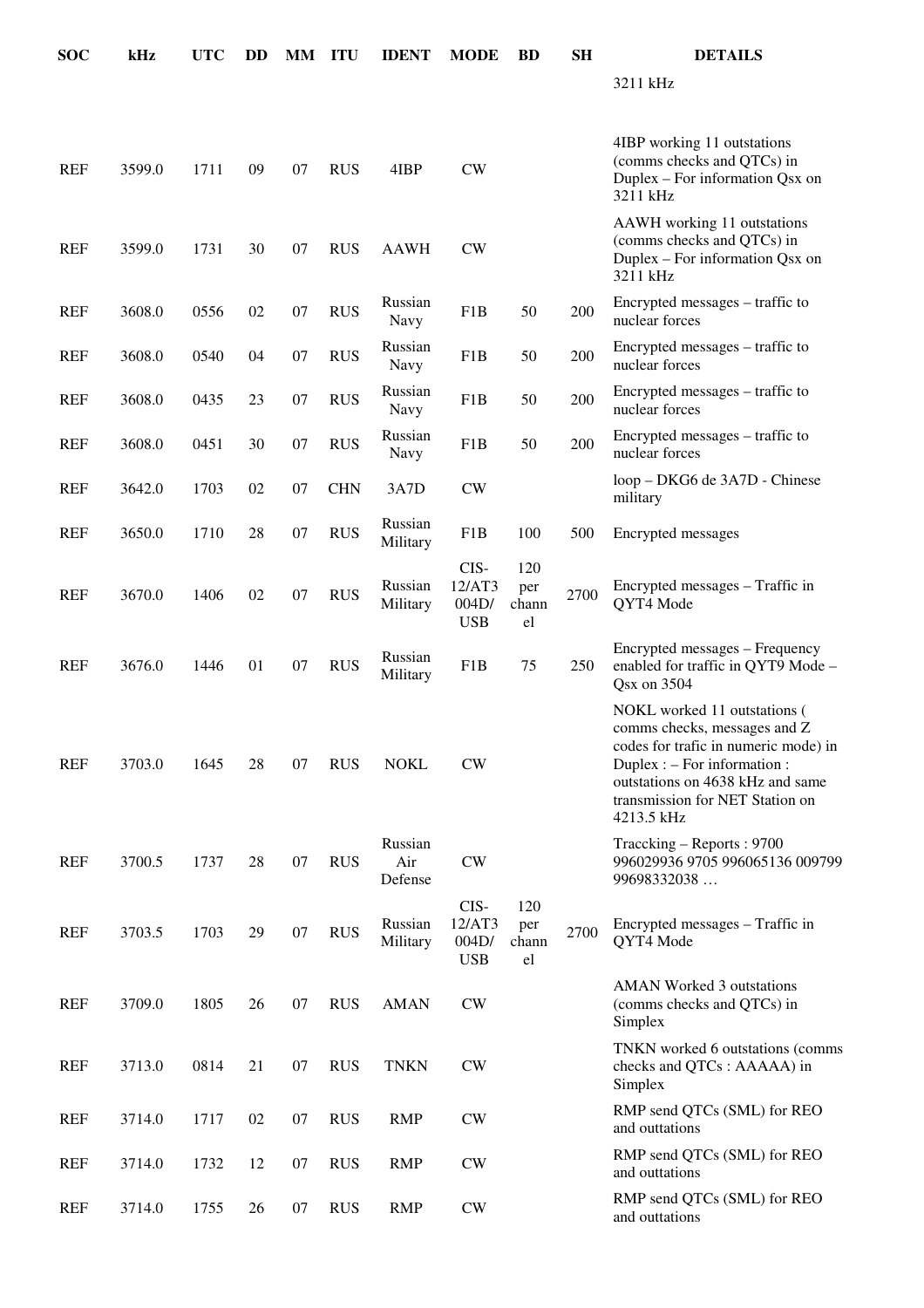| <b>SOC</b> | kHz    | <b>UTC</b> | DD |    | MM ITU     | <b>IDENT</b>           | <b>MODE</b>                           | <b>BD</b>                 | <b>SH</b> | <b>DETAILS</b>                                                                                                                                  |
|------------|--------|------------|----|----|------------|------------------------|---------------------------------------|---------------------------|-----------|-------------------------------------------------------------------------------------------------------------------------------------------------|
| <b>REF</b> | 3738.0 | 1740       | 29 | 07 | <b>RUS</b> | Russian<br>Military    | CIS-<br>12/AT3<br>004D/<br><b>USB</b> | 120<br>per<br>chann<br>el | 2700      | Encrypted messages – Traffic in<br>QYT4 Mode                                                                                                    |
| <b>REF</b> | 3740.0 | 0513       | 04 | 07 | <b>RUS</b> | RUA41                  | F1B                                   | 100                       | 500       | RUA41 answers the call of RUU76<br>(frequency: 3300 kHz) and send the<br>code ZHC. Then transmission in<br>FSK 100 Bd 500 Hz                    |
| <b>REF</b> | 3740.0 | 0511       | 18 | 07 | <b>RUS</b> | RUA41                  | F1B                                   | 100                       | 500       | RUA41 answers the call of RUU76<br>(frequency: 3300 kHz) and send the<br>code ZHC. Then transmission in<br>FSK 100 Bd 500 Hz                    |
| REF        | 3741,5 | 1801       | 22 | 07 | <b>RUS</b> | 3AWM                   | <b>CW</b>                             |                           |           | 3AWM working 7 outstations in<br>Duplex : This network also uses the<br>Cyrillic letters $(\hat{A} \hat{O} \hat{U} \hat{E} Ch)$ in<br>callsigns |
| <b>REF</b> | 3756.0 | 1449       | 01 | 07 | <b>RUS</b> | Russian<br>Navy        | F1B                                   | 75                        | 200       | Encrypted messages – traffic in<br>QYT9 Mode                                                                                                    |
| <b>REF</b> | 3756.0 | 1819       | 12 | 07 | <b>RUS</b> | <b>VESTNIK</b>         | <b>USB</b>                            |                           |           | <b>VESTNIK (USB Callsign from</b><br>RMP) calling MAMAMIAN (USB<br>callsign from RLD63) in Duplex -<br>For information Qsx on 5456 kHz          |
| <b>REF</b> | 3762   | 1757       | 28 | 07 | <b>RUS</b> | Russian<br>Military    | CIS-<br>12/AT3<br>004D/<br><b>USB</b> | 120<br>per<br>chann<br>el | 2700      | Encrypted messages - Traffic in<br>QYT4 Mode                                                                                                    |
| <b>REF</b> | 3765.0 | 0623       | 01 | 07 | <b>RUS</b> | <b>RMRV</b>            | CW                                    |                           |           | RMRV worked RJC66 in Simplex :<br>Frequency activated for Traffic in<br>QRR3 mode: QRR3 mode is<br>automatic telegraphy                         |
| <b>REF</b> | 3765.0 | 0440       | 03 | 07 | <b>RUS</b> | <b>VESTNIK</b>         | <b>USB</b>                            |                           |           | VESTNIK (USB Callsign from<br>RMP) calling DEDUKTSIYA (USB<br>callsign from RLD64) in Duplex                                                    |
| <b>REF</b> | 3765.0 | 1718       | 12 | 07 | <b>RUS</b> | Russian<br>Navy        | CIS-<br>12/AT3<br>004D/<br><b>USB</b> | 120<br>per<br>chann<br>el | 2700      | Encrypted messages – Traffic in<br>QYT4 Mode                                                                                                    |
| <b>REF</b> | 3765.0 | 0442       | 23 | 07 | <b>RUS</b> | Russian<br>Navy        | CIS-<br>12/AT3<br>004D/<br><b>USB</b> | 120<br>per<br>chann<br>el | 2700      | Encrypted messages – Traffic in<br>QYT4 Mode                                                                                                    |
| <b>REF</b> | 3772.0 | 0403       | 05 | 07 | <b>RUS</b> | Russian<br><b>Navy</b> | F <sub>1</sub> B                      | 50                        | 200       | Encrypted messages – traffic to<br>nuclear forces                                                                                               |
| <b>REF</b> | 3772.0 | 0440       | 23 | 07 | <b>RUS</b> | Russian<br><b>Navy</b> | F1B                                   | 50                        | 200       | Encrypted messages – traffic to<br>nuclear forces                                                                                               |
| <b>REF</b> | 3772.0 | 0420       | 24 | 07 | <b>RUS</b> | Russian<br>Navy        | F <sub>1</sub> B                      | 50                        | 200       | Encrypted messages - traffic to<br>nuclear forces                                                                                               |
| <b>REF</b> | 3789.0 | 1804       | 26 | 07 | <b>RUS</b> | 7CMO                   | CW                                    |                           |           | 7CMO worked 3 outstations (comms<br>checks) in Simplex                                                                                          |
| <b>REF</b> | 3799,5 | 1822       | 19 | 07 | <b>RUS</b> | RJD99                  | <b>CW</b>                             |                           |           | RJD99 worked RAS82 RBE99<br>RHP86 (comms checks and QTCs)<br>in Duplex – For information Qsx on<br>4576.5 kHz                                   |
| <b>REF</b> | 3799,5 | 1802       | 23 | 07 | <b>RUS</b> | RJD99                  | CW                                    |                           |           | RJD99 worked RMB81 (comms<br>checks and QTCs) in Duplex - For<br>information Qsx on 4576.5 kHz                                                  |
| <b>REF</b> | 7020.0 | 0514       | 17 | 07 | <b>RUS</b> | Russian<br>Military    | CIS-<br>12/AT3                        | 120<br>per                | 2700      | Encrypted messages – Traffic in<br>QYT4 Mode                                                                                                    |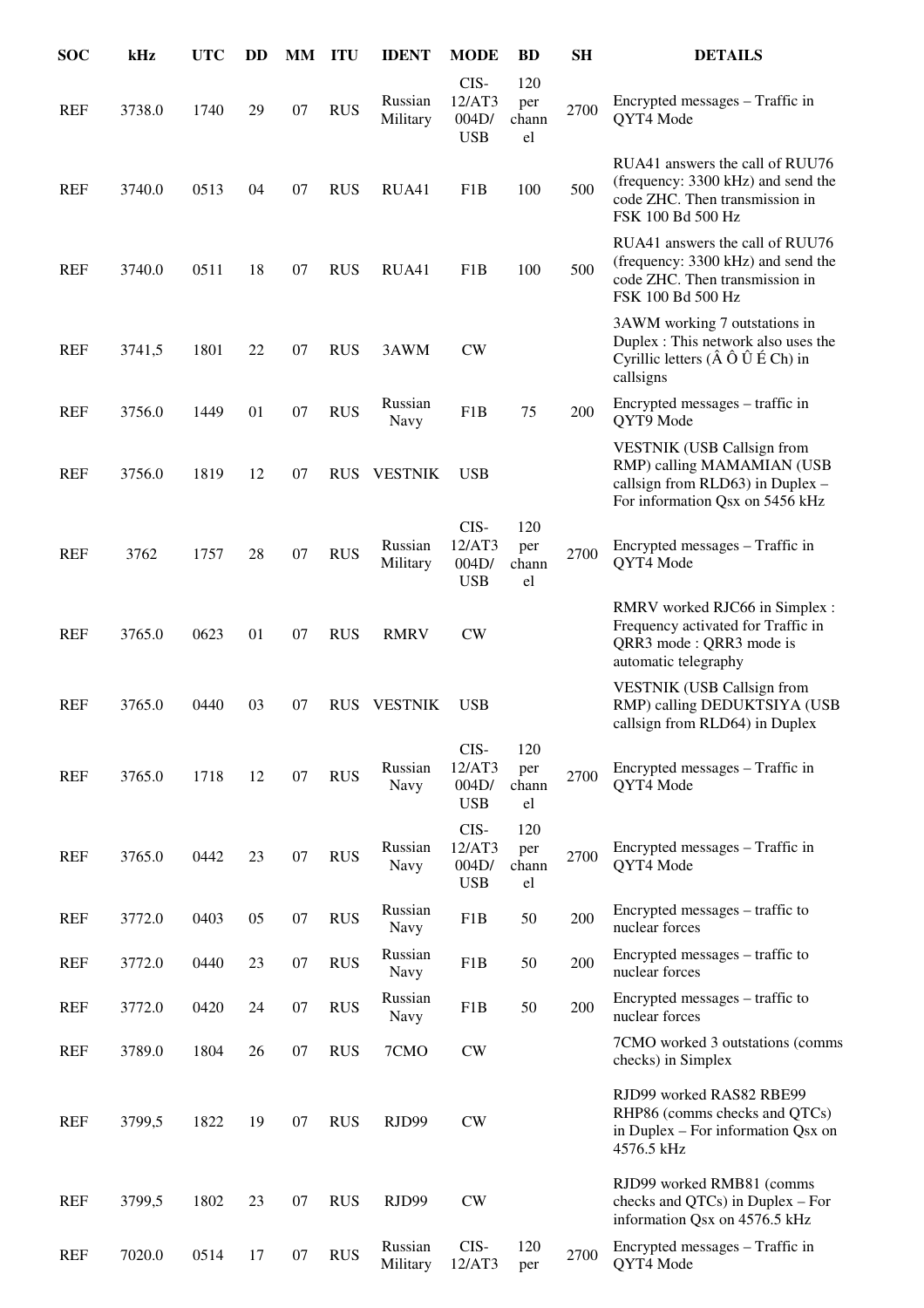| <b>SOC</b> | kHz     | <b>UTC</b> | DD | MМ | ITU        | <b>IDENT</b>           | <b>MODE</b>                           | BD                        | <b>SH</b> | <b>DETAILS</b>                               |
|------------|---------|------------|----|----|------------|------------------------|---------------------------------------|---------------------------|-----------|----------------------------------------------|
|            |         |            |    |    |            |                        | 004D/<br><b>USB</b>                   | chann<br>el               |           |                                              |
| <b>REF</b> | 7076.0  | 1242       | 23 | 07 | <b>RUS</b> | Russian<br>Military    | CIS-<br>12/AT3<br>004D/<br><b>USB</b> | 120<br>per<br>chann<br>el | 2700      | Encrypted messages – Traffic in<br>QYT4 Mode |
| <b>REF</b> | 7076.0  | 0428       | 24 | 07 | <b>RUS</b> | Russian<br>Military    | CIS-<br>12/AT3<br>004D/<br><b>USB</b> | 120<br>per<br>chann<br>el | 2700      | Encrypted messages – Traffic in<br>QYT4 Mode |
| <b>REF</b> | 7108.0  | 1231       | 27 | 07 | <b>RUS</b> | Russian<br><b>Navy</b> | F1B                                   | 100                       | 250       | Encrypted messages                           |
| <b>REF</b> | 14028.0 | 1330       | 26 | 07 | <b>RUS</b> | Russian<br>Military    | CIS-<br>12/AT3<br>004D/<br><b>USB</b> | 120<br>per<br>chann<br>el | 2700      | Encrypted messages – Traffic in<br>QYT4 Mode |

## **REP – Portugal – CT4AN (Jose Francisco)**

| <b>SOC</b> | kHz   | <b>UTC</b> | <b>DD</b>       | <b>MM</b>       | <b>ITU</b>               | <b>IDENT</b>   | <b>MODE</b>      | <b>BD</b> | <b>SH</b> | <b>DETAILS</b>                                                 |
|------------|-------|------------|-----------------|-----------------|--------------------------|----------------|------------------|-----------|-----------|----------------------------------------------------------------|
| <b>REP</b> | 3517  | 19.25      | 14              | 07              | E                        |                | J3E-L            |           |           | Spanish fishery                                                |
| <b>REP</b> | 3520  | 20.30      | 06              | 07              | <b>MRC</b>               |                | $J3E-U$          |           |           | Fishermen discussing                                           |
| <b>REP</b> | 3535  | 21.30      | 28              | 07              |                          |                | $J3E-U$          |           |           | Unid language ops                                              |
| <b>REP</b> | 3560  | 08.25      | 13              | 07              | E                        |                | $J3E-U$          |           |           | Spanish fishery                                                |
| <b>REP</b> | 3575  | 22.02      | 23              | 07              |                          |                | J3E-U            |           |           | Unid language fishery                                          |
| <b>REP</b> | 3635  | 20.30      | $\overline{02}$ | 07              |                          |                | PSK <sub>8</sub> |           |           | <b>Unid Mil STANAG 4285</b>                                    |
| <b>REP</b> | 3640  | 21.29      | $\overline{13}$ | 07              | $\mathbf E$              |                | J3E-U            |           |           | Fishermen                                                      |
| <b>REP</b> | 3640  | 20.43      | $\overline{02}$ | $\overline{07}$ | $\overline{G}$           | <b>XSS</b>     | <b>MFSK</b>      |           |           | <b>British Mil Tascom</b>                                      |
| <b>REP</b> | 3744  | 07.28      | 15              | 07              | E                        |                | J3E-U            |           |           | Spanish fishery                                                |
| <b>REP</b> | 7018  | 21.38      | 23              | 07              | <b>RUS</b>               |                | <b>BPSK</b>      | 120       | x12       | AT3004D, Russia Mil                                            |
| <b>REP</b> | 7027  | 18.11      | $\overline{09}$ | 07              | <b>RUS</b>               |                | <b>FMCW</b>      | 15k       | 50        | <b>OTH</b> radar                                               |
| <b>REP</b> | 7027  | 20.41      | $\overline{05}$ | 07              | <b>KAZ</b>               | $\overline{V}$ | A1A              |           |           | ALMATY, ADY, DLY                                               |
| <b>REP</b> | 7039  | 22.25      | 03              | 07              | <b>RUS</b>               | M              | A1A              |           |           | MAGADAN, ADY, DLY                                              |
| <b>REP</b> | 7055  | 16.44      | 04              | 07              | <b>RUS</b><br><b>UKR</b> |                | $J3E-L$          |           |           | Unid intruders, DLY<br>Musics, kids crying and talking, abuses |
| <b>REP</b> | 7078  | 21.57      | 23              | 07              | <b>RUS</b>               | AT3004D        | <b>BPSK</b>      | 120       | x12       | Russia Mil                                                     |
|            |       |            |                 |                 |                          |                | <b>8k00</b>      |           |           |                                                                |
| <b>REP</b> | 7120  | 18.26      | 20              | 07              | <b>SOM</b>               |                | <b>A3EGN</b>     |           |           | Radio Hargaysa broadcasting                                    |
| <b>REP</b> | 10117 | 17.02      | 06              | 07              |                          |                | <b>FMCW</b>      | 50        | 17k       | <b>OTH</b> radar                                               |
| <b>REP</b> | 10130 | 14.18      | $\overline{21}$ | 07              |                          |                | $J3E-U$          |           |           | Unid French speakers                                           |
| <b>REP</b> | 10140 | 20.11      | 26              | 07              |                          |                | <b>FMCW</b>      |           |           | <b>OTH</b> radar                                               |
| <b>REP</b> | 10140 | 19.12      | 14              | 07              | <b>MRC</b>               |                | $J3E-U$          |           |           | Moroccan fishery                                               |
| <b>REP</b> | 10145 | 10.01      | 06              | 07              | E                        |                | J3E-U            |           |           | Spanish fishery                                                |
| <b>REP</b> | 14005 | 10.10      | 17              | 07              |                          |                | F1B              | 300       | 425       | <b>RY RY RY</b>                                                |
| <b>REP</b> | 14050 | 10.00      | 04              | 07              | $\overline{E}$           |                | $J3E-U$          |           |           | Spanish fishery                                                |
| <b>REP</b> | 14050 | 19.53      | 23              | 07              |                          |                | $J3E-U$          |           |           | South/Central American fishery                                 |
| <b>REP</b> | 14075 | 15.15      | 25              | 07              |                          |                | <b>FMCW</b>      | 20k       | 50        | <b>OTH</b> radar                                               |
| <b>REP</b> | 14113 | 20.58      | $\overline{03}$ | $\overline{07}$ |                          |                | <b>FMCW</b>      |           |           | <b>Busrt mode OTH radar</b>                                    |
| <b>REP</b> | 14134 | 17.04      | 06              | 07              |                          |                | <b>FMCW</b>      |           | 10k       | <b>Burst mode OTH radar</b>                                    |
| <b>REP</b> | 14140 | 19.23      | 10              | 07              | <b>RUS</b>               |                | F <sub>1</sub> B | 75        | 400       | Navy in Kaliningrad                                            |
| <b>REP</b> | 14150 | 11.00      | 01              | 07              |                          |                | <b>FMCW</b>      |           |           | <b>OTH</b> radar                                               |
| <b>REP</b> | 14164 | 19.01      | 14              | $\overline{07}$ |                          |                | <b>FMCW</b>      |           | 12k       | OTH radar, burst mode                                          |
| <b>REP</b> | 14283 | 10.23      | $\overline{15}$ | $\overline{07}$ |                          |                | <b>FMCW</b>      | 20        | 10k       | <b>OTH</b> radar                                               |
| <b>REP</b> | 14314 | 19.04      | 14              | 07              |                          |                | <b>FMCW</b>      |           | 12k       | OTH radar, burst mode                                          |
| <b>REP</b> | 18080 | 09.50      | 04              | 07              | E                        | <b>HFD VL</b>  | <b>OFDM</b>      |           |           | Las Palmas - Canary Islands                                    |
| <b>REP</b> | 21110 | 13.03      | $\overline{19}$ | $\overline{07}$ | E                        |                | J3E-U            |           |           | Fishermen                                                      |
| <b>REP</b> | 24925 | 14.37      | 21              | 07              |                          |                | <b>FMCW</b>      |           |           | OTH radar 10kHz 20sps                                          |
| <b>REP</b> | 28040 | 10.48      | 26              | 07              |                          | <b>SYE</b>     | A1A              |           |           | Fishing drift net SYE                                          |
| <b>REP</b> | 28050 | 14.25      | 17              | 07              | E                        |                | F <sub>1</sub> B | 51        | 280       | Enagal / SERPE GPS buoy cluster                                |
| <b>REP</b> | 28065 | 10.08      | 20              | 07              | $\overline{E}$           |                | F <sub>1</sub> B | 51        | 280       | Enagal / SERPE GPS buoy cluster                                |
| <b>REP</b> | 28102 | 19.00      | 14              | 07              | E                        |                | F <sub>1</sub> B | 51        | 280       | Enagal / SERPE GPS buoy cluster                                |
| <b>REP</b> | 28120 | 10.52      | 26              | 07              |                          | <b>SYE</b>     | A1A              |           |           | Fishing drift net SYE                                          |
| <b>REP</b> | 28195 | 18.40      | 07              | 07              | $\, {\bf B}$             |                | F3E              |           |           | Brazilian CB ers FM mode                                       |
| <b>REP</b> | 28255 | 18.39      | 07              | 07              | $\overline{B}$           |                | A3E              |           |           | Brazilian CB'ers                                               |
| <b>REP</b> | 28275 | 09.23      | 18              | 07              |                          | <b>DM</b>      | A1A              |           |           | Fishing drift net DM - daily                                   |
| <b>REP</b> | 28325 | 14.12      | 14              | 07              | <b>RUS</b>               |                | F3E              |           |           | YL taxi dispatcher DLY                                         |
| <b>REP</b> | 28350 | 15.04      | 08              | 07              | $\, {\bf B}$             |                | A3E              |           |           | <b>Brazilian</b> truckers                                      |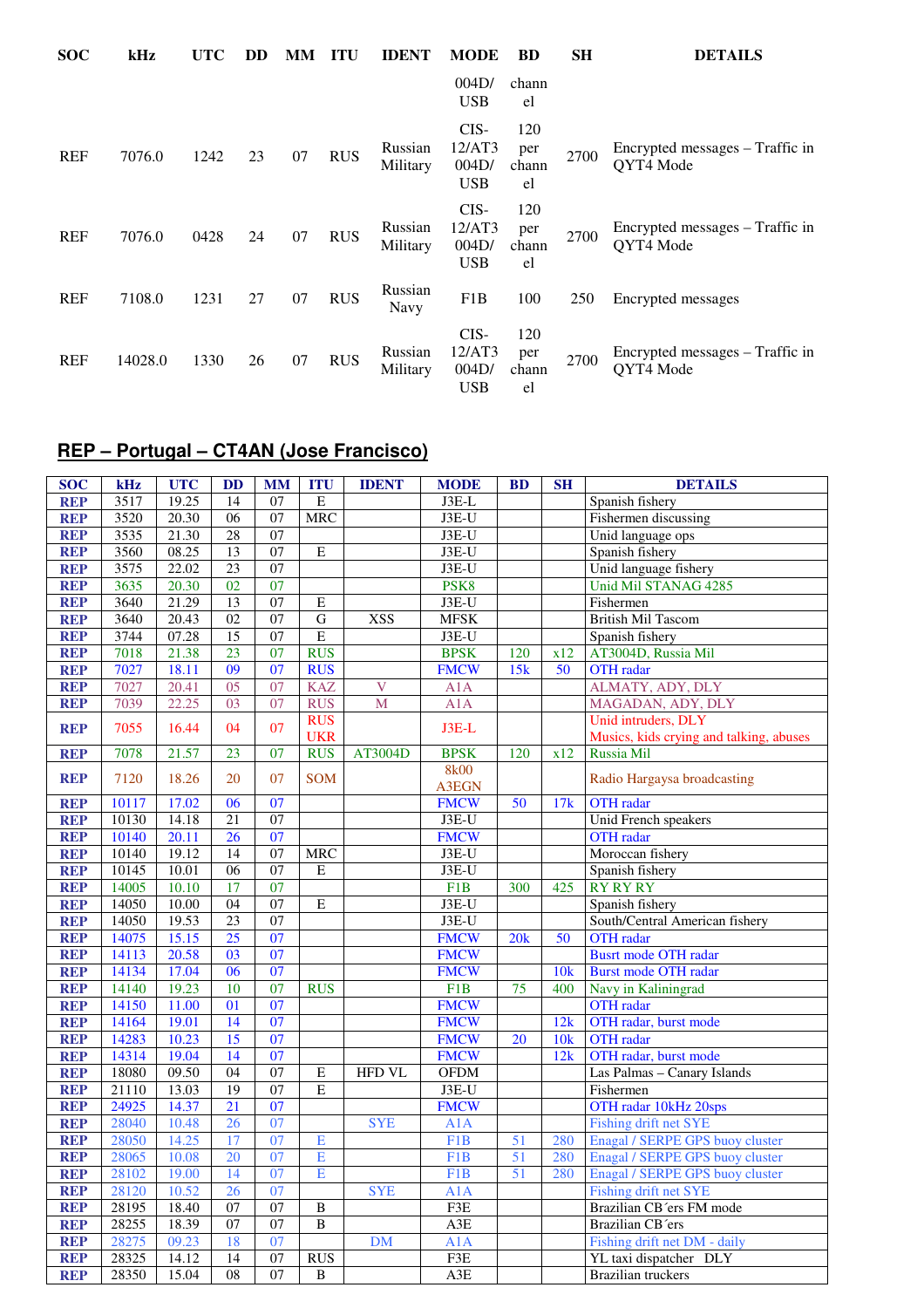| <b>SOC</b> | kHz   | <b>UTC</b> | DD             | <b>MM</b> | <b>ITU</b> | <b>IDENT</b> | <b>MODE</b> | <b>BD</b> | <b>SH</b> | <b>DETAILS</b>                  |
|------------|-------|------------|----------------|-----------|------------|--------------|-------------|-----------|-----------|---------------------------------|
| <b>REP</b> | 28556 | 12.34      | 26             | 07        |            |              | $J3E-U$     |           |           | Unid language fishery           |
| <b>REP</b> | 29045 | 12.05      | 14             | 07        | <b>RUS</b> |              | F3E         |           |           | Russian taxis                   |
| <b>REP</b> | 29125 | 11.55      | 14             | 07        | <b>RUS</b> |              | F3E         |           |           | Russian taxi dispatcher         |
| <b>REP</b> | 29250 | 17.14      | $\overline{2}$ | 07        |            |              | F1B         | 82.2      | 140       | Datawell Waverider GPS buoy     |
| <b>REP</b> | 29250 | 09.13      | 8              | 07        |            |              | F1B         | 82.2      | 140       | Datawell Waverider buoy - daily |
| <b>REP</b> | 29500 | 09.12      | 8              | 07        |            |              | F1B         | 82.2      | 140       | Datawell Waverider buoy - daily |
| <b>REP</b> | 29625 | 13.14      | ι4             | 07        |            |              | F1B         |           |           | Datawell buoy                   |

#### **RSGB - Great Britain – M0VRR (Vaughan)**

## **SRAL – Finland – OH2BLU (Pekka)**

| <b>Society</b> | kHz                 | <b>UTC</b> | <b>DD</b>         | $\mathbf{MM}$    | <b>ITU</b> | <b>IDENT</b>            | <b>MODE</b>      | <b>BD</b> | <b>SH</b> | <b>REMARKS</b>                 |
|----------------|---------------------|------------|-------------------|------------------|------------|-------------------------|------------------|-----------|-----------|--------------------------------|
| <b>SRAL</b>    | 6998,0              | 0200-      | dly               | $\tau$           | <b>RUS</b> | <b>UiTone</b>           | R3E              |           |           | 125 Hz tones                   |
|                |                     | 1930       |                   |                  |            |                         |                  |           |           |                                |
| <b>SRAL</b>    | 7000,8              | 1920       | 12.               | $\boldsymbol{7}$ | <b>ROU</b> | <b>STANAG</b>           |                  |           |           |                                |
| <b>SRAL</b>    | 7006,5              | 0840-      | $\ast$            | $\overline{7}$   |            | <b>UiPTR</b>            | F1A/             |           | 250       | Days: 2. 27. 31.               |
|                |                     | 1135       |                   |                  |            |                         | $\rm{NON}$       |           |           |                                |
| <b>SRAL</b>    | 7008,0              | $0415 -$   | $\ast$            | $\tau$           |            | <b>UiPTR</b>            | F1B              |           | 250       | Days: 3. 14. 19.               |
|                |                     | 1200       |                   |                  |            |                         |                  |           |           |                                |
| <b>SRAL</b>    | 7008,0              | 1240       | 27.               | $\overline{7}$   |            | <b>UiMUX</b>            | PSK <sub>2</sub> | 120       | 2600      |                                |
| <b>SRAL</b>    | 7010,0              | 0830-      | $\overline{7}$ .  | $\overline{7}$   |            | <b>UiMUX</b>            | PSK <sub>2</sub> | 120       | 2600      |                                |
|                |                     | 0948/      |                   |                  |            |                         |                  |           |           |                                |
| <b>SRAL</b>    | $\overline{701}3,0$ | 1840       | 12.               | $\boldsymbol{7}$ |            | <b>UiMUX</b>            | PSK <sub>2</sub> | 120       | 2600      |                                |
| <b>SRAL</b>    | 7016,0              | $0515 -$   | 14.               | $\overline{7}$   |            | <b>UiPTR</b>            | F1B              |           | 250       |                                |
|                |                     | 1230       |                   |                  |            |                         |                  |           |           |                                |
| <b>SRAL</b>    | 7018,6              | 0920-      | $\ast$            | $\overline{7}$   |            | <b>UiCarr</b>           | N0N              |           |           | Also F1A 250 Hz, days: 12. 13. |
|                |                     | 1930       |                   |                  |            |                         |                  |           |           | 17.18.                         |
| <b>SRAL</b>    | 7020,0              | 0740       | 20.               | $\overline{7}$   |            | <b>UiPTR</b>            | F1B              |           | 250       |                                |
| <b>SRAL</b>    | 7022,0              | h24        | $\ast$            | $\overline{7}$   | <b>RUS</b> | <b>UiMUX</b>            | PSK <sub>2</sub> | 120       | 2600      | Days: 17. - 20. 24.            |
| <b>SRAL</b>    | 7025,0              | 0815-      | 3.5.              | $\overline{7}$   |            | <b>UiPTR</b>            | F1B              |           | 200       |                                |
|                |                     | 1445       |                   |                  |            |                         |                  |           |           |                                |
| <b>SRAL</b>    | 7027,5              | $/1400 -$  | dly               | $\overline{7}$   | <b>UZB</b> | $\bar{V}$               | A1A              |           |           |                                |
|                |                     | 0200       |                   |                  |            |                         |                  |           |           |                                |
| <b>SRAL</b>    | 7034,0              | $1645 -$   | 6.20.             | $\overline{7}$   |            | <b>UiPTR</b>            | F1B              |           |           |                                |
|                |                     | 1730/      |                   |                  |            |                         |                  |           |           |                                |
| <b>SRAL</b>    | 7035,5              | 1020-      | 22.               | $\overline{7}$   |            | <b>UiMUX</b>            | PSK <sub>2</sub> | 120       | 2600      |                                |
|                |                     | 1725       | 30.               |                  |            |                         |                  |           |           |                                |
| <b>SRAL</b>    | 7039,0              | $0715 -$   | $\ast$            | $\tau$           | <b>RUS</b> | $\mathbf C$             | A1A              |           |           | Moscow, days: 2. 10. 14. 20.   |
|                |                     | 1530       |                   |                  |            |                         |                  |           |           | 23.27. - 31.                   |
| <b>SRAL</b>    | 7039,5              | 0810-      | $\ast$            | $\overline{7}$   |            | <b>UiCW</b>             | A1A              |           |           | Hand keying "T T", days: 1.    |
|                |                     | 1930       |                   |                  |            |                         |                  |           |           | 2.6. 10. 12. 14. 23. 27.       |
| <b>SRAL</b>    | 7058,0              | h24        | $\ast$            | $\tau$           |            | <b>UiCarr</b>           | $\rm{N0N}$       |           |           | Days: 22. - 31. Random breaks  |
| <b>SRAL</b>    | 7059,0              | 1015       | 27.               | $\overline{7}$   |            | <b>UiMUX</b>            | PSK <sub>2</sub> | 120       | 2600      |                                |
| <b>SRAL</b>    | 7072,0              | 1430       | 27.               | $\overline{7}$   |            | <b>UiMUX</b>            | PSK <sub>2</sub> | 120       | 2600      |                                |
| <b>SRAL</b>    | 7078,0              | 0530-      | $\ast$            | $\overline{7}$   |            | <b>UiMUX</b>            | PSK <sub>2</sub> | 120       | 2600      | Days: 21. 23. 24. 27. 29.      |
|                |                     | 2400       |                   |                  |            |                         |                  |           |           |                                |
| <b>SRAL</b>    | 7088,0              | 0300-      | 3.                | $\tau$           |            | <b>UiCarr</b>           | ${\rm N0N}$      |           |           |                                |
|                |                     | 0430       |                   |                  |            |                         |                  |           |           |                                |
| <b>SRAL</b>    | 7108,0              | 1210-      | $\overline{27}$ . | $\overline{7}$   |            | <b>UiPTR</b>            | F1B              |           |           |                                |
|                |                     | 1430       |                   |                  |            |                         |                  |           |           |                                |
| <b>SRAL</b>    | 7108,6              | 1755       | 5.                | $\tau$           |            | <b>UiCarr</b>           | $\overline{NON}$ |           |           |                                |
| <b>SRAL</b>    | 7118,0              | 1150-      | 4.21.             | $\overline{7}$   |            | <b>UiMUX</b>            | PSK <sub>2</sub> | 120       | 2600      |                                |
|                |                     | 1315/      |                   |                  |            |                         |                  |           |           |                                |
| <b>SRAL</b>    | 7120,0              | 0330-      | dly               | $\tau$           | SOM        | R.Hargeis               | A3E              |           |           |                                |
|                |                     | 0430/      |                   |                  |            | a                       |                  |           |           |                                |
| <b>SRAL</b>    | 7120,0              | $/1900-$   | $\ast$            | $\overline{7}$   | SOM        | R.Hargeis               | A3E              |           |           | Days: $1. - 4.6$ .             |
|                |                     | 2100/      |                   |                  |            | a                       |                  |           |           |                                |
| <b>SRAL</b>    | 7122,0              | 1400-      | $\ast$            | $\overline{7}$   | <b>UZB</b> | $\overline{\mathsf{V}}$ | A1A              |           |           | Days: 6. 17. 18. 20.           |
|                |                     | 1930       |                   |                  |            |                         |                  |           |           |                                |
| <b>SRAL</b>    | 7124,0              | 0920       | 27.               | 7                | <b>RUS</b> | <b>UiMUX</b>            | PSK <sub>2</sub> | 120       | 2600      |                                |
| <b>SRAL</b>    | 7152,0              | 1045-      | 25.               | $\overline{7}$   |            | <b>UiMUX</b>            | PSK <sub>2</sub> | 120       | 2600      |                                |
|                |                     | 1130       |                   |                  |            |                         |                  |           |           |                                |
| <b>SRAL</b>    | 7158,0              | 0500-      | 15.               | $\tau$           |            | <b>UiPTR</b>            | F1B              |           | 250       |                                |
|                |                     | 0520       |                   |                  |            |                         |                  |           |           |                                |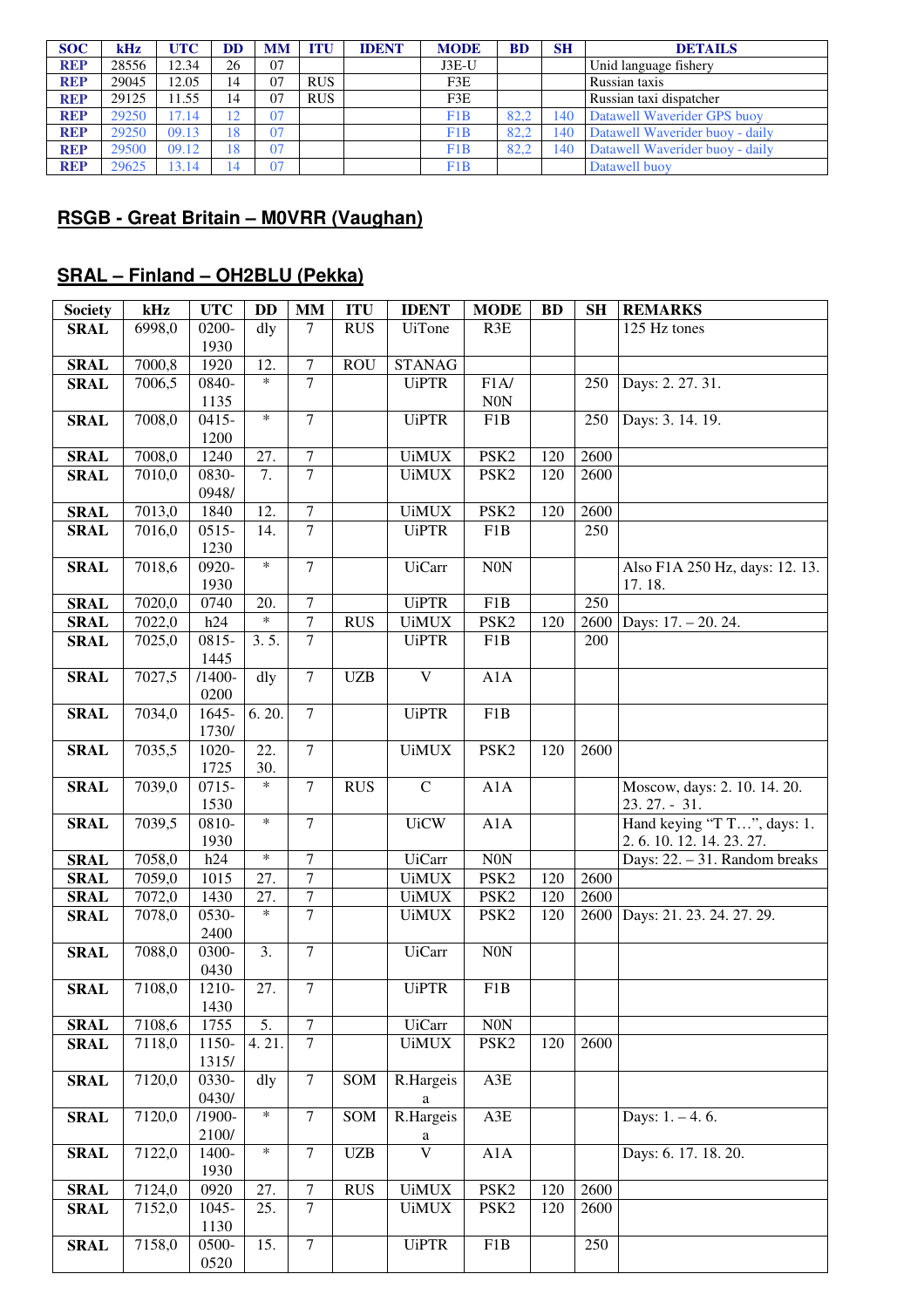| <b>Society</b> | kHz     | <b>UTC</b>        | <b>DD</b>         | <b>MM</b>      | <b>ITU</b> | <b>IDENT</b>               | <b>MODE</b>      | <b>BD</b> | <b>SH</b> | <b>REMARKS</b>                      |
|----------------|---------|-------------------|-------------------|----------------|------------|----------------------------|------------------|-----------|-----------|-------------------------------------|
| <b>SRAL</b>    | 7160,0  | $0415 -$          | 7.20.             | 7              | <b>RUS</b> | <b>RMW32</b>               | A1A              |           |           | 5F, 5BL                             |
|                |         | 0900              |                   |                |            |                            |                  |           |           |                                     |
| <b>SRAL</b>    | 7162,0  | 0855-             | 22.               | 7              |            | <b>UiPTR</b>               | F1A/B            |           | 250       |                                     |
|                |         | 1405/             |                   |                |            |                            |                  |           |           |                                     |
| <b>SRAL</b>    | 7169,0  | 1340-             | 11.               | $\overline{7}$ |            | <b>UiPTR</b>               | F1B              |           | 250       |                                     |
|                |         | 1405/<br>$0745 -$ | $\ast$            | $\overline{7}$ |            |                            |                  |           |           |                                     |
| <b>SRAL</b>    | 7171,0  | 1600              |                   |                |            | <b>UiMUX</b>               | PSK <sub>2</sub> | 120       | 2600      | Days: 8.9.11.                       |
| <b>SRAL</b>    | 7178,0  | 0830              | 6.                | 7              |            | <b>UiMUX</b>               | PSK <sub>2</sub> | 120       | 2600      |                                     |
| <b>SRAL</b>    | 7180,3  | 1130-             | 6.                | $\overline{7}$ |            | <b>UiCarr</b>              | $\rm N0N$        |           |           |                                     |
|                |         | 1215              |                   |                |            |                            |                  |           |           |                                     |
| <b>SRAL</b>    | 7181,6  | 0430-             | 3.29.             | $\overline{7}$ |            | <b>UiCarr</b>              | N0N              |           |           |                                     |
|                |         | 1530              |                   |                |            |                            |                  |           |           |                                     |
| <b>SRAL</b>    | 7198,0  | 1855-             | 27.               | $\overline{7}$ |            | <b>UiMUX</b>               | PSK <sub>2</sub> | 120       | 2600      |                                     |
|                |         | 1920              |                   |                |            |                            |                  |           |           |                                     |
| <b>SRAL</b>    | 7200,0  | $/1000 -$         | dly               | $\overline{7}$ | <b>CHN</b> | CNR1                       | A3E              |           |           | Used as jammer on TWN               |
|                |         | 1300/             |                   |                |            |                            |                  |           |           |                                     |
| <b>SRAL</b>    | 7200,0  | 1300-             | dly               | $\overline{7}$ | <b>MMR</b> | $\overline{R}$             | A3E              |           |           |                                     |
|                |         | 1500/             |                   |                |            | Myanmar                    |                  |           |           |                                     |
| <b>SRAL</b>    | 7200,0  | 2305              | 20.               | 7              |            | <b>UiBC</b>                | $A3E$            |           |           |                                     |
| <b>SRAL</b>    | 7 MHz   | 2030-             | 7.8.              | $\overline{7}$ | <b>RUS</b> | 29B6                       | <b>FMCW</b>      |           |           | 50Hz / 15 kHz                       |
|                |         | 0300              |                   |                |            |                            |                  |           |           |                                     |
| <b>SRAL</b>    | 10 MHz  |                   |                   | $\overline{7}$ | <b>RUS</b> | 29B6                       | <b>FMCW</b>      |           |           | 50Hz / 15 kHz (WebSDR 7             |
| <b>SRAL</b>    | 14000,0 | 1105              | 2.                | 7              | <b>ISR</b> | <b>UiCarr</b>              | N0N              |           |           | days)                               |
| <b>SRAL</b>    | 14008,0 | $1015 -$          | $\ast$            | $\overline{7}$ | <b>RUS</b> | <b>UiPTR</b>               | F1B              |           | 250       | Days: 4. 10. 11.                    |
|                |         | 1415              |                   |                |            |                            |                  |           |           |                                     |
| <b>SRAL</b>    | 14011,0 | 1035-             | 26.               | 7              |            | QFH9                       | A1A              |           |           |                                     |
|                |         | 1220              |                   |                |            |                            |                  |           |           |                                     |
| <b>SRAL</b>    | 14015,0 | 1040-             | 23.               | $\tau$         |            | <b>UiCarr</b>              | N0N              |           |           |                                     |
|                |         | 1345              |                   |                |            |                            |                  |           |           |                                     |
| <b>SRAL</b>    | 14026,0 | 1150-             | 23.               | $\overline{7}$ |            | <b>UiMUX</b>               | PSK <sub>2</sub> | 120       | 2600      |                                     |
|                |         | 1305              |                   |                |            |                            |                  |           |           |                                     |
| <b>SRAL</b>    | 14108,0 | 0550-             | $\ast$            | 7              | <b>RUS</b> | <b>UiCW</b>                | A1A              |           |           | MR 5F 5BL, days: 5.6.13.20.         |
|                |         | 1200              |                   |                |            |                            |                  |           |           | 23.26.31.                           |
| <b>SRAL</b>    | 14116,0 | 0800-             | $\ast$            | 7              | <b>RUS</b> | <b>UiPTR</b>               | F1B              |           | 250       | Days: 5. 11. 14. 26.                |
| <b>SRAL</b>    | 14118,0 | 1400<br>0830-     | 7.                | 7              |            | C1VY                       | A1A              |           |           |                                     |
|                |         | 0955              |                   |                |            |                            |                  |           |           |                                     |
| <b>SRAL</b>    | 14141,0 | 0900-             | 4.                | $\overline{7}$ |            | <b>UiPTR</b>               | F1B              |           | 500       |                                     |
|                |         | 1000/             |                   |                |            |                            |                  |           |           |                                     |
| <b>SRAL</b>    | 14150,5 | 1005-             | $\overline{14}$ . | $\overline{7}$ |            | <b>UiPTR</b>               | F1B              |           | 250       |                                     |
|                |         | 1150              |                   |                |            |                            |                  |           |           |                                     |
| <b>SRAL</b>    | 14185,5 | 0920              | 14.               | $\overline{7}$ |            | <b>UiPTR</b>               | F1B              |           | 500       |                                     |
| <b>SRAL</b>    | 14192,0 | 0630-             | $\ast$            | $\overline{7}$ | <b>RUS</b> | <b>UiPTR</b>               | F1B              |           | 500/2     | Days: 1. - 6. 20. 23. 30.           |
|                |         | 1500              |                   |                |            |                            |                  |           | $00\,$    |                                     |
| <b>SRAL</b>    | 14211,0 | 1225              | 14.               | $\overline{7}$ |            | <b>UiPTR</b>               | F1B              |           |           |                                     |
| <b>SRAL</b>    | 14221,0 | 0130-             | dly               | $\overline{7}$ | KGZ        | <b>UiPTR</b>               | F1B              |           | 200       |                                     |
|                |         | 0600              |                   |                |            |                            |                  |           |           |                                     |
| <b>SRAL</b>    | 14295,0 | 0200-<br>1930     | dly               | $\overline{7}$ | TJK        | $\overline{R}$             | A3E              |           |           | 3f 4765,00 kHz, Yangiyul TX         |
| <b>SRAL</b>    | 14339,0 | 1010              | 20.               | 7              |            | Tojikiston<br><b>UIMUX</b> | PSK <sub>2</sub> | 120       | 2600      |                                     |
| <b>SRAL</b>    | 14 MHz  | 0530-             | $\ast$            | $\overline{7}$ | <b>RUS</b> | 29B6                       | <b>FMCW</b>      |           |           | 50Hz / 15 kHz, days: 3.4.8.         |
|                |         | 1400              |                   |                |            |                            |                  |           |           | 14. 18. 19. 24. 26. 30.             |
| <b>SRAL</b>    | 14 MHz  | 0545-             | $\ast$            | 7              | <b>RUS</b> | <b>UiOTHR</b>              | <b>FMCW</b>      |           |           | 10Hz / 15 kHz, 30 sec transmit      |
|                |         | 1430              |                   |                |            |                            |                  |           |           | with 16 min cycle, days: $3.5.7$ .  |
|                |         |                   |                   |                |            |                            |                  |           |           | 22. (WebSDR daily)                  |
| <b>SRAL</b>    | 18 MHz  | 1310-             | 27.               | $\tau$         | CYP/       | <b>UiOTHR</b>              | <b>FMCW</b>      |           |           | 25/50Hz / 20 kHz (WebSDR 6          |
|                |         | 1400              |                   |                | <b>TUR</b> |                            |                  |           |           | days)                               |
| <b>SRAL</b>    | 21 MHz  |                   |                   | $\tau$         | CYP/       | <b>UiOTHR</b>              | <b>FMCW</b>      |           |           | 25/50Hz / 20 kHz                    |
|                |         |                   |                   |                | <b>TUR</b> |                            |                  |           |           |                                     |
| <b>SRAL</b>    | 21438,0 | 0830-             | $\ast$            | $\overline{7}$ | <b>RUS</b> | <b>RCV</b>                 | A1A              |           |           | Days: 2. 10. 14. 20. 23. 31.        |
|                |         | 1300              |                   | $\overline{7}$ |            |                            |                  |           |           |                                     |
| <b>SRAL</b>    | 28160,0 | 1030-<br>1300     | 27.               |                | <b>IRN</b> | <b>UiOTHR</b>              | <b>FMCW</b>      |           |           | 307 & 870 Hz / 60 kHz - 300<br>kHz  |
| <b>SRAL</b>    | 28960,0 | 0530-             | $\ast$            | 7              | <b>IRN</b> | <b>UiOTHR</b>              | <b>FMCW</b>      |           |           | 150 & 313 Hz / 60 kHz, days:        |
|                |         | 1900              |                   |                |            |                            |                  |           |           | 1. - 7. 10. 11. 12. 14. 20. 21. 23. |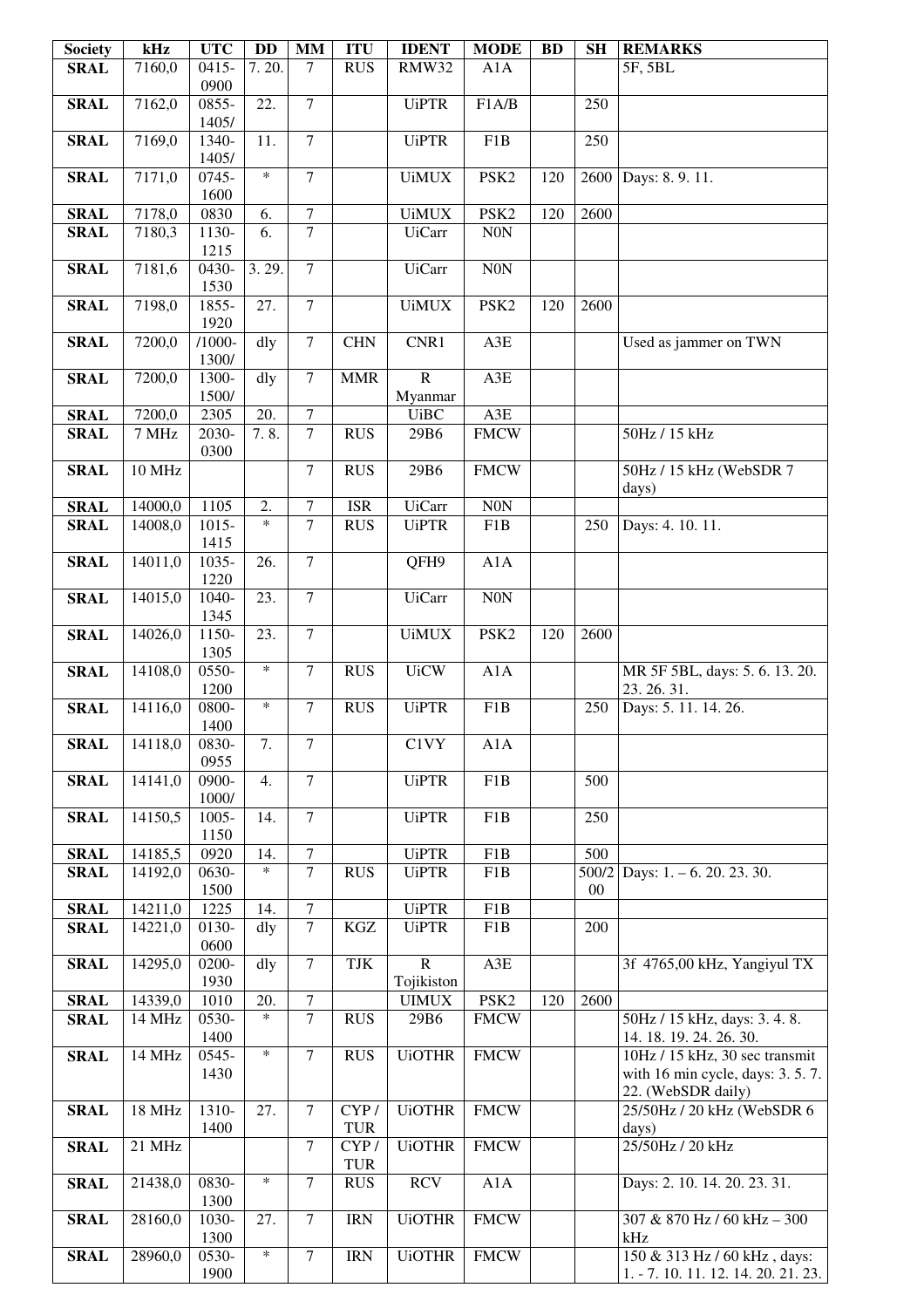| <b>Society</b> | kHz    | <b>UTC</b> | DD     | MМ | ITU        | <b>IDENT</b>  | <b>MODE</b> | <b>BD</b> | <b>SH</b> | <b>REMARKS</b>                  |
|----------------|--------|------------|--------|----|------------|---------------|-------------|-----------|-----------|---------------------------------|
|                |        |            |        |    |            |               |             |           |           | 125, 27, 29, 31.                |
| <b>SRAL</b>    | 28 MHz |            |        |    |            | <b>UIOTHR</b> | <b>FMCW</b> |           |           | $25/50$ Hz / 20 kHz, no reports |
| <b>SRAL</b>    | 28 MHz | 0600-      | $\ast$ |    | <b>RUS</b> | Taxi disp.    | F3E         |           |           | Days: 1. - 7. 10. - 13. 21. 23. |
|                |        | 1900       |        |    |            |               |             |           |           | $[25, 27, 30, 100$ reports      |

#### **USKA – Switzerland – HB9CET (Peter)**

| <b>SOC</b>                                                                                              | kHz               | <b>UTC</b>   | <b>DD</b> | MM | <b>ITU</b> | <b>IDENT</b> | <b>MODE</b>          | <b>BD</b>        | SH<br>(BW) | <b>DETAILS</b>                                                        |  |
|---------------------------------------------------------------------------------------------------------|-------------------|--------------|-----------|----|------------|--------------|----------------------|------------------|------------|-----------------------------------------------------------------------|--|
| 80m band informational only! Primary allocation but shared with other also primary allocated services ! |                   |              |           |    |            |              |                      |                  |            |                                                                       |  |
| <b>USKA</b>                                                                                             | 3501.8            | 2110         | 14        | 07 |            |              | PSK8                 | 2400             | ~2k7       | STANAG 4285                                                           |  |
| <b>USKA</b>                                                                                             | 3503.5            | 2217         | 21        | 07 |            |              | PSK8                 | 2400             | ~2k7       | MIL188-110A mod (Hybrid)<br>preamble 4 tones, 450Hz spacing           |  |
|                                                                                                         |                   |              |           |    |            |              |                      |                  |            |                                                                       |  |
| <b>USKA</b>                                                                                             | 3524.0            | 1923         | 14        | 07 |            |              | F1B                  | 75               | 250        |                                                                       |  |
|                                                                                                         |                   |              |           |    |            |              |                      |                  |            | often                                                                 |  |
| <b>USKA</b>                                                                                             | 3527.0            | 2049         | 05        | 07 |            |              | F1B                  | 50               | 200        | almost<br>daily                                                       |  |
| <b>USKA</b>                                                                                             | 3532.0            | 2209         | 21        | 07 |            |              | <b>DQPSK</b>         | 14x75            | 5k9        | LINK 11 CLEW;<br>often<br>(STANAG 5511) DSB or ISB mode               |  |
| <b>USKA</b>                                                                                             | 3549.0<br>VFO USB | 2053         | 19        | 07 |            |              | PSK <sub>8</sub>     | 2400             | ~2k7       | MIL188-110A (Hybrid), almost daily<br>preamble 4 tones, 450Hz spacing |  |
| <b>USKA</b>                                                                                             | 3553.8            | 2214         | 02        | 07 |            |              | G1D                  | 2400             | ~2k4       | Stanag 4285; PSK8<br>almost daily                                     |  |
| <b>USKA</b>                                                                                             | 3568.0            | 2304         | 29        | 07 |            |              | F1B                  | 75               | 200        |                                                                       |  |
| <b>USKA</b>                                                                                             | 3569.0            | 2203         | 02        | 07 |            |              | F <sub>1</sub> B     | 50               | 200        | often                                                                 |  |
| <b>USKA</b>                                                                                             | 3570.5            | 2257         | 27        | 07 |            |              | F1B                  | $40.5 + 81$      | 250        | sometimes also short F1A                                              |  |
| <b>USKA</b>                                                                                             | 3578.0            | 1920         | 14        | 07 |            |              | F <sub>1</sub> B     | 75               | 200        |                                                                       |  |
|                                                                                                         |                   |              |           |    |            |              |                      |                  |            | often                                                                 |  |
| <b>USKA</b>                                                                                             | 3584.5            | 2029         | 26        | 07 |            |              | J7D                  | 12x120           | 2k7        | BPSK; CIS12                                                           |  |
| <b>USKA</b>                                                                                             | 3608.0            | 2254         | 03        | 07 |            |              | F1B                  | 50               | 200        | almost daily                                                          |  |
| <b>USKA</b>                                                                                             | 3614.0            | 2055         | 05        | 07 |            |              | J7D                  | 12x120           | 2k7        | BPSK; CIS12                                                           |  |
| <b>USKA</b>                                                                                             | 3618.0            | 2052         | 05        | 07 |            |              | J7D                  | 12x120           | 2k7        | BPSK; CIS12                                                           |  |
| <b>USKA</b>                                                                                             | 3637.0            | 2206         | 02        | 07 |            |              | PSK8                 | 2400             | ~2k7       | <b>STANAG 4285;</b><br>often                                          |  |
| <b>USKA</b>                                                                                             | 3644.5            | 2224         | 21        | 07 |            |              | J7D                  | 12x120           | 2k7        | BPSK; CIS12                                                           |  |
| <b>USKA</b>                                                                                             | 3662.5            | 1947         | 13        | 07 |            |              | F1B                  | 75               | 250        |                                                                       |  |
| <b>USKA</b>                                                                                             | 3725.8            | 2045         | 26        | 07 |            |              | G1D                  | 2400             | ~2k4       | Stanag 4285; PSK8<br>MIL188-110A (Hybrid),                            |  |
| <b>USKA</b>                                                                                             | 3744.5            | 2137         | 12        | 07 |            |              | PSK8                 | 2400             | ~2k7       | often<br>4 intro tones (preamble PSK4)                                |  |
| <b>USKA</b>                                                                                             | 3767.0 2116       |              | 12        | 07 |            |              | J7D                  | 12x120           | 2k7        | BPSK; CIS12<br>often                                                  |  |
| <b>USKA</b>                                                                                             | 3772.0            | 2216         | 02        | 07 |            |              | F1B                  | 50               | 200        | often                                                                 |  |
| <b>USKA</b>                                                                                             | 6998.0            | 2211         | 02        | 07 |            |              | H3E-U                |                  | ~28k       | "Buzzer" up to $\geq 7001.5$ kHz<br>daily                             |  |
| <b>USKA</b>                                                                                             | VFO USB<br>7022.0 | 2151         | 15        | 07 |            |              | <b>Bursts</b><br>J7D |                  | 2k7        | BPSK; CIS12                                                           |  |
| <b>USKA</b>                                                                                             | 7027.5            | 2209         | 06        | 07 |            | V            |                      | 12x120           |            | often<br>Beacon V<br>often                                            |  |
| <b>USKA</b>                                                                                             | 7034.0 2239       |              | 07        | 07 |            |              | A1A<br><b>OTHR</b>   |                  | ~13k       | OTHR; occup. BW approx 30k                                            |  |
| <b>USKA</b>                                                                                             | 7036.0            | 2231         | 27        | 07 |            |              | J7D                  | 50 sps<br>12x120 | 2k7        | QPSK; CIS12/AT3104                                                    |  |
| <b>USKA</b>                                                                                             | 7039.2            | 2157         | 06        | 07 | <b>RUS</b> | ${\bf F}$    | A1A                  |                  |            | Beacon F - Vladivostok                                                |  |
|                                                                                                         |                   |              | 13        | 07 |            |              |                      |                  |            |                                                                       |  |
| <b>USKA</b><br><b>USKA</b>                                                                              | 7050.0<br>7055.0  | 1928<br>2128 | 06        | 07 |            |              | $J3E-L$<br>$J3E-L$   |                  |            | Patriotic slogans<br>Patriotic music and slogans                      |  |
| <b>USKA</b>                                                                                             | 7062.0            | 2149         | 15        | 07 |            |              | J7D                  | 12x120           | 2k7        | BPSK; CIS12                                                           |  |
| <b>USKA</b>                                                                                             | 7068.0            | 2155         | 06        | 07 |            |              | F1B                  | 75               | 200        | often                                                                 |  |
| <b>USKA</b>                                                                                             | 7070.0 2216       |              | 24        | 07 |            | 334          | MFSK8                | 125              | 1750       | MIL 188-141A<br>often                                                 |  |
| <b>USKA</b>                                                                                             | 7070.0            | 2223         | 24        | 07 |            | 244          | MFSK8                | 125              | 1750       | MIL 188-141A:To: 288; LQA                                             |  |
| <b>USKA</b>                                                                                             | 7070.0            | 2229         | 24        | 07 |            | 288          | MFSK8                | 125              | 1750       | MIL 188-141A: To: 244; LQA                                            |  |
| <b>USKA</b>                                                                                             | 7078.0            | 2157         | 24        | 07 |            |              | J7D                  | 12x120           | 2k7        | BPSK; CIS12<br>often                                                  |  |
| <b>USKA</b>                                                                                             | 7099.0            | 0804         | 15        | 07 |            |              | $\rm J7D$            | 12x120           | 2k7        | CIS12; idling                                                         |  |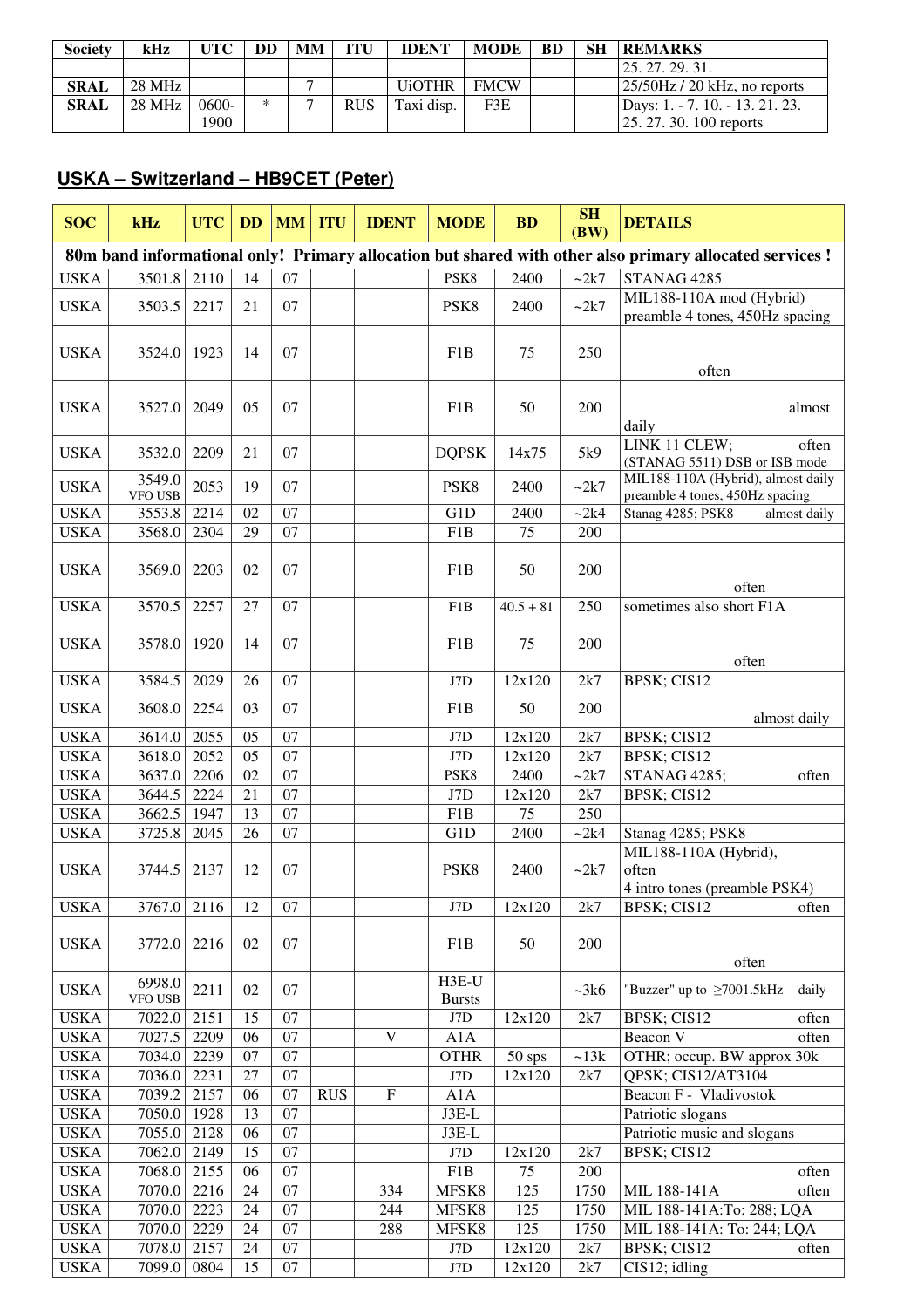| <b>SOC</b>  | kHz                | <b>UTC</b> | <b>DD</b>       | <b>MM</b>       | <b>ITU</b> | <b>IDENT</b>   | <b>MODE</b>      | <b>BD</b>        | SH<br>(BW)        | <b>DETAILS</b>                                        |
|-------------|--------------------|------------|-----------------|-----------------|------------|----------------|------------------|------------------|-------------------|-------------------------------------------------------|
| <b>USKA</b> | 7108.0             | 1519       | 27              | 07              |            |                | F <sub>1</sub> B | 100              | 250               |                                                       |
| <b>USKA</b> | 7120.0             | 1708       | 05              | 07              | SOM        |                | A3E              |                  | 10k               | Radio Hargaysa<br>often                               |
| <b>USKA</b> | 7149.0             | 0753       | 21              | 07              |            |                | A1A              |                  |                   | letters only; 27 wpm                                  |
| <b>USKA</b> | 7152.83            | 2010       | 14              | 07              |            |                | A1A              |                  |                   | fast dots; long lasting                               |
| <b>USKA</b> | 7162.0             | 0601       | 16              | 07              |            |                | F1B              | 75               | 250               |                                                       |
| <b>USKA</b> | 7176.0             | 2152       | 05              | 07              |            |                | $\rm J7D$        | 12x120           | 2k7               | BPSK; CIS12                                           |
| <b>USKA</b> | 7197.0             | 2148       | 06              | 07              | <b>TUR</b> | 357013         | MFSK8            | 125              | 1750              | MIL 188-141A                                          |
| <b>USKA</b> | 7197.0             | 2335       | 25              | 07              | <b>TUR</b> | 123456         | MFSK8            | 125              | 1750              | MIL 188-141A                                          |
| <b>USKA</b> | 7197.0             | 0016       | 26              | 07              | <b>TUR</b> | 342018         | MFSK8            | 125              | 1750              | MIL 188-141A                                          |
| <b>USKA</b> | 7197.0             | 0020       | 26              | 07              | <b>TUR</b> | 370013         | MFSK8            | 125              | 1750              | MIL 188-141A                                          |
| <b>USKA</b> | 7197.0             | 0032       | 26              | 07              | <b>TUR</b> | <b>ADANA</b>   | MFSK8            | 125              | 1750              | MIL 188-141A                                          |
| <b>USKA</b> | 7197.0             | 0035       | 26              | 07              | <b>TUR</b> | 321013         | MFSK8            | 125              | 1750              | MIL 188-141A                                          |
| <b>USKA</b> | 14024.0            | 0856       | 13              | 07              |            |                | <b>OTHR</b>      | 50 sps           | ~13k              | OTHR; occup. BW appx 30k                              |
| <b>USKA</b> | 14026.0            | 0917       | 29              | 07              |            |                | J7D              | 12x120           | 2k7               | BPSK; CIS12                                           |
| <b>USKA</b> | 14049.0            | 0636       | 03              | 07              |            |                | <b>OTHR</b>      | $50$ sps         | ~13k              | OTHR; occup. BW appx 30k                              |
| <b>USKA</b> | 14081.06           | 1005       | 14              | $\overline{07}$ |            |                | F1B              | 75               | 250               | unclean signal                                        |
| <b>USKA</b> | 14090.0            | 0954       | $\overline{25}$ | 07              |            |                | <b>OTHR</b>      | $50$ sps         | ~13k              | OTHR; occup. BW appx 30k                              |
| <b>USKA</b> | 14112.0            | 0944       | 13              | 07              |            |                | J7D              | 12x120           | 2k7               | BPSK; CIS12                                           |
| <b>USKA</b> | 14116.0            | 1137       | 11              | 07              |            |                | F1B              | 50               | 250               | often                                                 |
| <b>USKA</b> | 14116.0            | 0944       | 14              | 07              |            |                | F1B              | 75               | 250               | often                                                 |
| <b>USKA</b> | 14118.0            | 0833       | 15              | 07              |            |                | J7D              |                  | 2k7               | CIS12, idling                                         |
| <b>USKA</b> | 14133.0            | 1345       | 19              | 07              |            |                | <b>OTHR</b>      | $50$ sps         | ~13k              | OTHR; occup. BW appx 30k                              |
| <b>USKA</b> | 14151.0            | 1018       | 14              | 07              |            |                | F <sub>1</sub> B | 75               | 250               |                                                       |
| <b>USKA</b> | 14160.0            | 1007       | 26              | 07              |            |                | F1B              | 50               | 250               | often                                                 |
|             |                    |            |                 |                 |            |                |                  |                  |                   | Burst system; spacing 75 Hz, pre-                     |
| <b>USKA</b> | 14161.4            | 0953       | 29              | 07              |            |                | <b>PSK</b>       |                  | ~2k4              | amble 4x PSK4, spacing 600Hz                          |
| <b>USKA</b> | 14192.0            | 0941       | 02              | 07              |            |                | F1B              | 50               | 500               | almost daily                                          |
|             | 14200.0            | 1257       | 27              |                 |            |                |                  | 100              |                   | Burst system; 16 tones, 2 Pilottones                  |
| <b>USKA</b> | VFO USB            | 0614       | 03              | 07              |            |                | <b>BPSK</b>      | 16x75            | 2k2               | when idling short dots every 0.725s                   |
| <b>USKA</b> | 14217.0            | 0931       | 24              | 07              |            |                | <b>OTHR</b>      |                  | ~13k              | OTHR; occup. BW appx 30k                              |
| <b>USKA</b> | 14221.0            | 2157       | 02              | 07              |            |                | F <sub>1</sub> B | 50               | 200               | often                                                 |
| <b>USKA</b> | 14248.5            | 0850       | 27              | 07              |            |                | F <sub>1</sub> B | 600              | 600               | ARQ system                                            |
| <b>USKA</b> | 14273.0            | 0938       | 13              | 07              |            |                | <b>FMCW</b>      | $10$ sps         | ~10k              | OTHR; only short period                               |
| <b>USKA</b> | 14292.0            | 1139       | 11              | 07              |            | BKP3           | A1A              |                  |                   | several stations                                      |
| <b>USKA</b> | 14295.1            | 1621       | 03              | 07              | TDJ        |                | A3E              |                  | $-9k$             | $3rd$ from 4765 Radio Tajikistan                      |
| <b>USKA</b> | 14304.0            | 2109       | 12              | 07              |            |                | J7D              | 12x120           | 2k7               | BPSK; CIS12                                           |
| <b>USKA</b> | 14325.0            | 2247       | 17              | 07              |            |                | PSK8             |                  | $\sim 2\text{k}7$ | Bursts, intro tone (appx 150ms)                       |
| <b>USKA</b> | 14327.0            | 1047       | 26              | 07              |            |                | A1A              |                  |                   | letters and figures                                   |
| <b>USKA</b> | 14329.0            | 2301       | 17              | 07              |            |                | PSK8             |                  | ~2k7              | Bursts, intro tone (appx 150ms)                       |
| <b>USKA</b> | 14336.0            | 1543       | 28              | 07              |            |                | A1A              |                  |                   | letters and figures                                   |
| <b>USKA</b> | 14340.0            | 1627       | 03              | 07              |            |                | J7D              | 12x120           | 2k7               | BPSK; CIS12<br>often                                  |
| <b>USKA</b> | 14341.2            | 0956       | 21              | 07              |            |                | <b>PSK8?</b>     |                  | $\sim$ 2k9        | unidentified signal                                   |
| <b>USKA</b> | 14345.5            | 1034       | 15              | 07              |            |                | J7D              | 12x120           | 2k7               | BPSK; CIS12,                                          |
| <b>USKA</b> | 18075.0            | 0951       | 14              | 07              |            |                | <b>FMCW</b>      | 25 sps           | 20k               | <b>OTHR</b>                                           |
| <b>USKA</b> | 18080.0            | 0605       | 16              | 07              | <b>TWN</b> | <b>SOH</b>     | A3E              |                  | appx 9k           | BC: Sound of Hope<br>often                            |
| <b>USKA</b> | 18100.0            | 0813       | 15              | 07              |            | C <sub>3</sub> | MFSK8            | 125              | 1750              | MIL 188-141A<br>often                                 |
| <b>USKA</b> | 18149.0<br>VFO USB | 0803       | 21              | 07              |            |                | FMOP?            | $10$ sps         | 160k              | OTHR (up to 18309)                                    |
| <b>USKA</b> | 18150.0            | 0729       | 01              | 07              |            |                | F1B              | 100              | 1000              | $2nd$ of 9075 kHz (100Bd 500Hz)                       |
| <b>USKA</b> | 18152.0            | 1231       | 25              | 07              |            |                | A1A              |                  |                   | letters and figures                                   |
| <b>USKA</b> | 21145.0            | 0834       | 21              | 07              |            | A2             | MFSK8            | 125              | 1750              | MIL 188-141A                                          |
| <b>USKA</b> | 21145.0            | 0844       | 21              | 07              |            | L601           | MFSK8            | 125              | 1750              | MIL 188-141A; To: CD                                  |
| <b>USKA</b> | 21295.0            | 0819       | 15              | 07              |            |                | <b>FMCW</b>      | $30 + 50$<br>sps | 10k               | OTHR, intro tone; short bursts,<br>various sweeprates |
| <b>USKA</b> | 21353.5            | 1402       | 21              | 07              |            |                | F1B              | 600              | 600               | ARQ system                                            |
| <b>USKA</b> | 21438.0            | 0904       | 13              | 07              |            | <b>RCV</b>     | A1A              |                  |                   | letters and figures<br>almost daily                   |
| <b>USKA</b> | 28061.5            | 1417       | 21              | 07              |            |                | A1A              |                  |                   | fast dots only, duration 240ms                        |
| <b>USKA</b> | 28065.0            | 1042       | 20              | 07              |            | AR             | A1A              |                  |                   | Fishery buoy                                          |
| <b>USKA</b> | 28135.0            | 1215       | 11              | 07              |            |                | F3E              |                  |                   | Taxi                                                  |
|             |                    |            |                 |                 |            |                |                  | $150 + 315$      |                   | Burst system<br>often                                 |
| <b>USKA</b> | 28960.0            | 1015       | 25              | 07              |            |                | <b>OTHR</b>      | sps              | $~20-40k$         | spattering $> 80k$                                    |
| <b>USKA</b> | 29500.0            | 1820       | 28              | 07              |            |                | F1B              | 81.92            | 140               | Datawell buoy                                         |